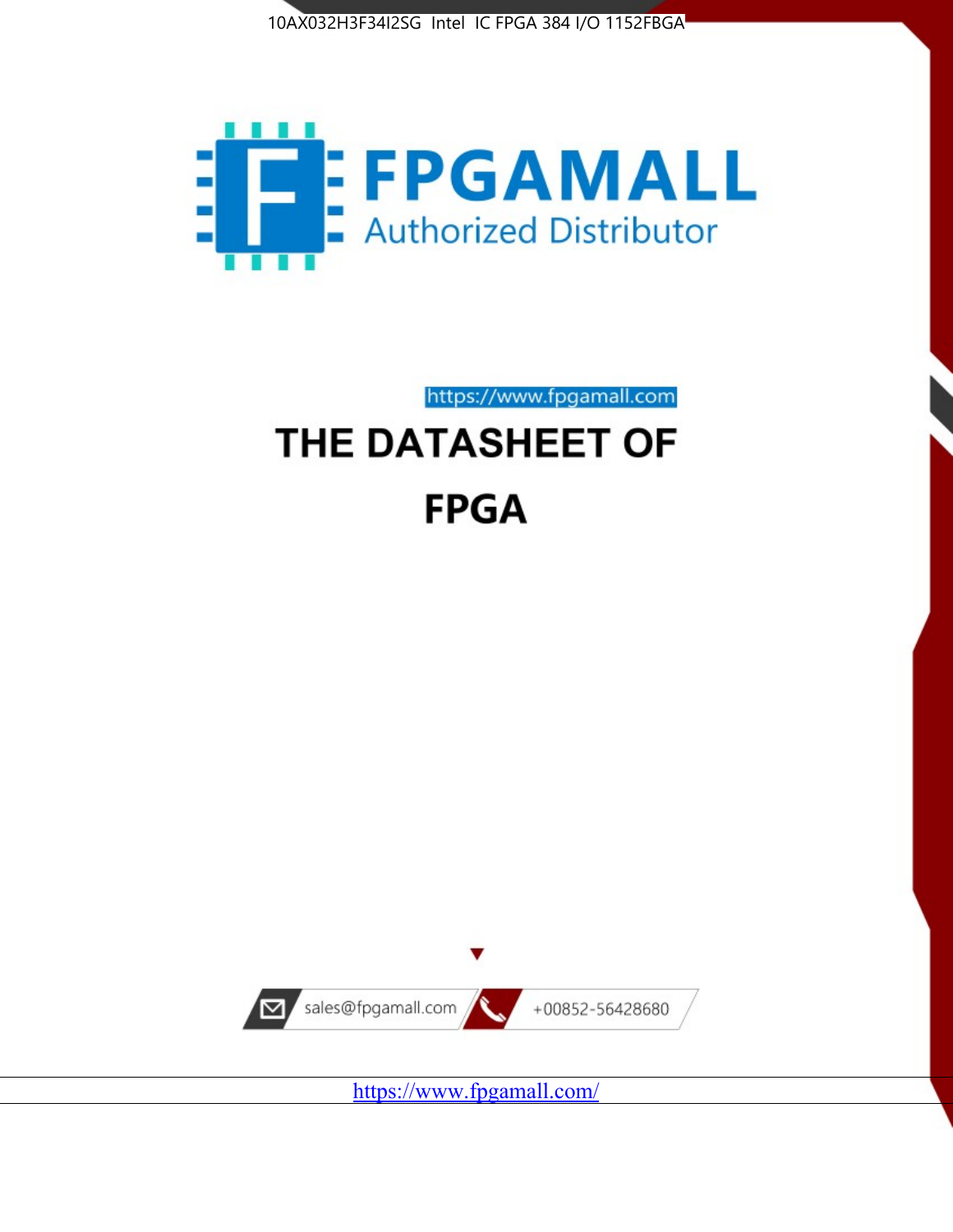

# **Intel® Arria® 10 Device Overview**



**A10-OVERVIEW | 2018.12.06** Latest document on the web: **[PDF](https://www.intel.com/content/dam/www/programmable/us/en/pdfs/literature/hb/arria-10/a10_overview.pdf)** | **[HTML](https://www.intel.com/content/www/us/en/programmable/documentation/sam1403480274650.html)**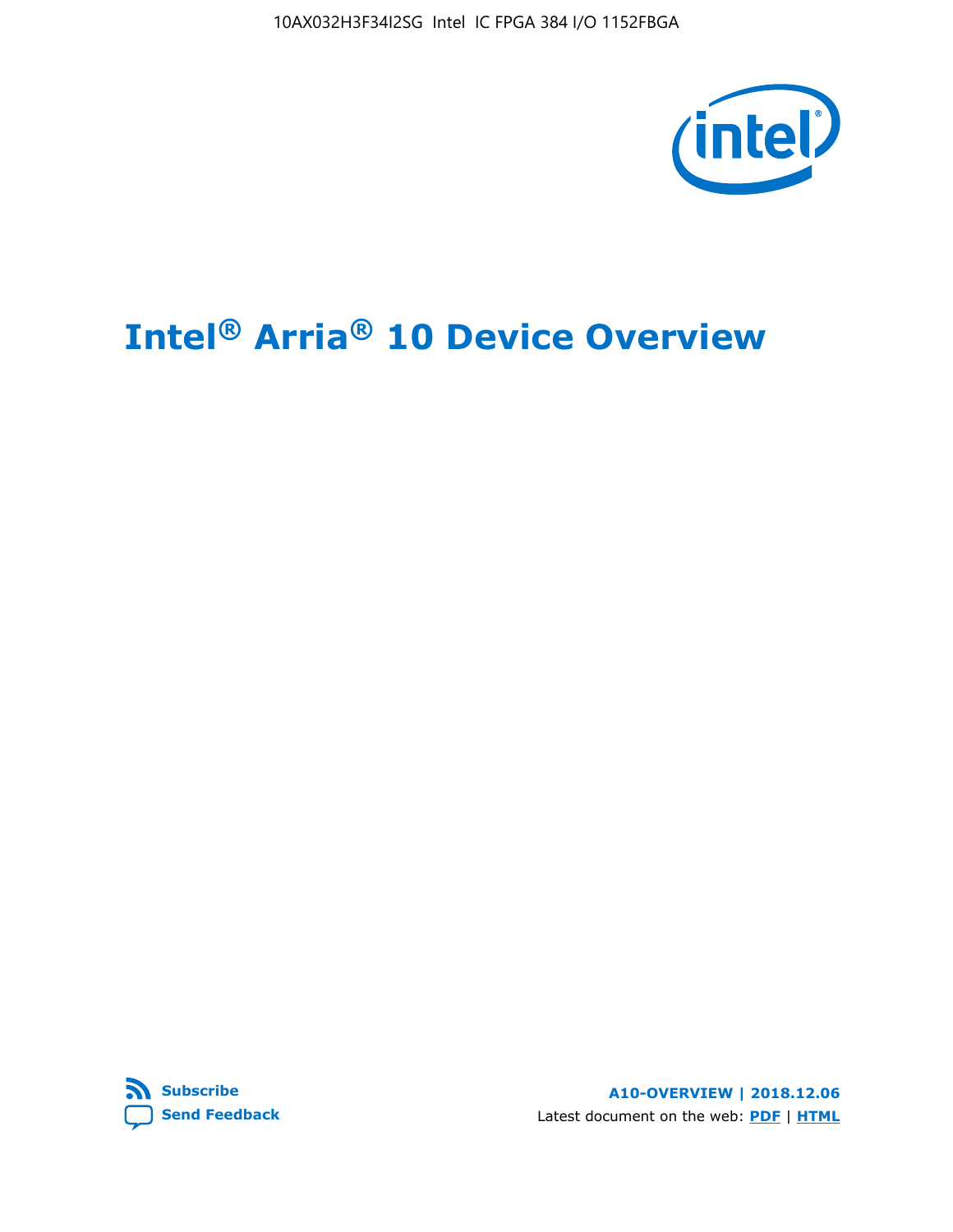

**Contents** 

# **Contents**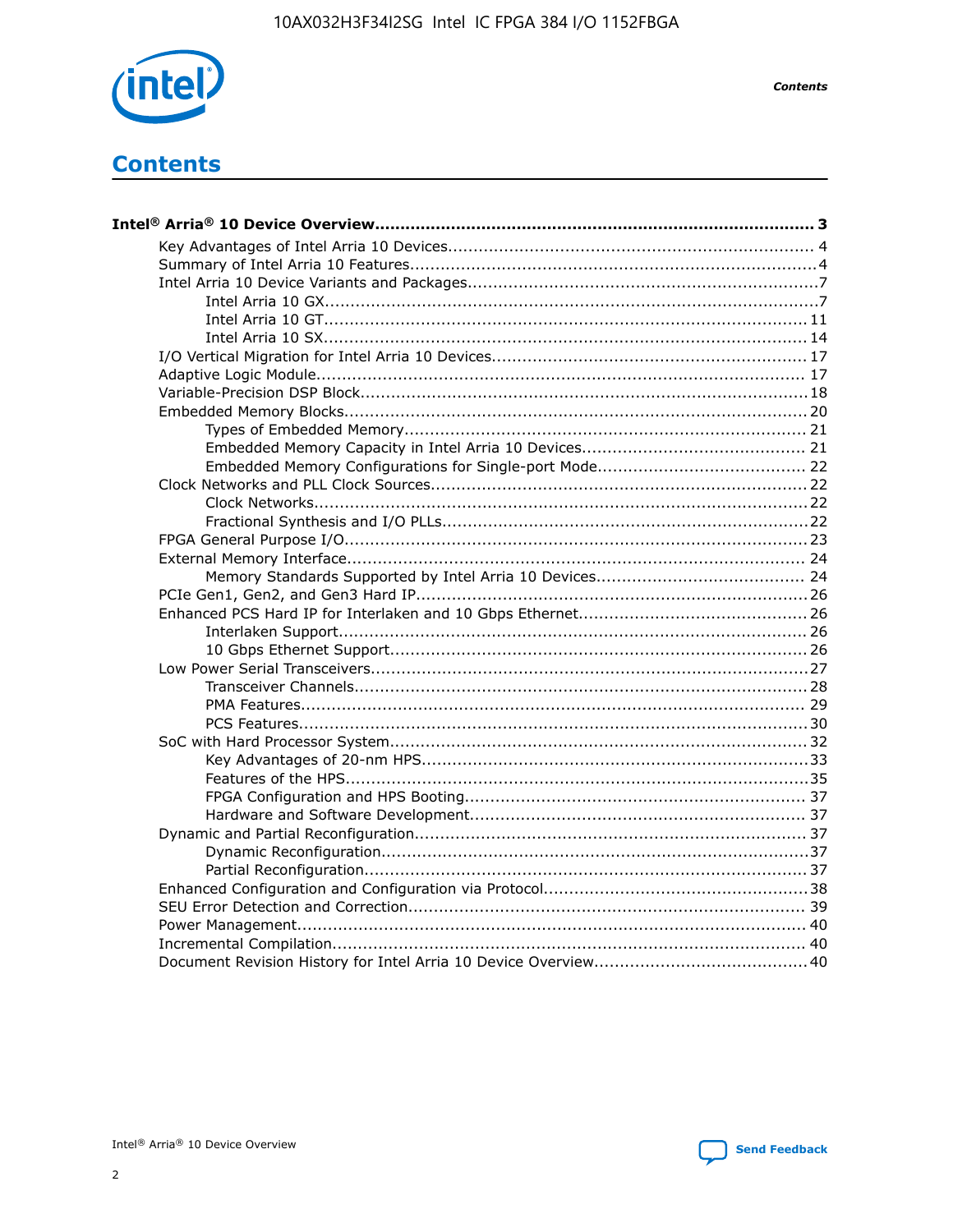**A10-OVERVIEW | 2018.12.06**

**[Send Feedback](mailto:FPGAtechdocfeedback@intel.com?subject=Feedback%20on%20Intel%20Arria%2010%20Device%20Overview%20(A10-OVERVIEW%202018.12.06)&body=We%20appreciate%20your%20feedback.%20In%20your%20comments,%20also%20specify%20the%20page%20number%20or%20paragraph.%20Thank%20you.)**



# **Intel® Arria® 10 Device Overview**

The Intel<sup>®</sup> Arria<sup>®</sup> 10 device family consists of high-performance and power-efficient 20 nm mid-range FPGAs and SoCs.

Intel Arria 10 device family delivers:

- Higher performance than the previous generation of mid-range and high-end FPGAs.
- Power efficiency attained through a comprehensive set of power-saving technologies.

The Intel Arria 10 devices are ideal for high performance, power-sensitive, midrange applications in diverse markets.

| <b>Market</b>         | <b>Applications</b>                                                                                               |
|-----------------------|-------------------------------------------------------------------------------------------------------------------|
| Wireless              | Channel and switch cards in remote radio heads<br>٠<br>Mobile backhaul<br>٠                                       |
| Wireline              | 40G/100G muxponders and transponders<br>٠<br>100G line cards<br>٠<br>Bridging<br>٠<br>Aggregation<br>٠            |
| <b>Broadcast</b>      | Studio switches<br>٠<br>Servers and transport<br>٠<br>Videoconferencing<br>٠<br>Professional audio and video<br>٠ |
| Computing and Storage | Flash cache<br>٠<br>Cloud computing servers<br>٠<br>Server acceleration<br>$\bullet$                              |
| Medical               | Diagnostic scanners<br>٠<br>Diagnostic imaging<br>٠                                                               |
| Military              | Missile guidance and control<br>٠<br>Radar<br>٠<br>Electronic warfare<br>٠<br>Secure communications<br>٠          |

#### **Table 1. Sample Markets and Ideal Applications for Intel Arria 10 Devices**

#### **Related Information**

- [Intel Arria 10 Device Handbook: Known Issues](http://www.altera.com/support/kdb/solutions/rd07302013_646.html) Lists the planned updates to the *Intel Arria 10 Device Handbook* chapters.
- [Intel Arria 10 GX/GT Device Errata and Design Recommendations](https://www.intel.com/content/www/us/en/programmable/documentation/agz1493851706374.html#yqz1494433888646)
- [Intel Arria 10 SX Device Errata and Design Recommendations](https://www.intel.com/content/www/us/en/programmable/documentation/cru1462832385668.html#cru1462832558642)

Intel Corporation. All rights reserved. Intel, the Intel logo, Altera, Arria, Cyclone, Enpirion, MAX, Nios, Quartus and Stratix words and logos are trademarks of Intel Corporation or its subsidiaries in the U.S. and/or other countries. Intel warrants performance of its FPGA and semiconductor products to current specifications in accordance with Intel's standard warranty, but reserves the right to make changes to any products and services at any time without notice. Intel assumes no responsibility or liability arising out of the application or use of any information, product, or service described herein except as expressly agreed to in writing by Intel. Intel customers are advised to obtain the latest version of device specifications before relying on any published information and before placing orders for products or services. \*Other names and brands may be claimed as the property of others.

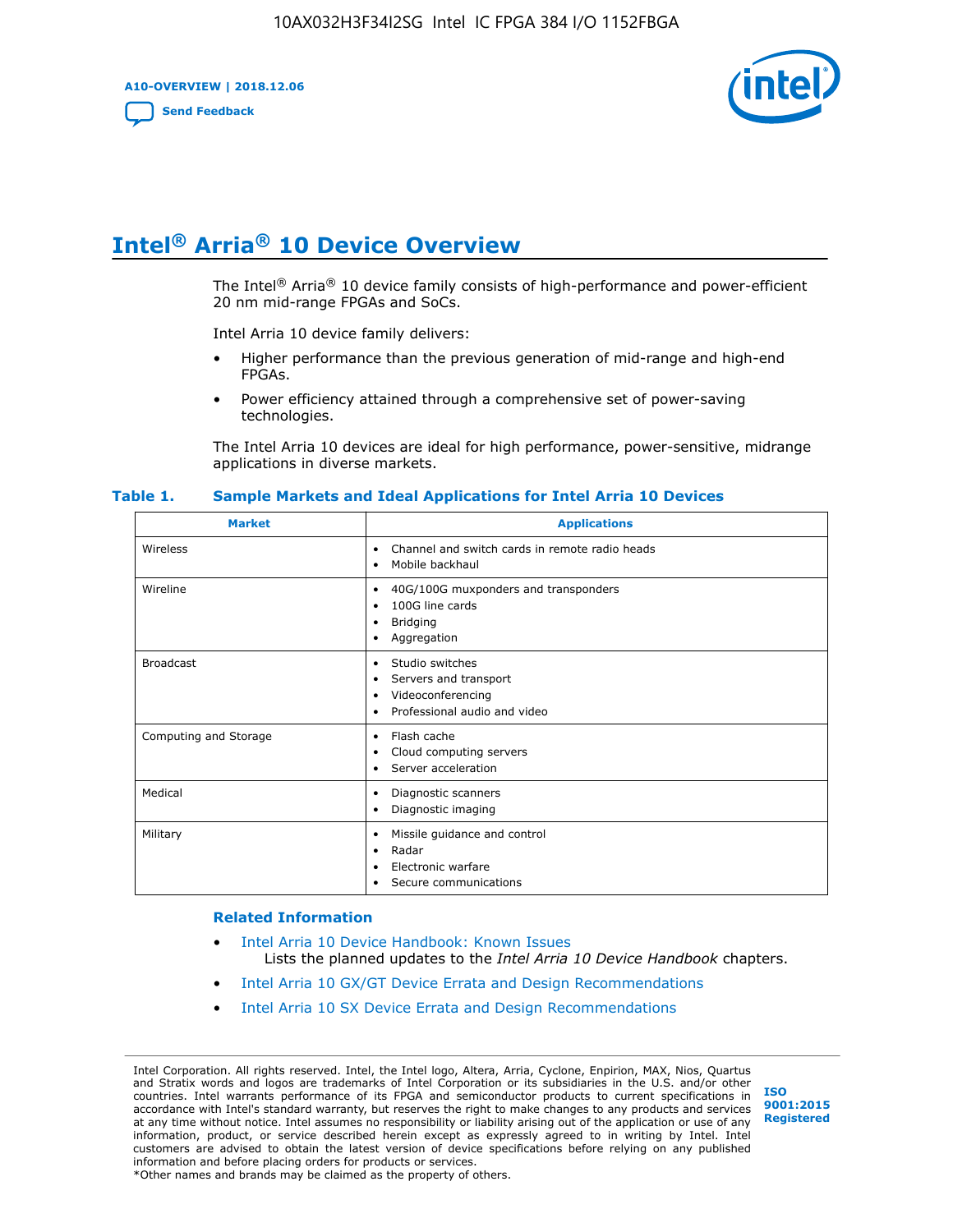

# **Key Advantages of Intel Arria 10 Devices**

#### **Table 2. Key Advantages of the Intel Arria 10 Device Family**

| <b>Advantage</b>                                                                                          | <b>Supporting Feature</b>                                                                                                                                                                                                                                                                                                |
|-----------------------------------------------------------------------------------------------------------|--------------------------------------------------------------------------------------------------------------------------------------------------------------------------------------------------------------------------------------------------------------------------------------------------------------------------|
| Enhanced core architecture                                                                                | Built on TSMC's 20 nm process technology<br>٠<br>60% higher performance than the previous generation of mid-range FPGAs<br>٠<br>15% higher performance than the fastest previous-generation FPGA<br>٠                                                                                                                    |
| High-bandwidth integrated<br>transceivers                                                                 | Short-reach rates up to 25.8 Gigabits per second (Gbps)<br>٠<br>Backplane capability up to 12.5 Gbps<br>٠<br>Integrated 10GBASE-KR and 40GBASE-KR4 Forward Error Correction (FEC)<br>٠                                                                                                                                   |
| Improved logic integration and<br>hard IP blocks                                                          | 8-input adaptive logic module (ALM)<br>٠<br>Up to 65.6 megabits (Mb) of embedded memory<br>٠<br>Variable-precision digital signal processing (DSP) blocks<br>Fractional synthesis phase-locked loops (PLLs)<br>Hard PCI Express Gen3 IP blocks<br>Hard memory controllers and PHY up to 2,400 Megabits per second (Mbps) |
| Second generation hard<br>processor system (HPS) with<br>integrated ARM* Cortex*-A9*<br>MPCore* processor | Tight integration of a dual-core ARM Cortex-A9 MPCore processor, hard IP, and an<br>٠<br>FPGA in a single Intel Arria 10 system-on-a-chip (SoC)<br>Supports over 128 Gbps peak bandwidth with integrated data coherency between<br>$\bullet$<br>the processor and the FPGA fabric                                        |
| Advanced power savings                                                                                    | Comprehensive set of advanced power saving features<br>٠<br>Power-optimized MultiTrack routing and core architecture<br>٠<br>Up to 40% lower power compared to previous generation of mid-range FPGAs<br>٠<br>Up to 60% lower power compared to previous generation of high-end FPGAs                                    |

# **Summary of Intel Arria 10 Features**

#### **Table 3. Summary of Features for Intel Arria 10 Devices**

| <b>Feature</b>                  | <b>Description</b>                                                                                                                                                                                                                                                                                                                                                                                 |
|---------------------------------|----------------------------------------------------------------------------------------------------------------------------------------------------------------------------------------------------------------------------------------------------------------------------------------------------------------------------------------------------------------------------------------------------|
| Technology                      | TSMC's 20-nm SoC process technology<br>Allows operation at a lower $V_{\text{CC}}$ level of 0.82 V instead of the 0.9 V standard $V_{\text{CC}}$ core voltage                                                                                                                                                                                                                                      |
| Packaging                       | 1.0 mm ball-pitch Fineline BGA packaging<br>٠<br>0.8 mm ball-pitch Ultra Fineline BGA packaging<br>Multiple devices with identical package footprints for seamless migration between different<br><b>FPGA</b> densities<br>Devices with compatible package footprints allow migration to next generation high-end<br>Stratix $@10$ devices<br>RoHS, leaded $(1)$ , and lead-free (Pb-free) options |
| High-performance<br>FPGA fabric | Enhanced 8-input ALM with four registers<br>Improved multi-track routing architecture to reduce congestion and improve compilation time<br>Hierarchical core clocking architecture<br>Fine-grained partial reconfiguration                                                                                                                                                                         |
| Internal memory<br>blocks       | M20K-20-Kb memory blocks with hard error correction code (ECC)<br>Memory logic array block (MLAB)-640-bit memory                                                                                                                                                                                                                                                                                   |
|                                 | continued                                                                                                                                                                                                                                                                                                                                                                                          |



<sup>(1)</sup> Contact Intel for availability.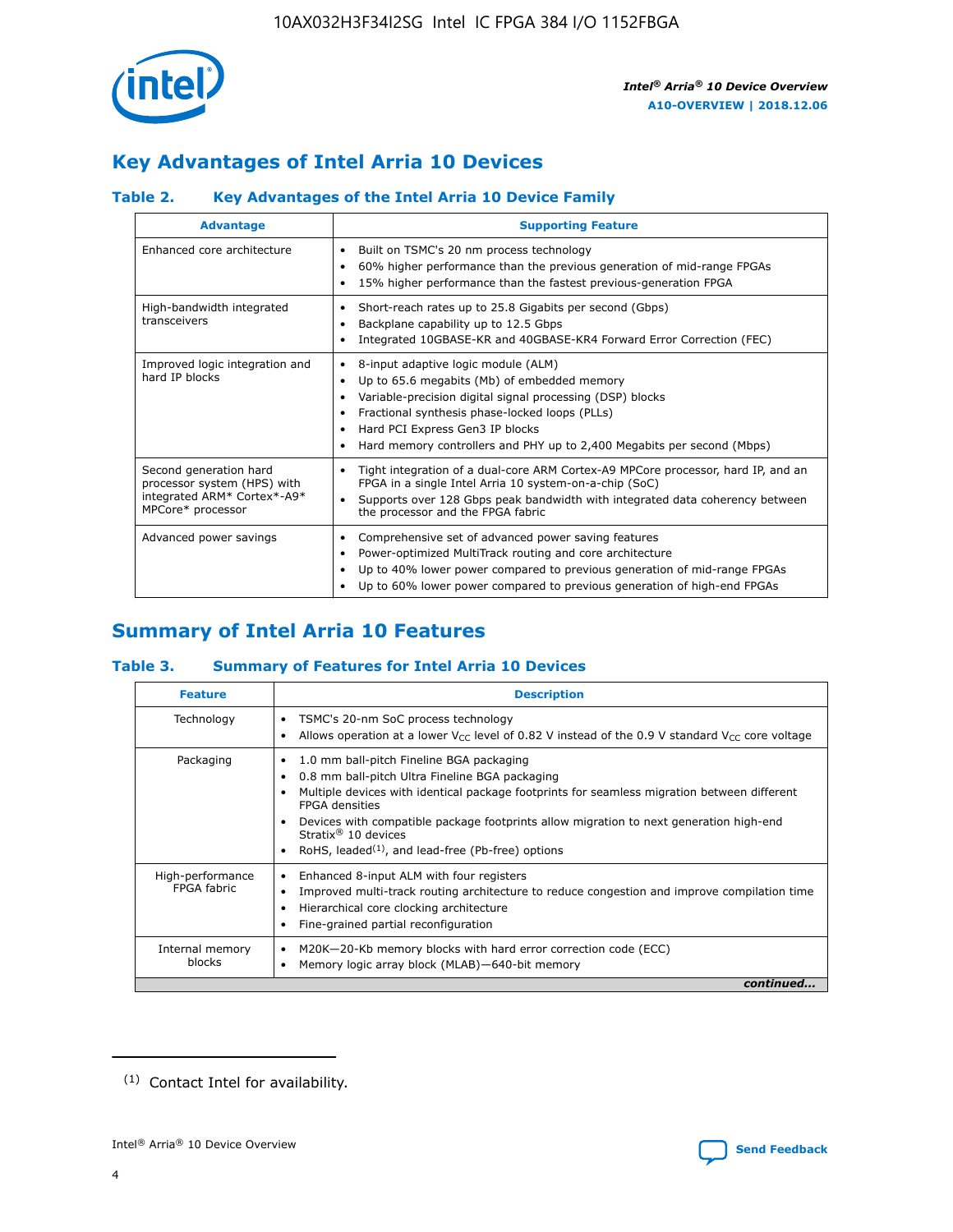r



| <b>Feature</b>                         |                                                                                                                | <b>Description</b>                                                                                                                                                                                                                                                                                                                                                                                                                                                                                                                                                                                                                                                                                                                                                                                                                                               |  |  |  |  |  |  |
|----------------------------------------|----------------------------------------------------------------------------------------------------------------|------------------------------------------------------------------------------------------------------------------------------------------------------------------------------------------------------------------------------------------------------------------------------------------------------------------------------------------------------------------------------------------------------------------------------------------------------------------------------------------------------------------------------------------------------------------------------------------------------------------------------------------------------------------------------------------------------------------------------------------------------------------------------------------------------------------------------------------------------------------|--|--|--|--|--|--|
| Embedded Hard IP<br>blocks             | Variable-precision DSP                                                                                         | Native support for signal processing precision levels from $18 \times 19$ to<br>$\bullet$<br>54 x 54<br>Native support for 27 x 27 multiplier mode<br>$\bullet$<br>64-bit accumulator and cascade for systolic finite impulse responses<br>(FIRs)<br>Internal coefficient memory banks<br>$\bullet$<br>Preadder/subtractor for improved efficiency<br>Additional pipeline register to increase performance and reduce<br>power<br>Supports floating point arithmetic:<br>- Perform multiplication, addition, subtraction, multiply-add,<br>multiply-subtract, and complex multiplication.<br>- Supports multiplication with accumulation capability, cascade<br>summation, and cascade subtraction capability.<br>- Dynamic accumulator reset control.<br>- Support direct vector dot and complex multiplication chaining<br>multiply floating point DSP blocks. |  |  |  |  |  |  |
|                                        | Memory controller                                                                                              | DDR4, DDR3, and DDR3L                                                                                                                                                                                                                                                                                                                                                                                                                                                                                                                                                                                                                                                                                                                                                                                                                                            |  |  |  |  |  |  |
|                                        | PCI Express*                                                                                                   | PCI Express (PCIe*) Gen3 (x1, x2, x4, or x8), Gen2 (x1, x2, x4, or x8)<br>and Gen1 (x1, x2, x4, or x8) hard IP with complete protocol stack,<br>endpoint, and root port                                                                                                                                                                                                                                                                                                                                                                                                                                                                                                                                                                                                                                                                                          |  |  |  |  |  |  |
|                                        | Transceiver I/O                                                                                                | 10GBASE-KR/40GBASE-KR4 Forward Error Correction (FEC)<br>PCS hard IPs that support:<br>- 10-Gbps Ethernet (10GbE)<br>- PCIe PIPE interface<br>- Interlaken<br>- Gbps Ethernet (GbE)<br>- Common Public Radio Interface (CPRI) with deterministic latency<br>support<br>- Gigabit-capable passive optical network (GPON) with fast lock-<br>time support<br>13.5G JESD204b<br>$\bullet$<br>8B/10B, 64B/66B, 64B/67B encoders and decoders<br>Custom mode support for proprietary protocols                                                                                                                                                                                                                                                                                                                                                                        |  |  |  |  |  |  |
| Core clock networks                    | $\bullet$                                                                                                      | Up to 800 MHz fabric clocking, depending on the application:<br>- 667 MHz external memory interface clocking with 2,400 Mbps DDR4 interface<br>- 800 MHz LVDS interface clocking with 1,600 Mbps LVDS interface<br>Global, regional, and peripheral clock networks<br>Clock networks that are not used can be gated to reduce dynamic power                                                                                                                                                                                                                                                                                                                                                                                                                                                                                                                      |  |  |  |  |  |  |
| Phase-locked loops<br>(PLLs)           | High-resolution fractional synthesis PLLs:<br>$\bullet$<br>Integer PLLs:<br>- Adjacent to general purpose I/Os | - Precision clock synthesis, clock delay compensation, and zero delay buffering (ZDB)<br>- Support integer mode and fractional mode<br>- Fractional mode support with third-order delta-sigma modulation<br>- Support external memory and LVDS interfaces                                                                                                                                                                                                                                                                                                                                                                                                                                                                                                                                                                                                        |  |  |  |  |  |  |
| FPGA General-purpose<br>$I/Os$ (GPIOs) | On-chip termination (OCT)<br>٠<br>$\bullet$                                                                    | 1.6 Gbps LVDS-every pair can be configured as receiver or transmitter<br>1.2 V to 3.0 V single-ended LVTTL/LVCMOS interfacing                                                                                                                                                                                                                                                                                                                                                                                                                                                                                                                                                                                                                                                                                                                                    |  |  |  |  |  |  |
| <b>External Memory</b><br>Interface    | $\bullet$                                                                                                      | Hard memory controller- DDR4, DDR3, and DDR3L support<br>$-$ DDR4-speeds up to 1,200 MHz/2,400 Mbps<br>- DDR3-speeds up to 1,067 MHz/2,133 Mbps<br>Soft memory controller—provides support for RLDRAM $3^{(2)}$ , QDR IV $^{(2)}$ , and QDR II+<br>continued                                                                                                                                                                                                                                                                                                                                                                                                                                                                                                                                                                                                     |  |  |  |  |  |  |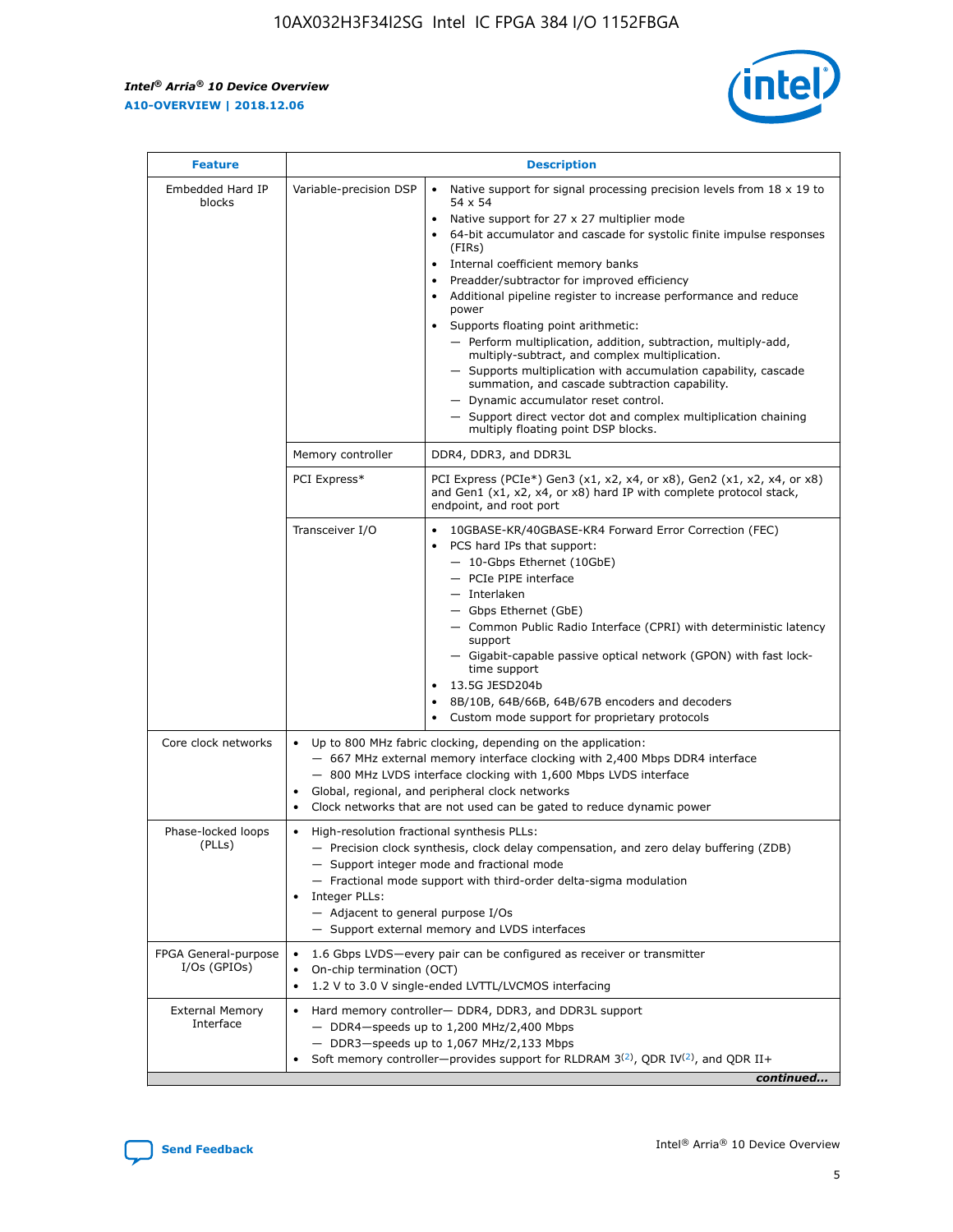

| <b>Feature</b>                                    | <b>Description</b>                                                                                                                                                                                                                                                                                                                                                                                                                                                                                                                                                                                                                                                        |
|---------------------------------------------------|---------------------------------------------------------------------------------------------------------------------------------------------------------------------------------------------------------------------------------------------------------------------------------------------------------------------------------------------------------------------------------------------------------------------------------------------------------------------------------------------------------------------------------------------------------------------------------------------------------------------------------------------------------------------------|
| Low-power serial<br>transceivers                  | • Continuous operating range:<br>- Intel Arria 10 GX-1 Gbps to 17.4 Gbps<br>$-$ Intel Arria 10 GT $-1$ Gbps to 25.8 Gbps<br>Backplane support:<br>$\bullet$<br>$-$ Intel Arria 10 GX-up to 12.5<br>$-$ Intel Arria 10 GT-up to 12.5<br>Extended range down to 125 Mbps with oversampling<br>ATX transmit PLLs with user-configurable fractional synthesis capability<br>Electronic Dispersion Compensation (EDC) support for XFP, SFP+, OSFP, and CFP optical<br>module<br>Adaptive linear and decision feedback equalization<br>$\bullet$<br>Transmitter pre-emphasis and de-emphasis<br>$\bullet$<br>Dynamic partial reconfiguration of individual transceiver channels |
| <b>HPS</b><br>(Intel Arria 10 SX<br>devices only) | Dual-core ARM Cortex-A9 MPCore processor-1.2 GHz CPU with<br>Processor and system<br>$\bullet$<br>1.5 GHz overdrive capability<br>256 KB on-chip RAM and 64 KB on-chip ROM<br>System peripherals-general-purpose timers, watchdog timers, direct<br>memory access (DMA) controller, FPGA configuration manager, and<br>clock and reset managers<br>• Security features—anti-tamper, secure boot, Advanced Encryption<br>Standard (AES) and authentication (SHA)<br>ARM CoreSight* JTAG debug access port, trace port, and on-chip<br>$\bullet$<br>trace storage                                                                                                           |
|                                                   | <b>External interfaces</b><br>Hard memory interface—Hard memory controller (2,400 Mbps DDR4,<br>and 2,133 Mbps DDR3), Quad serial peripheral interface (QSPI) flash<br>controller, NAND flash controller, direct memory access (DMA)<br>controller, Secure Digital/MultiMediaCard (SD/MMC) controller<br>Communication interface-10/100/1000 Ethernet media access<br>$\bullet$<br>control (MAC), USB On-The-GO (OTG) controllers, I <sup>2</sup> C controllers,<br>UART 16550, serial peripheral interface (SPI), and up to 62<br>HPS GPIO interfaces (48 direct-share I/Os)                                                                                             |
|                                                   | Interconnects to core<br>• High-performance ARM AMBA* AXI bus bridges that support<br>simultaneous read and write<br>HPS-FPGA bridges-include the FPGA-to-HPS, HPS-to-FPGA, and<br>$\bullet$<br>lightweight HPS-to-FPGA bridges that allow the FPGA fabric to issue<br>transactions to slaves in the HPS, and vice versa<br>Configuration bridge that allows HPS configuration manager to<br>configure the core logic via dedicated 32-bit configuration port<br>FPGA-to-HPS SDRAM controller bridge-provides configuration<br>interfaces for the multiport front end (MPFE) of the HPS SDRAM<br>controller                                                               |
| Configuration                                     | Tamper protection—comprehensive design protection to protect your valuable IP investments<br>Enhanced 256-bit advanced encryption standard (AES) design security with authentication<br>$\bullet$<br>Configuration via protocol (CvP) using PCIe Gen1, Gen2, or Gen3<br>continued                                                                                                                                                                                                                                                                                                                                                                                         |

<sup>(2)</sup> Intel Arria 10 devices support this external memory interface using hard PHY with soft memory controller.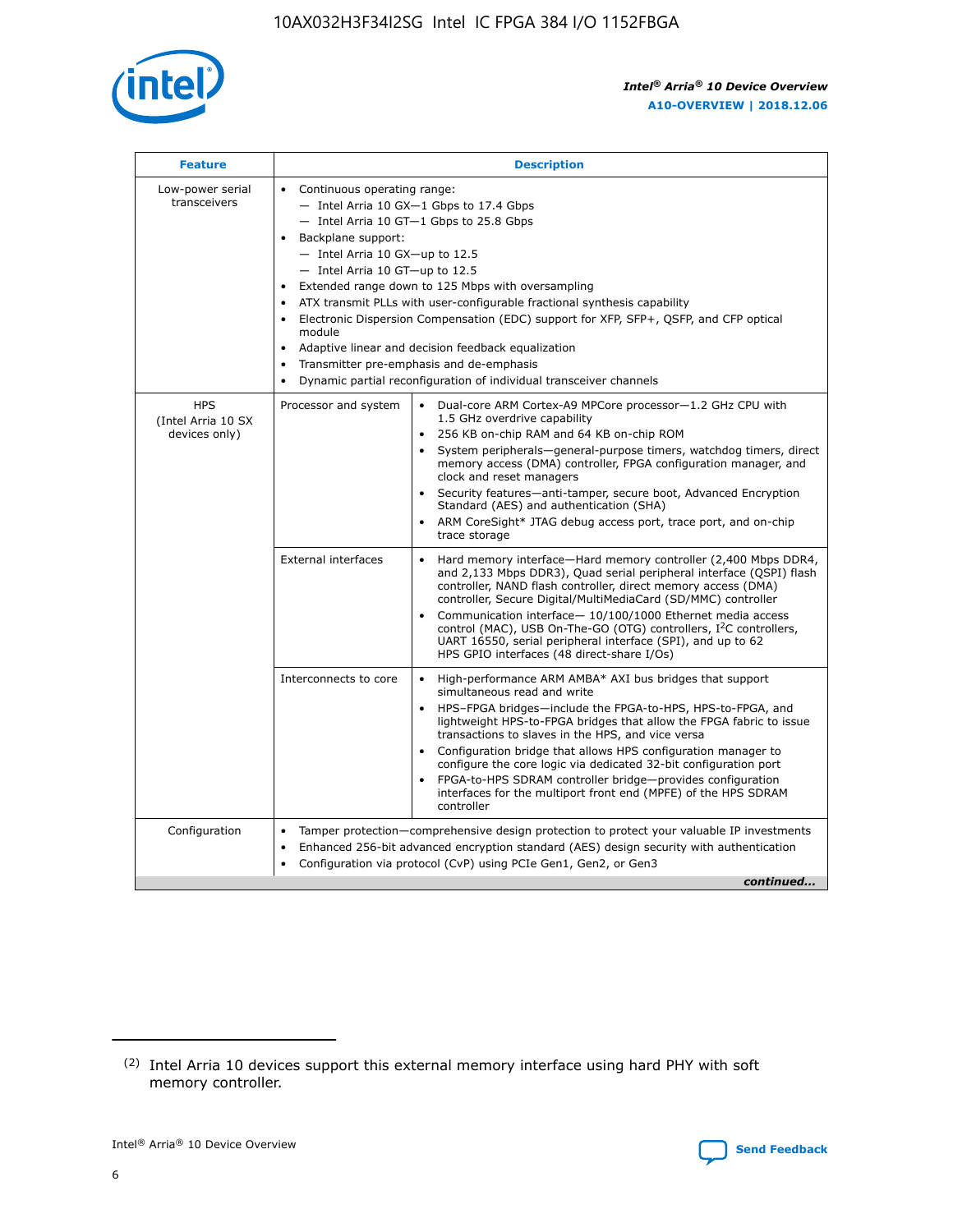

| <b>Feature</b>     | <b>Description</b>                                                                                                                                                                                               |
|--------------------|------------------------------------------------------------------------------------------------------------------------------------------------------------------------------------------------------------------|
|                    | Dynamic reconfiguration of the transceivers and PLLs<br>Fine-grained partial reconfiguration of the core fabric<br>Active Serial x4 Interface<br>$\bullet$                                                       |
| Power management   | SmartVID<br>Low static power device options<br>Programmable Power Technology<br>Intel Quartus <sup>®</sup> Prime integrated power analysis                                                                       |
| Software and tools | Intel Quartus Prime design suite<br>Transceiver toolkit<br>Platform Designer system integration tool<br>DSP Builder for Intel FPGAs<br>OpenCL <sup>™</sup> support<br>Intel SoC FPGA Embedded Design Suite (EDS) |

#### **Related Information**

[Intel Arria 10 Transceiver PHY Overview](https://www.intel.com/content/www/us/en/programmable/documentation/nik1398707230472.html#nik1398706768037) Provides details on Intel Arria 10 transceivers.

# **Intel Arria 10 Device Variants and Packages**

#### **Table 4. Device Variants for the Intel Arria 10 Device Family**

| <b>Variant</b>    | <b>Description</b>                                                                                                                                                                                                     |
|-------------------|------------------------------------------------------------------------------------------------------------------------------------------------------------------------------------------------------------------------|
| Intel Arria 10 GX | FPGA featuring 17.4 Gbps transceivers for short reach applications with 12.5 backplane driving<br>capability.                                                                                                          |
| Intel Arria 10 GT | FPGA featuring:<br>17.4 Gbps transceivers for short reach applications with 12.5 backplane driving capability.<br>25.8 Gbps transceivers for supporting CAUI-4 and CEI-25G applications with CFP2 and CFP4<br>modules. |
| Intel Arria 10 SX | SoC integrating ARM-based HPS and FPGA featuring 17.4 Gbps transceivers for short reach<br>applications with 12.5 backplane driving capability.                                                                        |

#### **Intel Arria 10 GX**

This section provides the available options, maximum resource counts, and package plan for the Intel Arria 10 GX devices.

The information in this section is correct at the time of publication. For the latest information and to get more details, refer to the Intel FPGA Product Selector.

#### **Related Information**

#### [Intel FPGA Product Selector](http://www.altera.com/products/selector/psg-selector.html) Provides the latest information on Intel products.

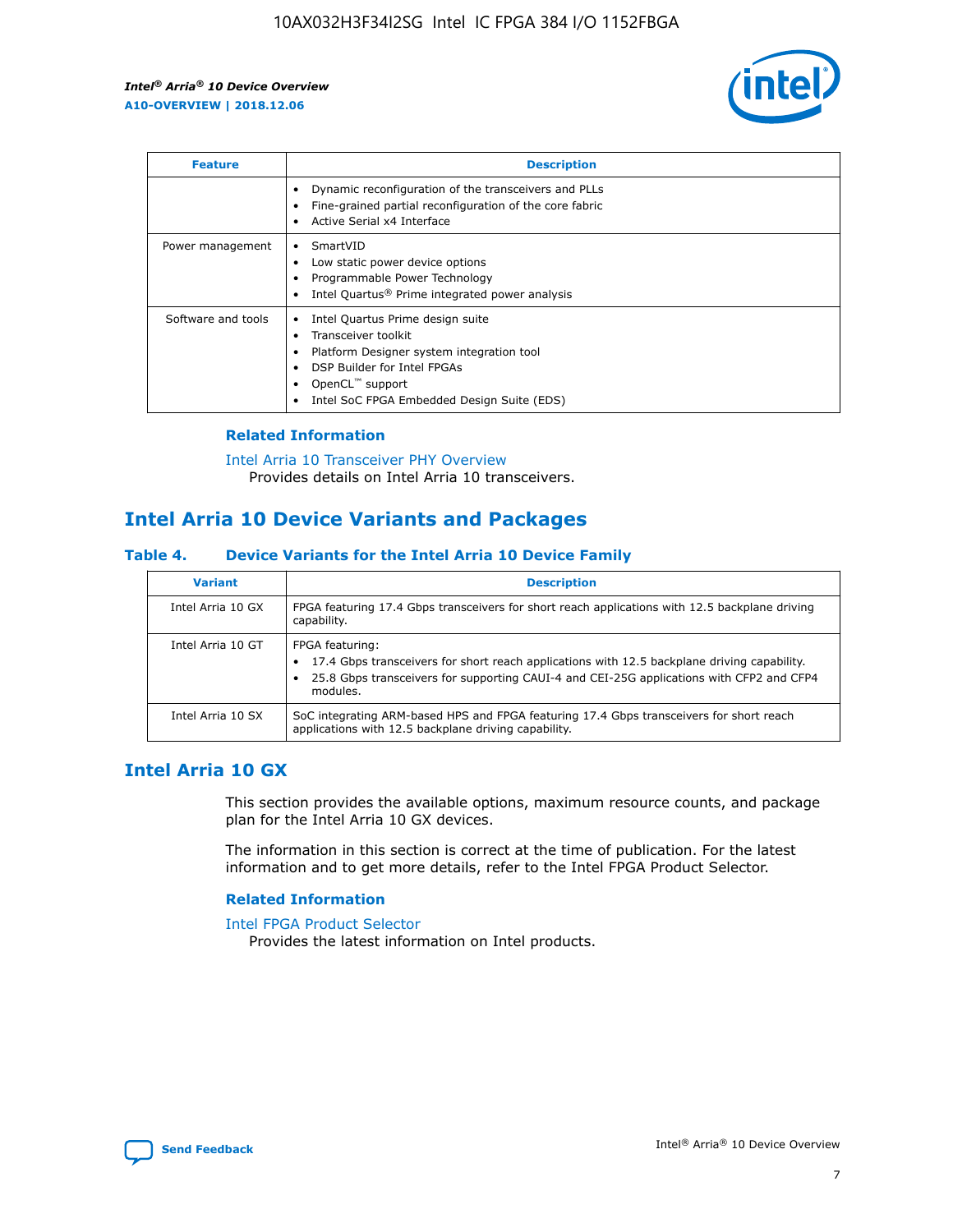

#### **Available Options**





#### **Related Information**

[Transceiver Performance for Intel Arria 10 GX/SX Devices](https://www.intel.com/content/www/us/en/programmable/documentation/mcn1413182292568.html#mcn1413213965502) Provides more information about the transceiver speed grade.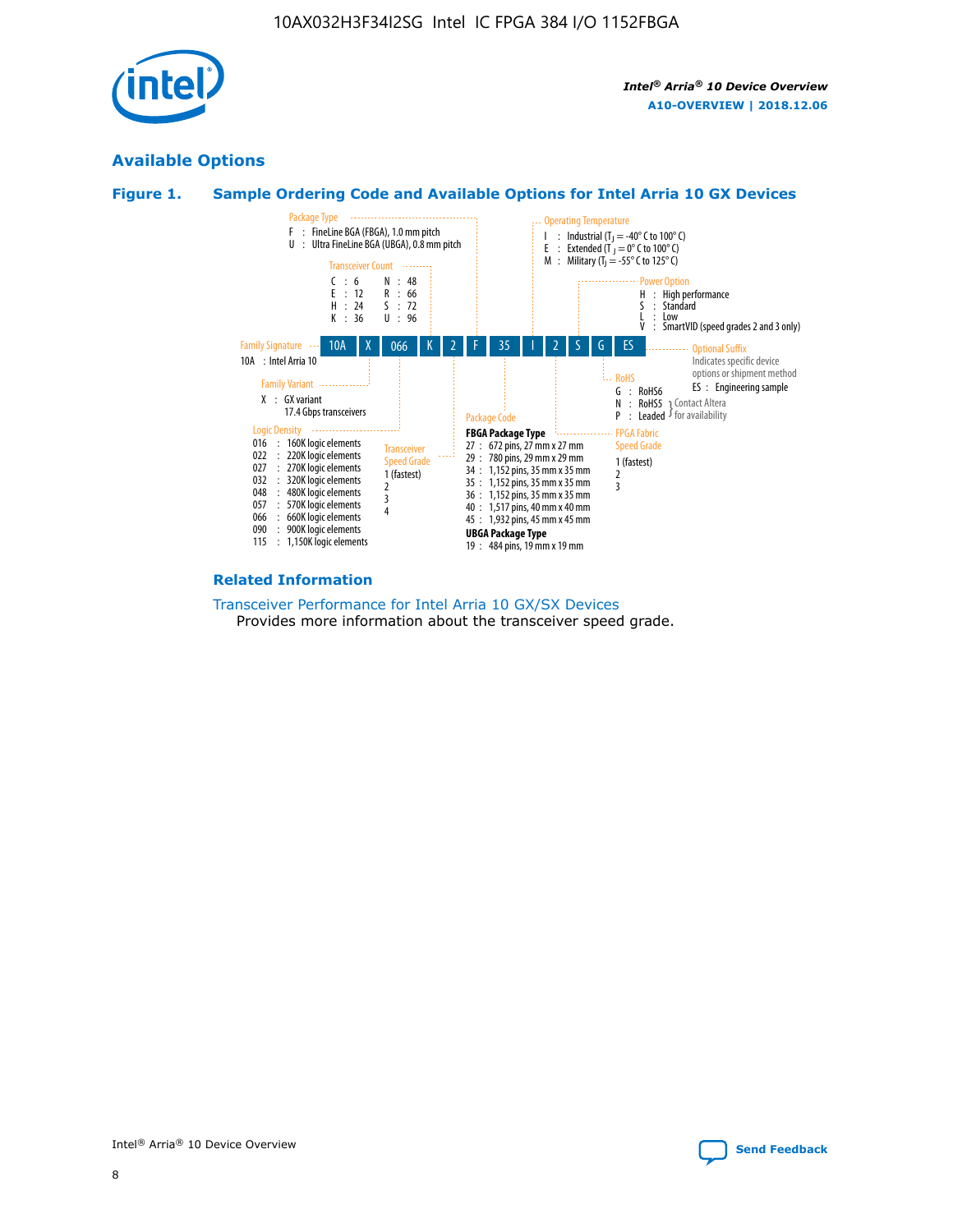

#### **Maximum Resources**

#### **Table 5. Maximum Resource Counts for Intel Arria 10 GX Devices (GX 160, GX 220, GX 270, GX 320, and GX 480)**

| <b>Resource</b>         |                                                   | <b>Product Line</b> |                  |                    |                |                |  |  |  |
|-------------------------|---------------------------------------------------|---------------------|------------------|--------------------|----------------|----------------|--|--|--|
|                         |                                                   | <b>GX 160</b>       | <b>GX 220</b>    | <b>GX 270</b>      | <b>GX 320</b>  | <b>GX 480</b>  |  |  |  |
| Logic Elements (LE) (K) |                                                   | 160                 | 220              | 270                | 320            | 480            |  |  |  |
| <b>ALM</b>              |                                                   | 61,510              | 80,330           | 101,620            | 119,900        | 183,590        |  |  |  |
| Register                |                                                   | 246,040             | 321,320          | 406,480<br>479,600 |                | 734,360        |  |  |  |
| Memory (Kb)             | M <sub>20</sub> K                                 | 8,800               | 11,740<br>15,000 |                    | 17,820         | 28,620         |  |  |  |
| <b>MLAB</b>             |                                                   | 1,050               | 1,690            | 2,452              | 2,727          | 4,164          |  |  |  |
|                         | Variable-precision DSP Block<br>156<br>192<br>830 |                     |                  |                    | 985            | 1,368          |  |  |  |
| 18 x 19 Multiplier      |                                                   | 312                 | 384              | 1,970<br>1,660     |                | 2,736          |  |  |  |
| PLL                     | Fractional<br>Synthesis                           | 6                   | 6                | 8                  | 8              | 12             |  |  |  |
|                         | I/O                                               | 6                   | 6                | 8                  | 8              | 12             |  |  |  |
| 17.4 Gbps Transceiver   |                                                   | 12                  | 12               | 24                 | 24             | 36             |  |  |  |
| GPIO <sup>(3)</sup>     |                                                   | 288                 | 288              | 384<br>384         |                | 492            |  |  |  |
| LVDS Pair $(4)$         |                                                   | 120                 | 120              | 168                | 168            | 222            |  |  |  |
| PCIe Hard IP Block      |                                                   | 1                   | 1                | 2                  | $\overline{2}$ | $\overline{2}$ |  |  |  |
| Hard Memory Controller  |                                                   | 6                   | 6                | 8                  | 8              | 12             |  |  |  |

<sup>(4)</sup> Each LVDS I/O pair can be used as differential input or output.



<sup>(3)</sup> The number of GPIOs does not include transceiver I/Os. In the Intel Quartus Prime software, the number of user I/Os includes transceiver I/Os.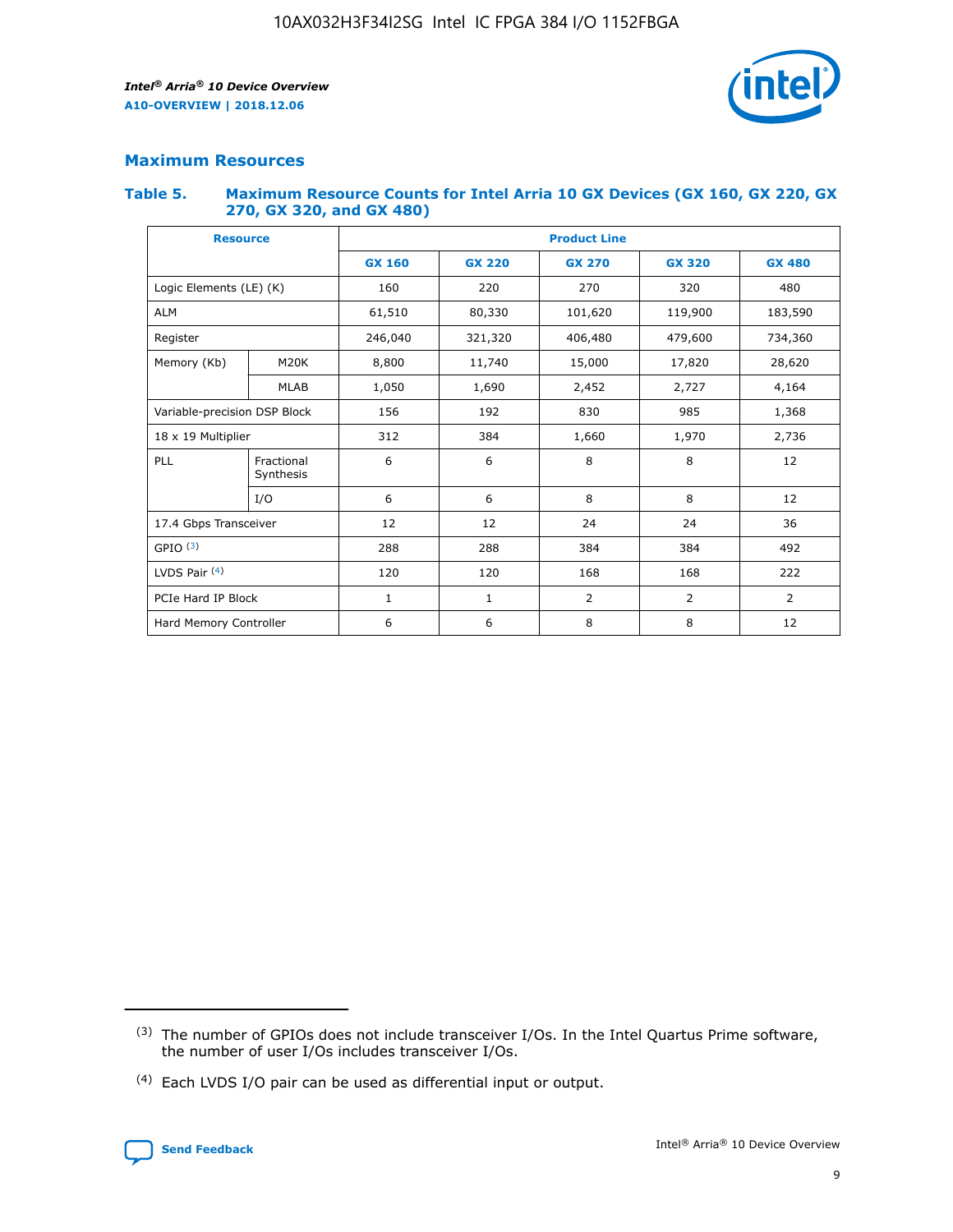

#### **Table 6. Maximum Resource Counts for Intel Arria 10 GX Devices (GX 570, GX 660, GX 900, and GX 1150)**

|                              | <b>Resource</b>         | <b>Product Line</b> |                |                |                |  |  |  |
|------------------------------|-------------------------|---------------------|----------------|----------------|----------------|--|--|--|
|                              |                         | <b>GX 570</b>       | <b>GX 660</b>  | <b>GX 900</b>  | <b>GX 1150</b> |  |  |  |
| Logic Elements (LE) (K)      |                         | 570                 | 660            | 900            | 1,150          |  |  |  |
| <b>ALM</b>                   |                         | 217,080             | 251,680        | 339,620        | 427,200        |  |  |  |
| Register                     |                         | 868,320             | 1,006,720      | 1,358,480      | 1,708,800      |  |  |  |
| Memory (Kb)                  | <b>M20K</b>             | 36,000              | 42,620         | 48,460         | 54,260         |  |  |  |
|                              | <b>MLAB</b>             | 5,096               | 5,788          | 9,386          | 12,984         |  |  |  |
| Variable-precision DSP Block |                         | 1,523               | 1,687          | 1,518          | 1,518          |  |  |  |
|                              | 18 x 19 Multiplier      |                     | 3,374          | 3,036          | 3,036          |  |  |  |
| PLL                          | Fractional<br>Synthesis | 16                  | 16             | 32             | 32             |  |  |  |
|                              | I/O                     | 16                  | 16             | 16             | 16             |  |  |  |
| 17.4 Gbps Transceiver        |                         | 48                  | 48             | 96             | 96             |  |  |  |
| GPIO <sup>(3)</sup>          |                         | 696                 | 696            | 768            | 768            |  |  |  |
| LVDS Pair $(4)$              |                         | 324                 | 324            | 384            | 384            |  |  |  |
| PCIe Hard IP Block           |                         | 2                   | $\overline{2}$ | $\overline{4}$ | $\overline{4}$ |  |  |  |
| Hard Memory Controller       |                         | 16                  | 16             | 16             | 16             |  |  |  |

### **Package Plan**

#### **Table 7. Package Plan for Intel Arria 10 GX Devices (U19, F27, and F29)**

Refer to I/O and High Speed I/O in Intel Arria 10 Devices chapter for the number of 3 V I/O, LVDS I/O, and LVDS channels in each device package.

| <b>Product Line</b> | U <sub>19</sub><br>$(19 \text{ mm} \times 19 \text{ mm})$<br>484-pin UBGA) |          |             |         | <b>F27</b><br>(27 mm × 27 mm,<br>672-pin FBGA) |             | <b>F29</b><br>(29 mm × 29 mm,<br>780-pin FBGA) |          |             |  |
|---------------------|----------------------------------------------------------------------------|----------|-------------|---------|------------------------------------------------|-------------|------------------------------------------------|----------|-------------|--|
|                     | 3 V I/O                                                                    | LVDS I/O | <b>XCVR</b> | 3 V I/O | LVDS I/O                                       | <b>XCVR</b> | 3 V I/O                                        | LVDS I/O | <b>XCVR</b> |  |
| GX 160              | 48                                                                         | 192      | 6           | 48      | 192                                            | 12          | 48                                             | 240      | 12          |  |
| GX 220              | 48                                                                         | 192      | 6           | 48      | 192                                            | 12          | 48                                             | 240      | 12          |  |
| GX 270              |                                                                            |          |             | 48      | 192                                            | 12          | 48                                             | 312      | 12          |  |
| GX 320              |                                                                            |          |             | 48      | 192                                            | 12          | 48                                             | 312      | 12          |  |
| GX 480              |                                                                            |          |             |         |                                                |             | 48                                             | 312      | 12          |  |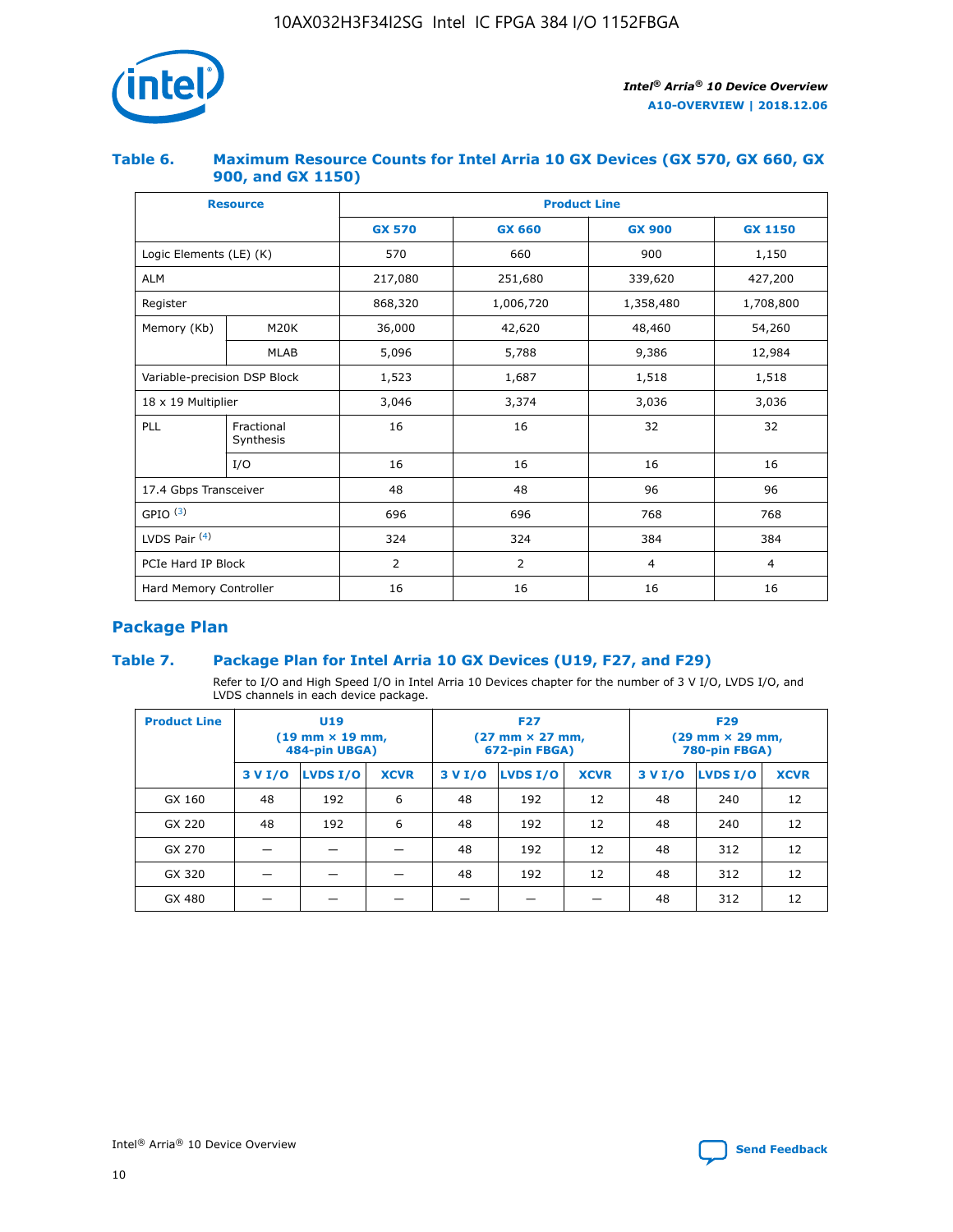

#### **Table 8. Package Plan for Intel Arria 10 GX Devices (F34, F35, NF40, and KF40)**

Refer to I/O and High Speed I/O in Intel Arria 10 Devices chapter for the number of 3 V I/O, LVDS I/O, and LVDS channels in each device package.

| <b>Product Line</b> | <b>F34</b><br>$(35 \text{ mm} \times 35 \text{ mm})$<br>1152-pin FBGA) |                    | <b>F35</b><br>$(35 \text{ mm} \times 35 \text{ mm})$<br><b>1152-pin FBGA)</b> |           | <b>KF40</b><br>$(40 \text{ mm} \times 40 \text{ mm})$<br>1517-pin FBGA) |             |            | <b>NF40</b><br>$(40 \text{ mm} \times 40 \text{ mm})$<br><b>1517-pin FBGA)</b> |             |            |                    |             |
|---------------------|------------------------------------------------------------------------|--------------------|-------------------------------------------------------------------------------|-----------|-------------------------------------------------------------------------|-------------|------------|--------------------------------------------------------------------------------|-------------|------------|--------------------|-------------|
|                     | 3V<br>I/O                                                              | <b>LVDS</b><br>I/O | <b>XCVR</b>                                                                   | 3V<br>I/O | <b>LVDS</b><br>I/O                                                      | <b>XCVR</b> | 3 V<br>I/O | <b>LVDS</b><br>I/O                                                             | <b>XCVR</b> | 3 V<br>I/O | <b>LVDS</b><br>I/O | <b>XCVR</b> |
| GX 270              | 48                                                                     | 336                | 24                                                                            | 48        | 336                                                                     | 24          |            |                                                                                |             |            |                    |             |
| GX 320              | 48                                                                     | 336                | 24                                                                            | 48        | 336                                                                     | 24          |            |                                                                                |             |            |                    |             |
| GX 480              | 48                                                                     | 444                | 24                                                                            | 48        | 348                                                                     | 36          |            |                                                                                |             |            |                    |             |
| GX 570              | 48                                                                     | 444                | 24                                                                            | 48        | 348                                                                     | 36          | 96         | 600                                                                            | 36          | 48         | 540                | 48          |
| GX 660              | 48                                                                     | 444                | 24                                                                            | 48        | 348                                                                     | 36          | 96         | 600                                                                            | 36          | 48         | 540                | 48          |
| GX 900              |                                                                        | 504                | 24                                                                            | -         |                                                                         |             |            |                                                                                |             |            | 600                | 48          |
| GX 1150             |                                                                        | 504                | 24                                                                            |           |                                                                         |             |            |                                                                                |             |            | 600                | 48          |

#### **Table 9. Package Plan for Intel Arria 10 GX Devices (RF40, NF45, SF45, and UF45)**

Refer to I/O and High Speed I/O in Intel Arria 10 Devices chapter for the number of 3 V I/O, LVDS I/O, and LVDS channels in each device package.

| <b>Product Line</b> | <b>RF40</b><br>$(40 \text{ mm} \times 40 \text{ mm})$<br>1517-pin FBGA) |                    | <b>NF45</b><br>$(45 \text{ mm} \times 45 \text{ mm})$<br><b>1932-pin FBGA)</b> |            |                    | <b>SF45</b><br>$(45 \text{ mm} \times 45 \text{ mm})$<br><b>1932-pin FBGA)</b> |            |                    | <b>UF45</b><br>$(45 \text{ mm} \times 45 \text{ mm})$<br>1932-pin FBGA) |           |                    |             |
|---------------------|-------------------------------------------------------------------------|--------------------|--------------------------------------------------------------------------------|------------|--------------------|--------------------------------------------------------------------------------|------------|--------------------|-------------------------------------------------------------------------|-----------|--------------------|-------------|
|                     | 3V<br>I/O                                                               | <b>LVDS</b><br>I/O | <b>XCVR</b>                                                                    | 3 V<br>I/O | <b>LVDS</b><br>I/O | <b>XCVR</b>                                                                    | 3 V<br>I/O | <b>LVDS</b><br>I/O | <b>XCVR</b>                                                             | 3V<br>I/O | <b>LVDS</b><br>I/O | <b>XCVR</b> |
| GX 900              |                                                                         | 342                | 66                                                                             | _          | 768                | 48                                                                             |            | 624                | 72                                                                      |           | 480                | 96          |
| GX 1150             |                                                                         | 342                | 66                                                                             | -          | 768                | 48                                                                             |            | 624                | 72                                                                      |           | 480                | 96          |

#### **Related Information**

[I/O and High-Speed Differential I/O Interfaces in Intel Arria 10 Devices chapter, Intel](https://www.intel.com/content/www/us/en/programmable/documentation/sam1403482614086.html#sam1403482030321) [Arria 10 Device Handbook](https://www.intel.com/content/www/us/en/programmable/documentation/sam1403482614086.html#sam1403482030321)

Provides the number of 3 V and LVDS I/Os, and LVDS channels for each Intel Arria 10 device package.

### **Intel Arria 10 GT**

This section provides the available options, maximum resource counts, and package plan for the Intel Arria 10 GT devices.

The information in this section is correct at the time of publication. For the latest information and to get more details, refer to the Intel FPGA Product Selector.

#### **Related Information**

#### [Intel FPGA Product Selector](http://www.altera.com/products/selector/psg-selector.html)

Provides the latest information on Intel products.

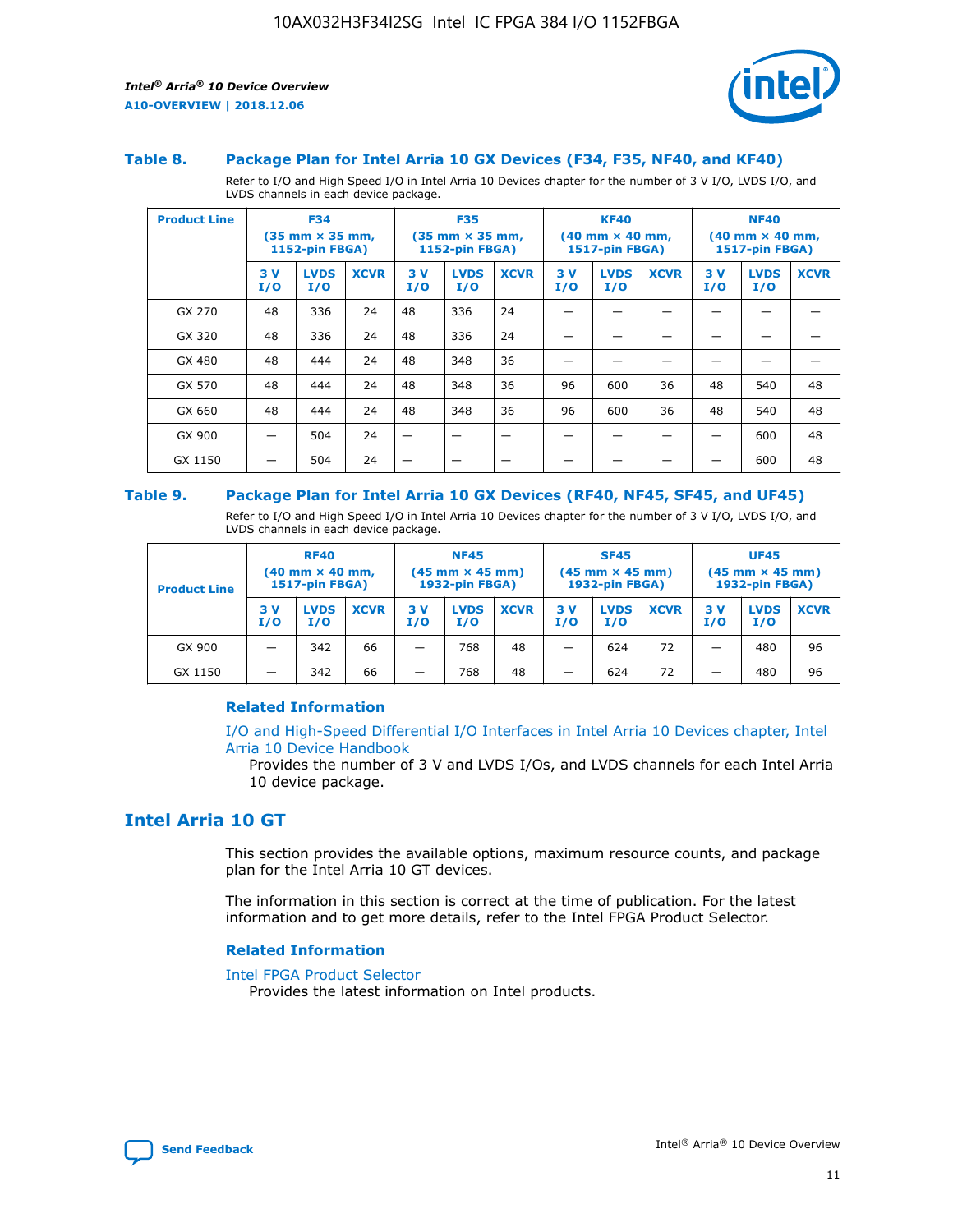

### **Available Options**

#### **Figure 2. Sample Ordering Code and Available Options for Intel Arria 10 GT Devices**

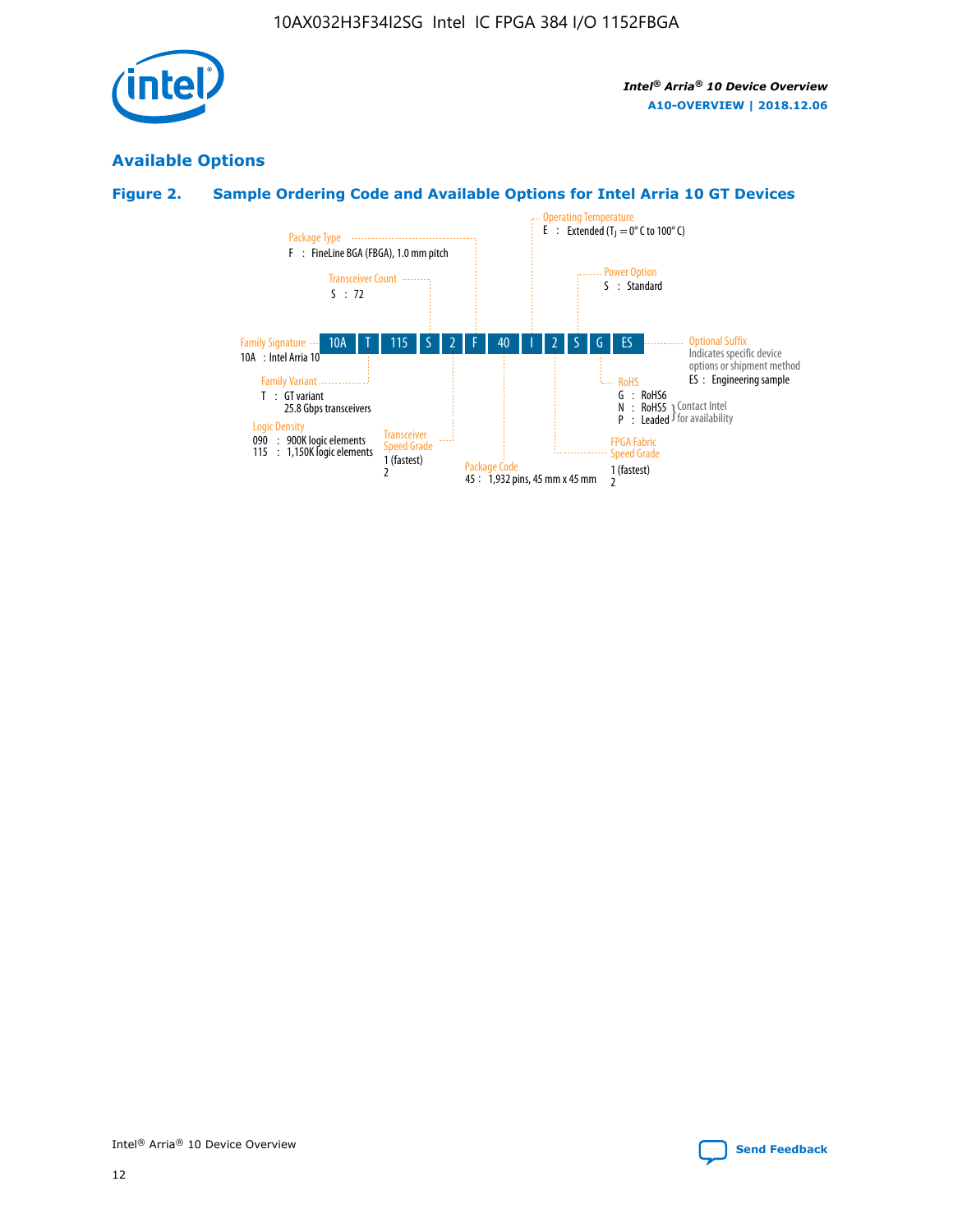

#### **Maximum Resources**

#### **Table 10. Maximum Resource Counts for Intel Arria 10 GT Devices**

| <b>Resource</b>              |                      | <b>Product Line</b> |                |  |
|------------------------------|----------------------|---------------------|----------------|--|
|                              |                      | <b>GT 900</b>       | GT 1150        |  |
| Logic Elements (LE) (K)      |                      | 900                 | 1,150          |  |
| <b>ALM</b>                   |                      | 339,620             | 427,200        |  |
| Register                     |                      | 1,358,480           | 1,708,800      |  |
| Memory (Kb)                  | M <sub>20</sub> K    | 48,460              | 54,260         |  |
|                              | <b>MLAB</b>          | 9,386               | 12,984         |  |
| Variable-precision DSP Block |                      | 1,518               | 1,518          |  |
| 18 x 19 Multiplier           |                      | 3,036               | 3,036          |  |
| <b>PLL</b>                   | Fractional Synthesis | 32                  | 32             |  |
|                              | I/O                  | 16                  | 16             |  |
| Transceiver                  | 17.4 Gbps            | 72(5)               | 72(5)          |  |
|                              | 25.8 Gbps            | 6                   | 6              |  |
| GPIO <sup>(6)</sup>          |                      | 624                 | 624            |  |
| LVDS Pair $(7)$              |                      | 312                 | 312            |  |
| PCIe Hard IP Block           |                      | $\overline{4}$      | $\overline{4}$ |  |
| Hard Memory Controller       |                      | 16                  | 16             |  |

#### **Related Information**

#### [Intel Arria 10 GT Channel Usage](https://www.intel.com/content/www/us/en/programmable/documentation/nik1398707230472.html#nik1398707008178)

Configuring GT/GX channels in Intel Arria 10 GT devices.

#### **Package Plan**

#### **Table 11. Package Plan for Intel Arria 10 GT Devices**

Refer to I/O and High Speed I/O in Intel Arria 10 Devices chapter for the number of 3 V I/O, LVDS I/O, and LVDS channels in each device package.

| <b>Product Line</b> | <b>SF45</b><br>(45 mm × 45 mm, 1932-pin FBGA) |                 |             |  |  |  |  |
|---------------------|-----------------------------------------------|-----------------|-------------|--|--|--|--|
|                     | 3 V I/O                                       | <b>LVDS I/O</b> | <b>XCVR</b> |  |  |  |  |
| GT 900              |                                               | 624             | 72          |  |  |  |  |
| GT 1150             |                                               | 624             | 72          |  |  |  |  |

<sup>(7)</sup> Each LVDS I/O pair can be used as differential input or output.



 $(5)$  If all 6 GT channels are in use, 12 of the GX channels are not usable.

<sup>(6)</sup> The number of GPIOs does not include transceiver I/Os. In the Intel Quartus Prime software, the number of user I/Os includes transceiver I/Os.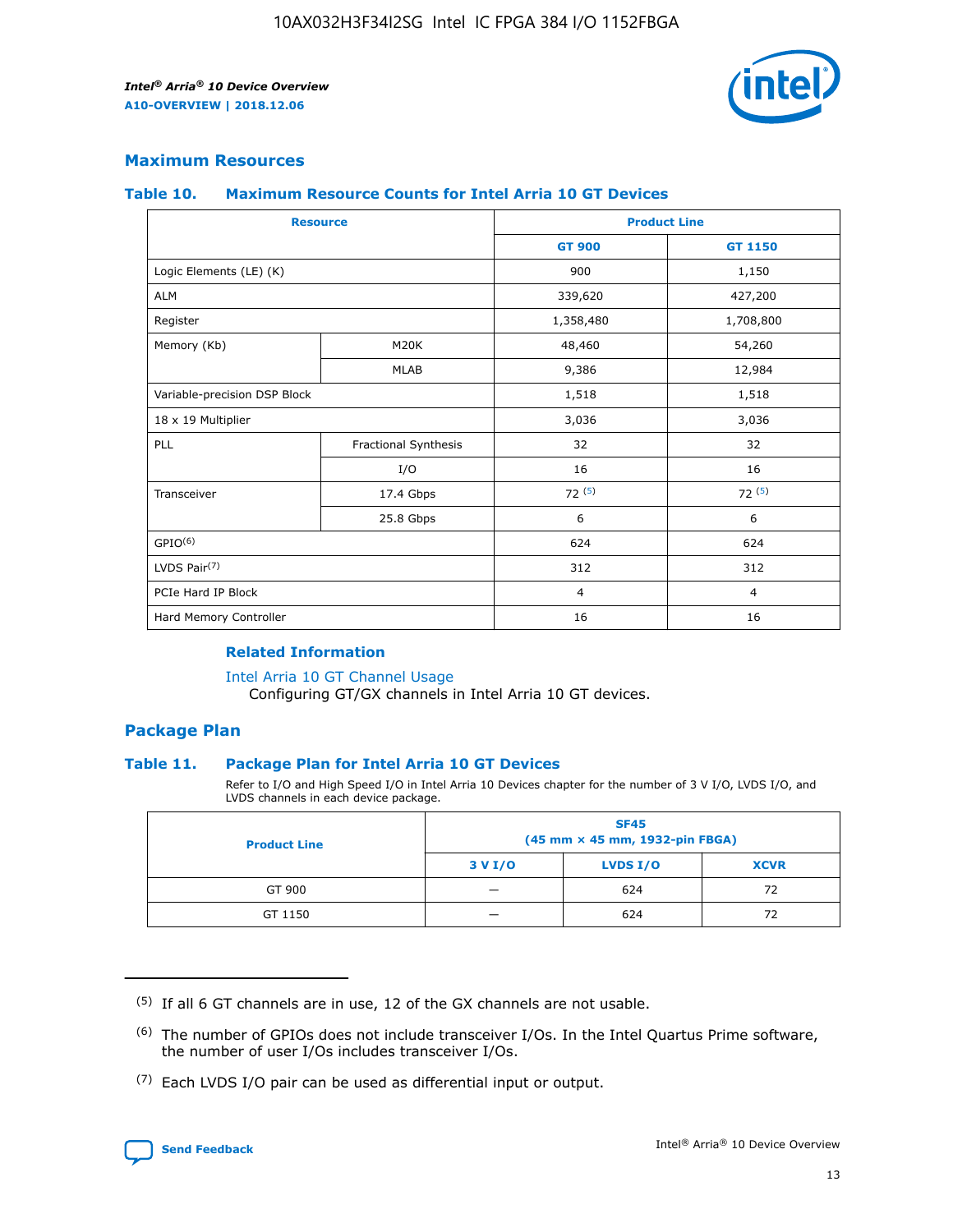

#### **Related Information**

[I/O and High-Speed Differential I/O Interfaces in Intel Arria 10 Devices chapter, Intel](https://www.intel.com/content/www/us/en/programmable/documentation/sam1403482614086.html#sam1403482030321) [Arria 10 Device Handbook](https://www.intel.com/content/www/us/en/programmable/documentation/sam1403482614086.html#sam1403482030321)

Provides the number of 3 V and LVDS I/Os, and LVDS channels for each Intel Arria 10 device package.

#### **Intel Arria 10 SX**

This section provides the available options, maximum resource counts, and package plan for the Intel Arria 10 SX devices.

The information in this section is correct at the time of publication. For the latest information and to get more details, refer to the Intel FPGA Product Selector.

#### **Related Information**

[Intel FPGA Product Selector](http://www.altera.com/products/selector/psg-selector.html) Provides the latest information on Intel products.

#### **Available Options**

#### **Figure 3. Sample Ordering Code and Available Options for Intel Arria 10 SX Devices**



#### **Related Information**

[Transceiver Performance for Intel Arria 10 GX/SX Devices](https://www.intel.com/content/www/us/en/programmable/documentation/mcn1413182292568.html#mcn1413213965502) Provides more information about the transceiver speed grade.

Intel® Arria® 10 Device Overview **[Send Feedback](mailto:FPGAtechdocfeedback@intel.com?subject=Feedback%20on%20Intel%20Arria%2010%20Device%20Overview%20(A10-OVERVIEW%202018.12.06)&body=We%20appreciate%20your%20feedback.%20In%20your%20comments,%20also%20specify%20the%20page%20number%20or%20paragraph.%20Thank%20you.)**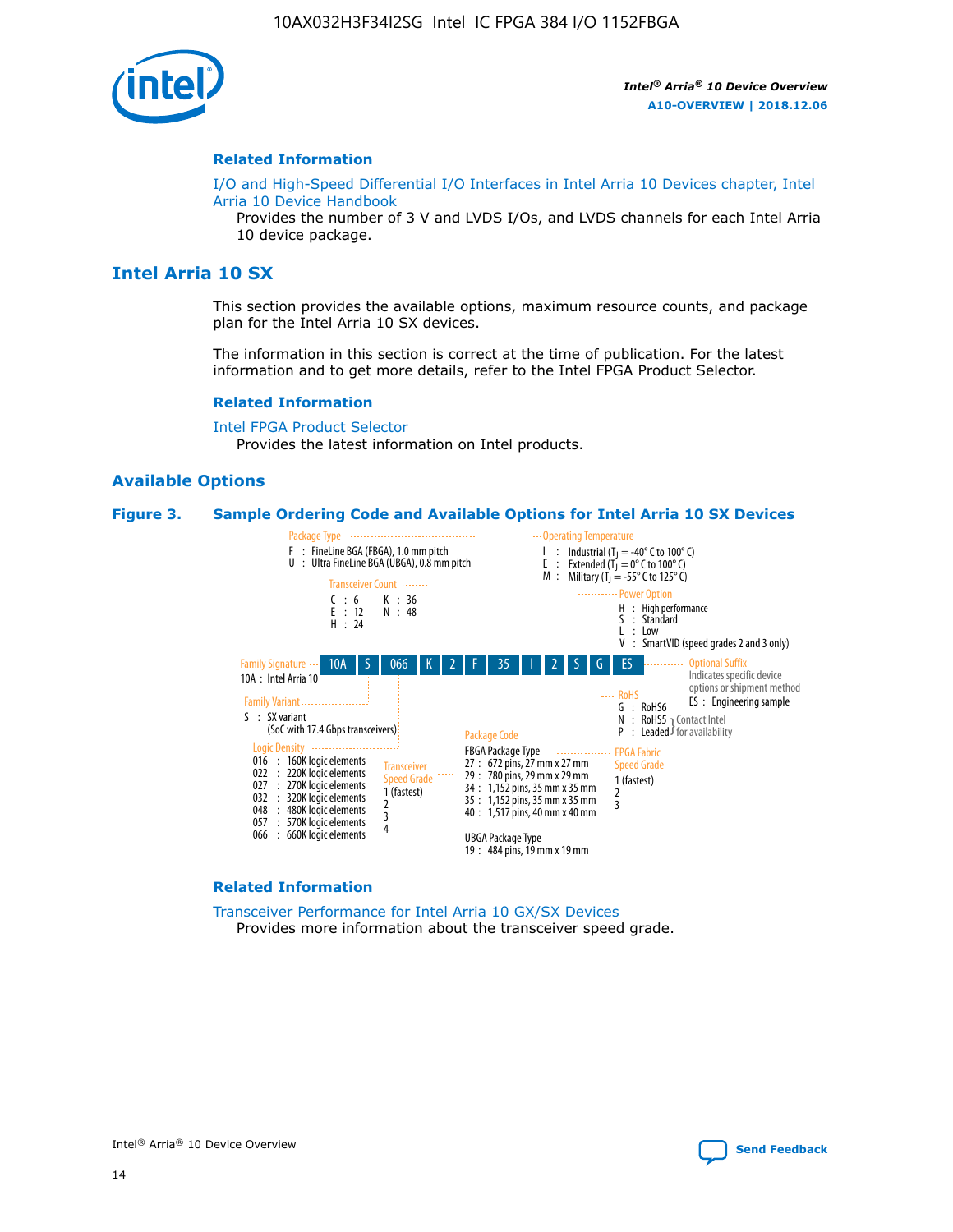

#### **Maximum Resources**

#### **Table 12. Maximum Resource Counts for Intel Arria 10 SX Devices**

|                                   | <b>Resource</b>         |               |               |                | <b>Product Line</b> |                |                |                |
|-----------------------------------|-------------------------|---------------|---------------|----------------|---------------------|----------------|----------------|----------------|
|                                   |                         | <b>SX 160</b> | <b>SX 220</b> | <b>SX 270</b>  | <b>SX 320</b>       | <b>SX 480</b>  | <b>SX 570</b>  | <b>SX 660</b>  |
| Logic Elements (LE) (K)           |                         | 160           | 220           | 270            | 320                 | 480            | 570            | 660            |
| <b>ALM</b>                        |                         | 61,510        | 80,330        | 101,620        | 119,900             | 183,590        | 217,080        | 251,680        |
| Register                          |                         | 246,040       | 321,320       | 406,480        | 479,600             | 734,360        | 868,320        | 1,006,720      |
| Memory (Kb)                       | M <sub>20</sub> K       | 8,800         | 11,740        | 15,000         | 17,820              | 28,620         | 36,000         | 42,620         |
|                                   | <b>MLAB</b>             | 1,050         | 1,690         | 2,452          | 2,727               | 4,164          | 5,096          | 5,788          |
| Variable-precision DSP Block      |                         | 156           | 192           | 830            | 985                 | 1,368          | 1,523          | 1,687          |
| 18 x 19 Multiplier                |                         | 312           | 384           | 1,660          | 1,970               | 2,736          | 3,046          | 3,374          |
| <b>PLL</b>                        | Fractional<br>Synthesis | 6             | 6             | 8              | 8                   | 12             | 16             | 16             |
|                                   | I/O                     | 6             | 6             | 8              | 8                   | 12             | 16             | 16             |
| 17.4 Gbps Transceiver             |                         | 12            | 12            | 24             | 24                  | 36             | 48             | 48             |
| GPIO <sup>(8)</sup>               |                         | 288           | 288           | 384            | 384                 | 492            | 696            | 696            |
| LVDS Pair $(9)$                   |                         | 120           | 120           | 168            | 168                 | 174            | 324            | 324            |
|                                   | PCIe Hard IP Block      |               | $\mathbf{1}$  | $\overline{2}$ | $\overline{2}$      | $\overline{2}$ | $\overline{2}$ | $\overline{2}$ |
| Hard Memory Controller            |                         | 6             | 6             | 8              | 8                   | 12             | 16             | 16             |
| ARM Cortex-A9 MPCore<br>Processor |                         | Yes           | Yes           | Yes            | Yes                 | Yes            | Yes            | Yes            |

#### **Package Plan**

#### **Table 13. Package Plan for Intel Arria 10 SX Devices (U19, F27, F29, and F34)**

Refer to I/O and High Speed I/O in Intel Arria 10 Devices chapter for the number of 3 V I/O, LVDS I/O, and LVDS channels in each device package.

| <b>Product Line</b> | <b>U19</b><br>$(19 \text{ mm} \times 19 \text{ mm})$<br>484-pin UBGA) |                    |             | <b>F27</b><br>$(27 \text{ mm} \times 27 \text{ mm})$<br>672-pin FBGA) |                    | <b>F29</b><br>$(29$ mm $\times$ 29 mm,<br>780-pin FBGA) |            |                    | <b>F34</b><br>$(35 \text{ mm} \times 35 \text{ mm})$<br>1152-pin FBGA) |           |                    |             |
|---------------------|-----------------------------------------------------------------------|--------------------|-------------|-----------------------------------------------------------------------|--------------------|---------------------------------------------------------|------------|--------------------|------------------------------------------------------------------------|-----------|--------------------|-------------|
|                     | 3V<br>I/O                                                             | <b>LVDS</b><br>I/O | <b>XCVR</b> | 3V<br>I/O                                                             | <b>LVDS</b><br>I/O | <b>XCVR</b>                                             | 3 V<br>I/O | <b>LVDS</b><br>I/O | <b>XCVR</b>                                                            | 3V<br>I/O | <b>LVDS</b><br>I/O | <b>XCVR</b> |
| SX 160              | 48                                                                    | 144                | 6           | 48                                                                    | 192                | 12                                                      | 48         | 240                | 12                                                                     | –         |                    |             |
| SX 220              | 48                                                                    | 144                | 6           | 48                                                                    | 192                | 12                                                      | 48         | 240                | 12                                                                     |           |                    |             |
| SX 270              |                                                                       |                    |             | 48                                                                    | 192                | 12                                                      | 48         | 312                | 12                                                                     | 48        | 336                | 24          |
| SX 320              |                                                                       |                    |             | 48                                                                    | 192                | 12                                                      | 48         | 312                | 12                                                                     | 48        | 336                | 24          |
|                     | continued                                                             |                    |             |                                                                       |                    |                                                         |            |                    |                                                                        |           |                    |             |

 $(8)$  The number of GPIOs does not include transceiver I/Os. In the Intel Quartus Prime software, the number of user I/Os includes transceiver I/Os.

 $(9)$  Each LVDS I/O pair can be used as differential input or output.

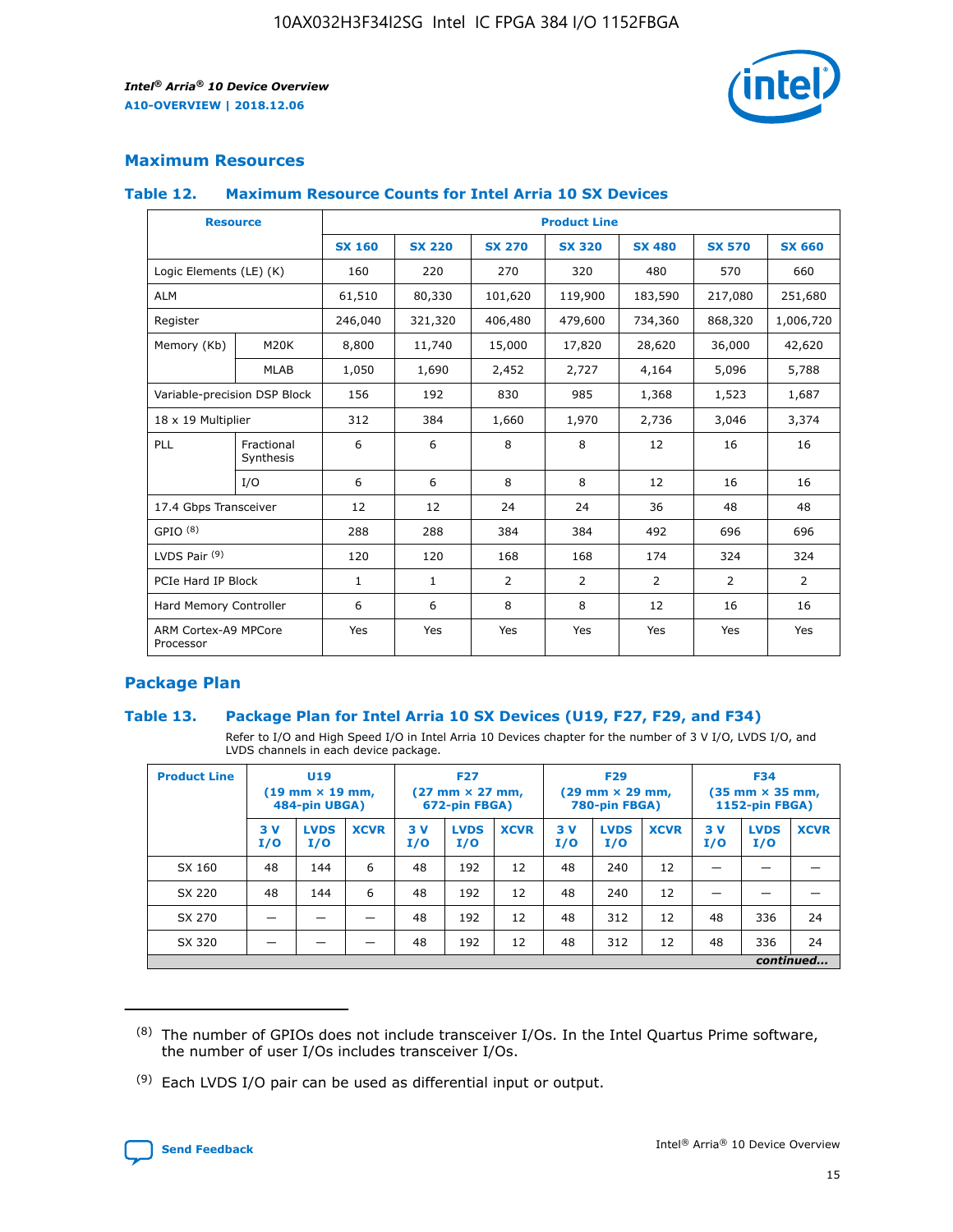

| <b>Product Line</b> | U <sub>19</sub><br>$(19 \text{ mm} \times 19 \text{ mm})$<br>484-pin UBGA) |                    | <b>F27</b><br>$(27 \text{ mm} \times 27 \text{ mm})$<br>672-pin FBGA) |           | <b>F29</b><br>$(29 \text{ mm} \times 29 \text{ mm})$<br>780-pin FBGA) |             |           | <b>F34</b><br>$(35$ mm $\times$ 35 mm,<br><b>1152-pin FBGA)</b> |             |           |                    |             |
|---------------------|----------------------------------------------------------------------------|--------------------|-----------------------------------------------------------------------|-----------|-----------------------------------------------------------------------|-------------|-----------|-----------------------------------------------------------------|-------------|-----------|--------------------|-------------|
|                     | 3V<br>I/O                                                                  | <b>LVDS</b><br>I/O | <b>XCVR</b>                                                           | 3V<br>I/O | <b>LVDS</b><br>I/O                                                    | <b>XCVR</b> | 3V<br>I/O | <b>LVDS</b><br>I/O                                              | <b>XCVR</b> | 3V<br>I/O | <b>LVDS</b><br>I/O | <b>XCVR</b> |
| SX 480              |                                                                            |                    |                                                                       |           |                                                                       |             | 48        | 312                                                             | 12          | 48        | 444                | 24          |
| SX 570              |                                                                            |                    |                                                                       |           |                                                                       |             |           |                                                                 |             | 48        | 444                | 24          |
| SX 660              |                                                                            |                    |                                                                       |           |                                                                       |             |           |                                                                 |             | 48        | 444                | 24          |

#### **Table 14. Package Plan for Intel Arria 10 SX Devices (F35, KF40, and NF40)**

Refer to I/O and High Speed I/O in Intel Arria 10 Devices chapter for the number of 3 V I/O, LVDS I/O, and LVDS channels in each device package.

| <b>Product Line</b> | <b>F35</b><br>(35 mm × 35 mm,<br><b>1152-pin FBGA)</b> |          |             |         | <b>KF40</b><br>(40 mm × 40 mm,<br>1517-pin FBGA) |    | <b>NF40</b><br>$(40 \text{ mm} \times 40 \text{ mm})$<br>1517-pin FBGA) |          |             |  |
|---------------------|--------------------------------------------------------|----------|-------------|---------|--------------------------------------------------|----|-------------------------------------------------------------------------|----------|-------------|--|
|                     | 3 V I/O                                                | LVDS I/O | <b>XCVR</b> | 3 V I/O | <b>LVDS I/O</b><br><b>XCVR</b>                   |    |                                                                         | LVDS I/O | <b>XCVR</b> |  |
| SX 270              | 48                                                     | 336      | 24          |         |                                                  |    |                                                                         |          |             |  |
| SX 320              | 48                                                     | 336      | 24          |         |                                                  |    |                                                                         |          |             |  |
| SX 480              | 48                                                     | 348      | 36          |         |                                                  |    |                                                                         |          |             |  |
| SX 570              | 48                                                     | 348      | 36          | 96      | 600                                              | 36 | 48                                                                      | 540      | 48          |  |
| SX 660              | 48                                                     | 348      | 36          | 96      | 600                                              | 36 | 48                                                                      | 540      | 48          |  |

#### **Related Information**

[I/O and High-Speed Differential I/O Interfaces in Intel Arria 10 Devices chapter, Intel](https://www.intel.com/content/www/us/en/programmable/documentation/sam1403482614086.html#sam1403482030321) [Arria 10 Device Handbook](https://www.intel.com/content/www/us/en/programmable/documentation/sam1403482614086.html#sam1403482030321)

Provides the number of 3 V and LVDS I/Os, and LVDS channels for each Intel Arria 10 device package.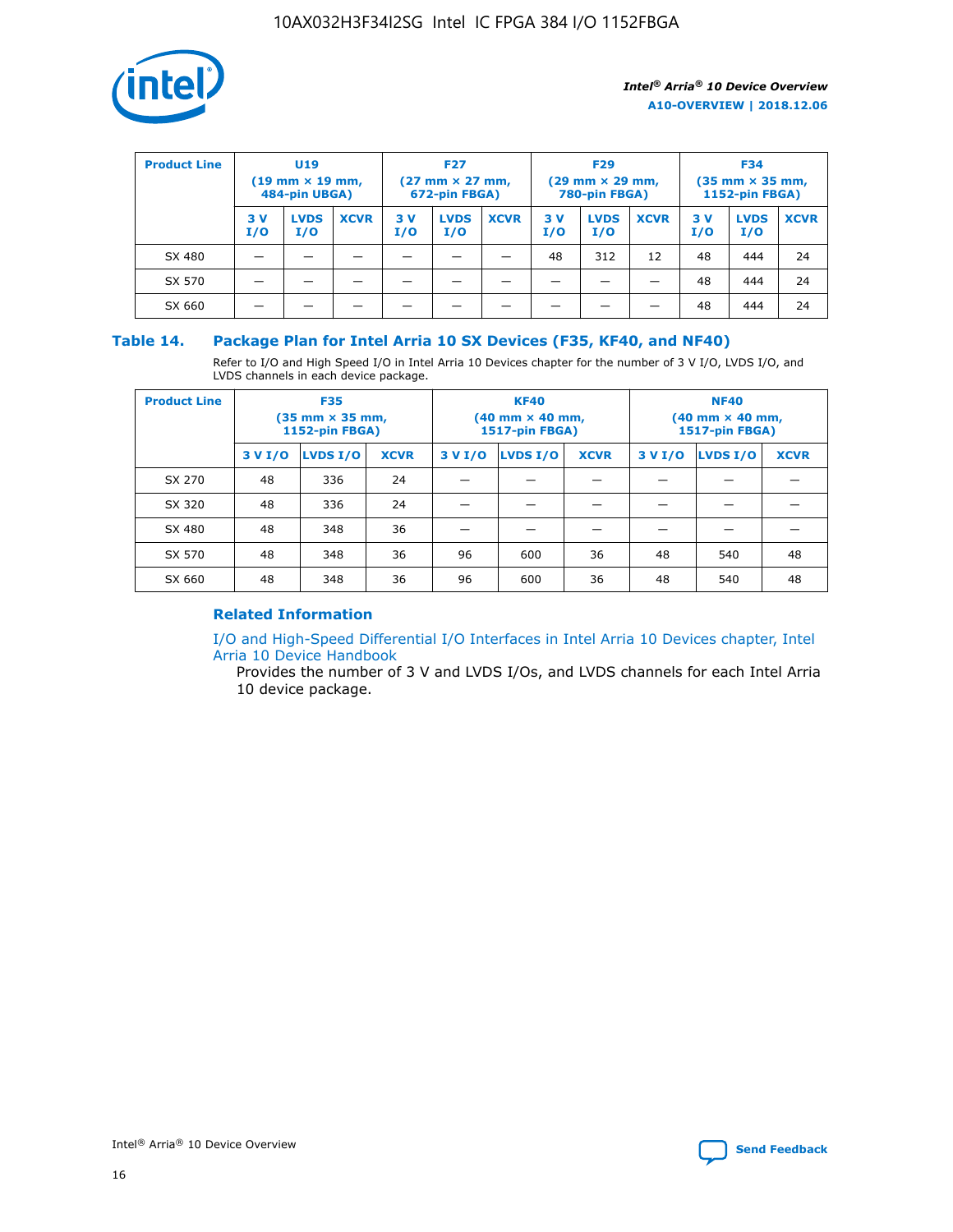

# **I/O Vertical Migration for Intel Arria 10 Devices**

#### **Figure 4. Migration Capability Across Intel Arria 10 Product Lines**

- The arrows indicate the migration paths. The devices included in each vertical migration path are shaded. Devices with fewer resources in the same path have lighter shades.
- To achieve the full I/O migration across product lines in the same migration path, restrict I/Os and transceivers usage to match the product line with the lowest I/O and transceiver counts.
- An LVDS I/O bank in the source device may be mapped to a 3 V I/O bank in the target device. To use memory interface clock frequency higher than 533 MHz, assign external memory interface pins only to banks that are LVDS I/O in both devices.
- There may be nominal 0.15 mm package height difference between some product lines in the same package type.
	- **Variant Product Line Package U19 F27 F29 F34 F35 KF40 NF40 RF40 NF45 SF45 UF45** Intel® Arria® 10 GX GX 160 GX 220 GX 270 GX 320 GX 480 GX 570 GX 660 GX 900 GX 1150 Intel Arria 10 GT GT 900 GT 1150 Intel Arria 10 SX SX 160 SX 220 SX 270 SX 320 SX 480 SX 570 SX 660
- Some migration paths are not shown in the Intel Quartus Prime software **Pin Migration View**.

*Note:* To verify the pin migration compatibility, use the **Pin Migration View** window in the Intel Quartus Prime software Pin Planner.

# **Adaptive Logic Module**

Intel Arria 10 devices use a 20 nm ALM as the basic building block of the logic fabric.

The ALM architecture is the same as the previous generation FPGAs, allowing for efficient implementation of logic functions and easy conversion of IP between the device generations.

The ALM, as shown in following figure, uses an 8-input fracturable look-up table (LUT) with four dedicated registers to help improve timing closure in register-rich designs and achieve an even higher design packing capability than the traditional two-register per LUT architecture.

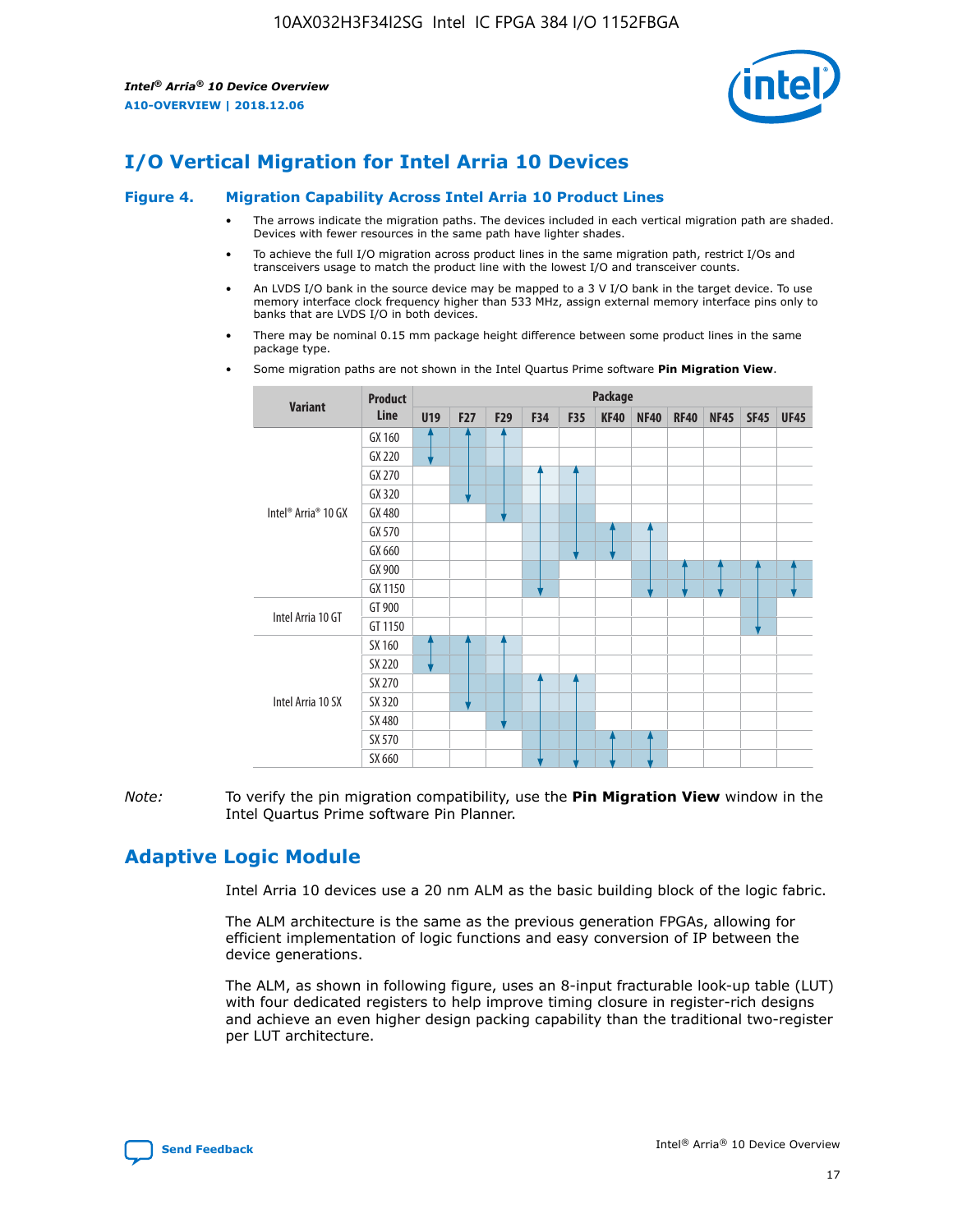

**Figure 5. ALM for Intel Arria 10 Devices**



The Intel Quartus Prime software optimizes your design according to the ALM logic structure and automatically maps legacy designs into the Intel Arria 10 ALM architecture.

# **Variable-Precision DSP Block**

The Intel Arria 10 variable precision DSP blocks support fixed-point arithmetic and floating-point arithmetic.

Features for fixed-point arithmetic:

- High-performance, power-optimized, and fully registered multiplication operations
- 18-bit and 27-bit word lengths
- Two 18 x 19 multipliers or one 27 x 27 multiplier per DSP block
- Built-in addition, subtraction, and 64-bit double accumulation register to combine multiplication results
- Cascading 19-bit or 27-bit when pre-adder is disabled and cascading 18-bit when pre-adder is used to form the tap-delay line for filtering applications
- Cascading 64-bit output bus to propagate output results from one block to the next block without external logic support
- Hard pre-adder supported in 19-bit and 27-bit modes for symmetric filters
- Internal coefficient register bank in both 18-bit and 27-bit modes for filter implementation
- 18-bit and 27-bit systolic finite impulse response (FIR) filters with distributed output adder
- Biased rounding support

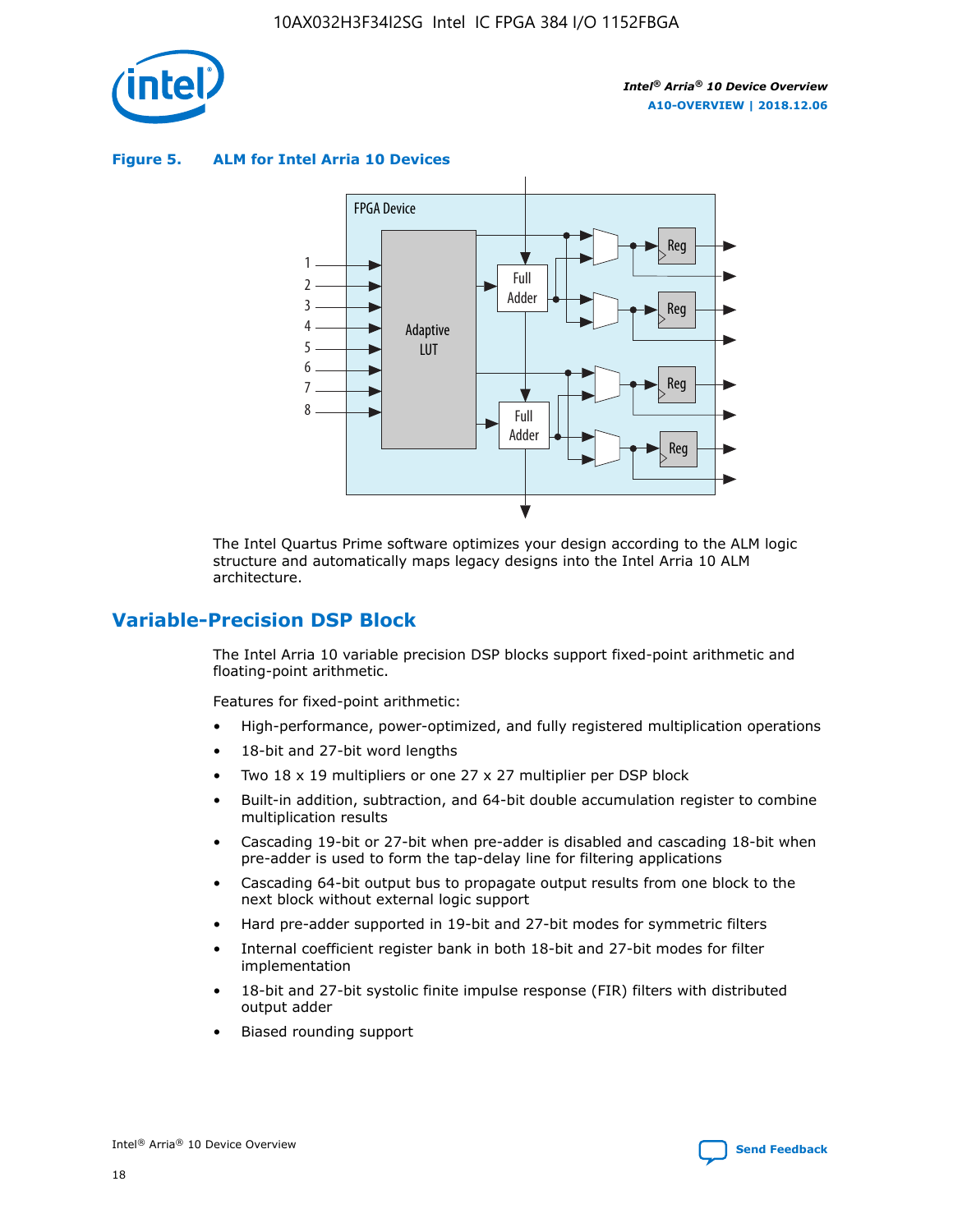

Features for floating-point arithmetic:

- A completely hardened architecture that supports multiplication, addition, subtraction, multiply-add, and multiply-subtract
- Multiplication with accumulation capability and a dynamic accumulator reset control
- Multiplication with cascade summation capability
- Multiplication with cascade subtraction capability
- Complex multiplication
- Direct vector dot product
- Systolic FIR filter

#### **Table 15. Variable-Precision DSP Block Configurations for Intel Arria 10 Devices**

| <b>Usage Example</b>                                       | <b>Multiplier Size (Bit)</b>    | <b>DSP Block Resources</b> |
|------------------------------------------------------------|---------------------------------|----------------------------|
| Medium precision fixed point                               | Two 18 x 19                     |                            |
| High precision fixed or Single precision<br>floating point | One 27 x 27                     |                            |
| Fixed point FFTs                                           | One 19 x 36 with external adder |                            |
| Very high precision fixed point                            | One 36 x 36 with external adder |                            |
| Double precision floating point                            | One 54 x 54 with external adder | 4                          |

#### **Table 16. Resources for Fixed-Point Arithmetic in Intel Arria 10 Devices**

The table lists the variable-precision DSP resources by bit precision for each Intel Arria 10 device.

| <b>Variant</b>  | <b>Product Line</b> | <b>Variable-</b><br>precision<br><b>DSP Block</b> | <b>Independent Input and Output</b><br><b>Multiplications Operator</b> |                                     | 18 x 19<br><b>Multiplier</b><br><b>Adder Sum</b> | $18 \times 18$<br><b>Multiplier</b><br><b>Adder</b> |
|-----------------|---------------------|---------------------------------------------------|------------------------------------------------------------------------|-------------------------------------|--------------------------------------------------|-----------------------------------------------------|
|                 |                     |                                                   | 18 x 19<br><b>Multiplier</b>                                           | $27 \times 27$<br><b>Multiplier</b> | <b>Mode</b>                                      | <b>Summed with</b><br>36 bit Input                  |
| AIntel Arria 10 | GX 160              | 156                                               | 312                                                                    | 156                                 | 156                                              | 156                                                 |
| GX              | GX 220              | 192                                               | 384                                                                    | 192                                 | 192                                              | 192                                                 |
|                 | GX 270              | 830                                               | 1,660                                                                  | 830                                 | 830                                              | 830                                                 |
|                 | GX 320              | 984                                               | 1,968                                                                  | 984                                 | 984                                              | 984                                                 |
|                 | GX 480              | 1,368                                             | 2,736                                                                  | 1,368                               | 1,368                                            | 1,368                                               |
|                 | GX 570              | 1,523                                             | 3,046                                                                  | 1,523                               | 1,523                                            | 1,523                                               |
|                 | GX 660              | 1,687                                             | 3,374                                                                  | 1,687                               | 1,687                                            | 1,687                                               |
|                 | GX 900              | 1,518                                             | 3,036                                                                  | 1,518                               | 1,518                                            | 1,518                                               |
|                 | GX 1150             | 1,518                                             | 3,036                                                                  | 1,518                               | 1,518                                            | 1,518                                               |
| Intel Arria 10  | GT 900              | 1,518                                             | 3,036                                                                  | 1,518                               | 1,518                                            | 1,518                                               |
| GT              | GT 1150             | 1,518                                             | 3,036                                                                  | 1,518                               | 1,518                                            | 1,518                                               |
| Intel Arria 10  | SX 160              | 156                                               | 312                                                                    | 156                                 | 156                                              | 156                                                 |
| <b>SX</b>       | SX 220              | 192                                               | 384                                                                    | 192                                 | 192                                              | 192                                                 |
|                 | SX 270              | 830                                               | 1,660                                                                  | 830                                 | 830                                              | 830                                                 |
|                 |                     |                                                   |                                                                        |                                     |                                                  | continued                                           |

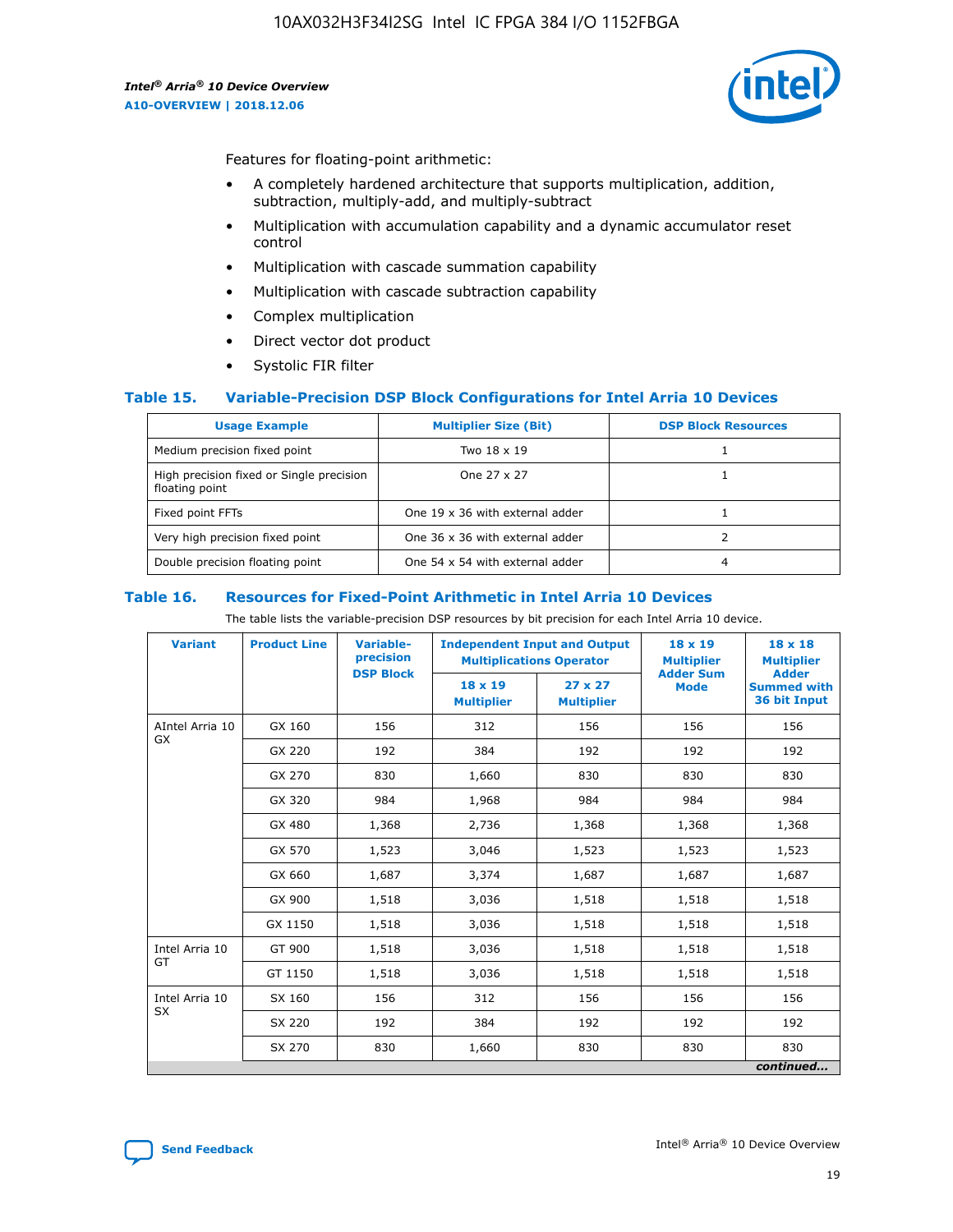

| <b>Variant</b> | <b>Product Line</b> | Variable-<br>precision | <b>Independent Input and Output</b><br><b>Multiplications Operator</b> |                                     | $18 \times 19$<br><b>Multiplier</b><br><b>Adder Sum</b> | $18 \times 18$<br><b>Multiplier</b><br><b>Adder</b> |  |
|----------------|---------------------|------------------------|------------------------------------------------------------------------|-------------------------------------|---------------------------------------------------------|-----------------------------------------------------|--|
|                |                     | <b>DSP Block</b>       | $18 \times 19$<br><b>Multiplier</b>                                    | $27 \times 27$<br><b>Multiplier</b> | <b>Mode</b>                                             | <b>Summed with</b><br>36 bit Input                  |  |
|                | SX 320              | 984                    | 1,968                                                                  | 984                                 | 984                                                     | 984                                                 |  |
|                | SX 480              | 1,368                  | 2,736                                                                  | 1,368                               | 1,368                                                   | 1,368                                               |  |
|                | SX 570              | 1,523                  | 3,046                                                                  | 1,523                               | 1,523                                                   | 1,523                                               |  |
|                | SX 660              | 1,687                  | 3,374                                                                  | 1,687                               | 1,687                                                   | 1,687                                               |  |

#### **Table 17. Resources for Floating-Point Arithmetic in Intel Arria 10 Devices**

The table lists the variable-precision DSP resources by bit precision for each Intel Arria 10 device.

| <b>Variant</b>              | <b>Product Line</b> | <b>Variable-</b><br>precision<br><b>DSP Block</b> | <b>Single</b><br><b>Precision</b><br><b>Floating-Point</b><br><b>Multiplication</b><br><b>Mode</b> | <b>Single-Precision</b><br><b>Floating-Point</b><br><b>Adder Mode</b> | Single-<br><b>Precision</b><br><b>Floating-Point</b><br><b>Multiply</b><br><b>Accumulate</b><br><b>Mode</b> | <b>Peak</b><br><b>Giga Floating-</b><br><b>Point</b><br><b>Operations</b><br>per Second<br>(GFLOPs) |
|-----------------------------|---------------------|---------------------------------------------------|----------------------------------------------------------------------------------------------------|-----------------------------------------------------------------------|-------------------------------------------------------------------------------------------------------------|-----------------------------------------------------------------------------------------------------|
| Intel Arria 10<br>GX        | GX 160              | 156                                               | 156                                                                                                | 156                                                                   | 156                                                                                                         | 140                                                                                                 |
|                             | GX 220              | 192                                               | 192                                                                                                | 192                                                                   | 192                                                                                                         | 173                                                                                                 |
|                             | GX 270              | 830                                               | 830                                                                                                | 830                                                                   | 830                                                                                                         | 747                                                                                                 |
|                             | GX 320              | 984                                               | 984                                                                                                | 984                                                                   | 984                                                                                                         | 886                                                                                                 |
|                             | GX 480              | 1,369                                             | 1,368                                                                                              | 1,368                                                                 | 1,368                                                                                                       | 1,231                                                                                               |
|                             | GX 570              | 1,523                                             | 1,523                                                                                              | 1,523                                                                 | 1,523                                                                                                       | 1,371                                                                                               |
|                             | GX 660              | 1,687                                             | 1,687                                                                                              | 1,687                                                                 | 1,687                                                                                                       | 1,518                                                                                               |
|                             | GX 900              | 1,518                                             | 1,518                                                                                              | 1,518                                                                 | 1,518                                                                                                       | 1,366                                                                                               |
|                             | GX 1150             | 1,518                                             | 1,518                                                                                              | 1,518                                                                 | 1,518                                                                                                       | 1,366                                                                                               |
| Intel Arria 10              | GT 900              | 1,518                                             | 1,518                                                                                              | 1,518                                                                 | 1,518                                                                                                       | 1,366                                                                                               |
| GT                          | GT 1150             | 1,518                                             | 1,518                                                                                              | 1,518                                                                 | 1,518                                                                                                       | 1,366                                                                                               |
| Intel Arria 10<br><b>SX</b> | SX 160              | 156                                               | 156                                                                                                | 156                                                                   | 156                                                                                                         | 140                                                                                                 |
|                             | SX 220              | 192                                               | 192                                                                                                | 192                                                                   | 192                                                                                                         | 173                                                                                                 |
|                             | SX 270              | 830                                               | 830                                                                                                | 830                                                                   | 830                                                                                                         | 747                                                                                                 |
|                             | SX 320              | 984                                               | 984                                                                                                | 984                                                                   | 984                                                                                                         | 886                                                                                                 |
|                             | SX 480              | 1,369                                             | 1,368                                                                                              | 1,368                                                                 | 1,368                                                                                                       | 1,231                                                                                               |
|                             | SX 570              | 1,523                                             | 1,523                                                                                              | 1,523                                                                 | 1,523                                                                                                       | 1,371                                                                                               |
|                             | SX 660              | 1,687                                             | 1,687                                                                                              | 1,687                                                                 | 1,687                                                                                                       | 1,518                                                                                               |

# **Embedded Memory Blocks**

The embedded memory blocks in the devices are flexible and designed to provide an optimal amount of small- and large-sized memory arrays to fit your design requirements.

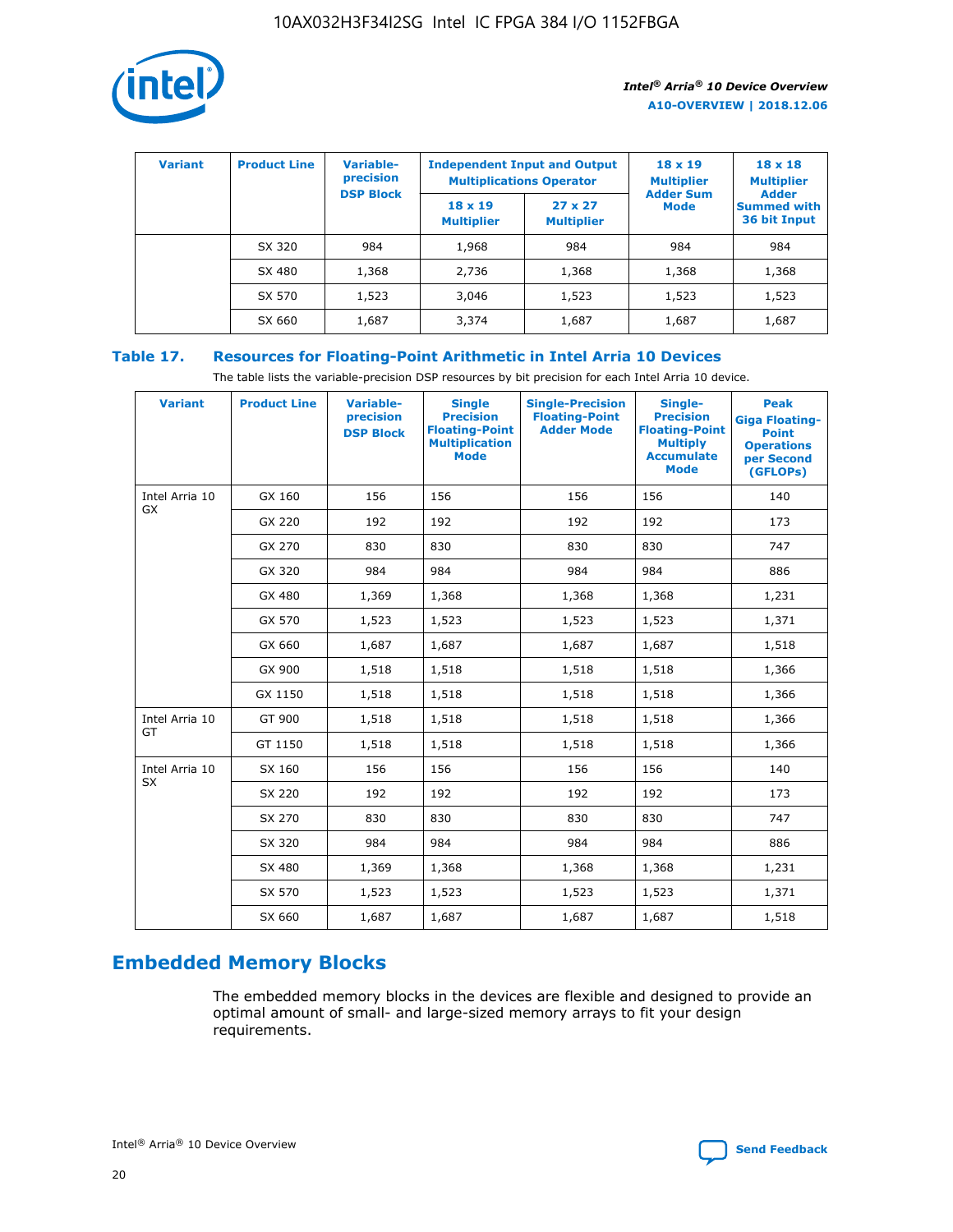

# **Types of Embedded Memory**

The Intel Arria 10 devices contain two types of memory blocks:

- 20 Kb M20K blocks—blocks of dedicated memory resources. The M20K blocks are ideal for larger memory arrays while still providing a large number of independent ports.
- 640 bit memory logic array blocks (MLABs)—enhanced memory blocks that are configured from dual-purpose logic array blocks (LABs). The MLABs are ideal for wide and shallow memory arrays. The MLABs are optimized for implementation of shift registers for digital signal processing (DSP) applications, wide and shallow FIFO buffers, and filter delay lines. Each MLAB is made up of ten adaptive logic modules (ALMs). In the Intel Arria 10 devices, you can configure these ALMs as ten 32 x 2 blocks, giving you one 32 x 20 simple dual-port SRAM block per MLAB.

# **Embedded Memory Capacity in Intel Arria 10 Devices**

|                   | <b>Product</b> |              | <b>M20K</b>         | <b>MLAB</b>  |                     | <b>Total RAM Bit</b> |
|-------------------|----------------|--------------|---------------------|--------------|---------------------|----------------------|
| <b>Variant</b>    | Line           | <b>Block</b> | <b>RAM Bit (Kb)</b> | <b>Block</b> | <b>RAM Bit (Kb)</b> | (Kb)                 |
| Intel Arria 10 GX | GX 160         | 440          | 8,800               | 1,680        | 1,050               | 9,850                |
|                   | GX 220         | 587          | 11,740              | 2,703        | 1,690               | 13,430               |
|                   | GX 270         | 750          | 15,000              | 3,922        | 2,452               | 17,452               |
|                   | GX 320         | 891          | 17,820              | 4,363        | 2,727               | 20,547               |
|                   | GX 480         | 1,431        | 28,620              | 6,662        | 4,164               | 32,784               |
|                   | GX 570         | 1,800        | 36,000              | 8,153        | 5,096               | 41,096               |
|                   | GX 660         | 2,131        | 42,620              | 9,260        | 5,788               | 48,408               |
|                   | GX 900         | 2,423        | 48,460              | 15,017       | 9,386               | 57,846               |
|                   | GX 1150        | 2,713        | 54,260              | 20,774       | 12,984              | 67,244               |
| Intel Arria 10 GT | GT 900         | 2,423        | 48,460              | 15,017       | 9,386               | 57,846               |
|                   | GT 1150        | 2,713        | 54,260              | 20,774       | 12,984              | 67,244               |
| Intel Arria 10 SX | SX 160         | 440          | 8,800               | 1,680        | 1,050               | 9,850                |
|                   | SX 220         | 587          | 11,740              | 2,703        | 1,690               | 13,430               |
|                   | SX 270         | 750          | 15,000              | 3,922        | 2,452               | 17,452               |
|                   | SX 320         | 891          | 17,820              | 4,363        | 2,727               | 20,547               |
|                   | SX 480         | 1,431        | 28,620              | 6,662        | 4,164               | 32,784               |
|                   | SX 570         | 1,800        | 36,000              | 8,153        | 5,096               | 41,096               |
|                   | SX 660         | 2,131        | 42,620              | 9,260        | 5,788               | 48,408               |

#### **Table 18. Embedded Memory Capacity and Distribution in Intel Arria 10 Devices**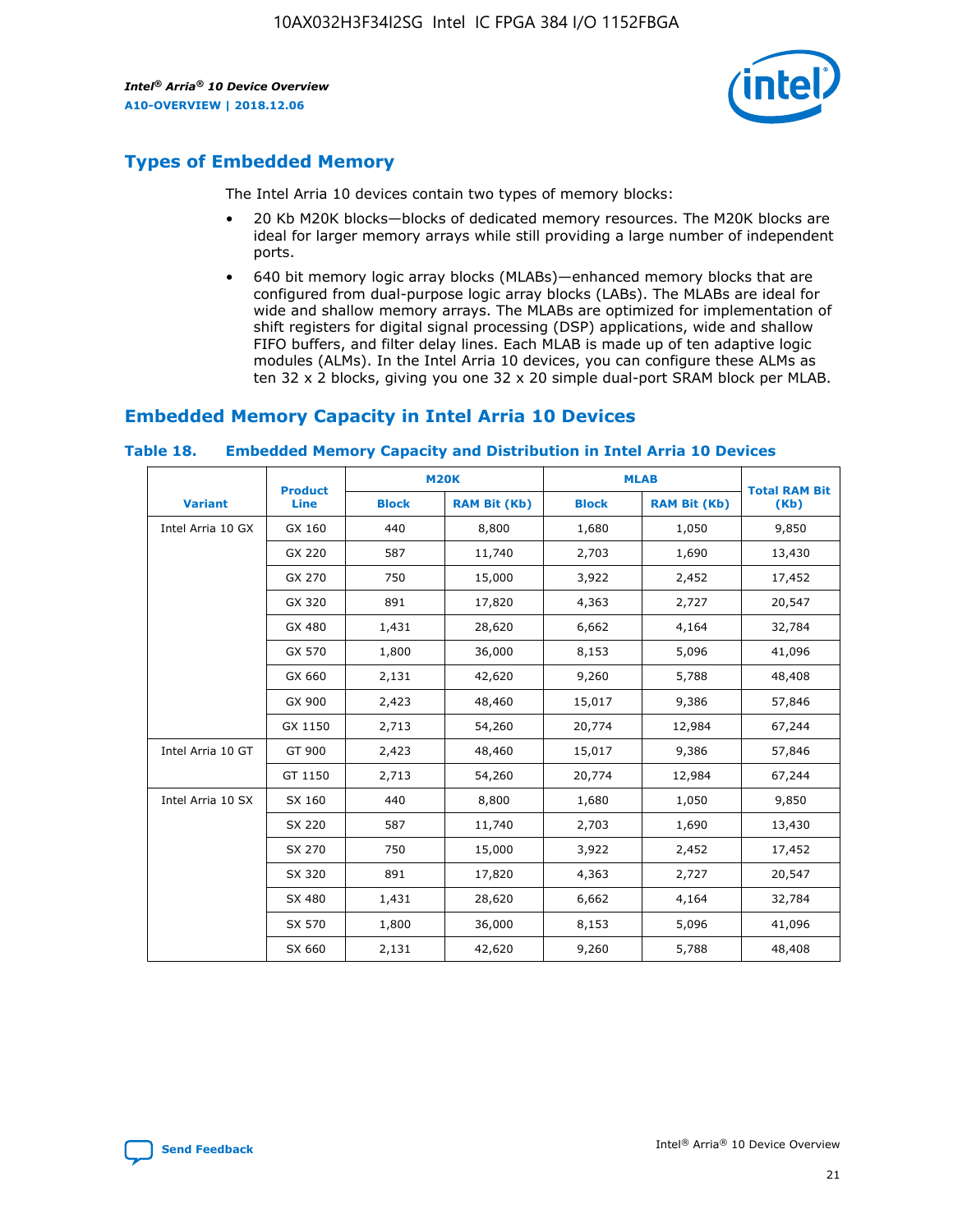

# **Embedded Memory Configurations for Single-port Mode**

#### **Table 19. Single-port Embedded Memory Configurations for Intel Arria 10 Devices**

This table lists the maximum configurations supported for single-port RAM and ROM modes.

| <b>Memory Block</b> | Depth (bits) | <b>Programmable Width</b> |
|---------------------|--------------|---------------------------|
| MLAB                | 32           | x16, x18, or x20          |
|                     | 64(10)       | x8, x9, x10               |
| M20K                | 512          | x40, x32                  |
|                     | 1K           | x20, x16                  |
|                     | 2K           | x10, x8                   |
|                     | 4K           | x5, x4                    |
|                     | 8K           | x2                        |
|                     | 16K          | x1                        |

# **Clock Networks and PLL Clock Sources**

The clock network architecture is based on Intel's global, regional, and peripheral clock structure. This clock structure is supported by dedicated clock input pins, fractional clock synthesis PLLs, and integer I/O PLLs.

#### **Clock Networks**

The Intel Arria 10 core clock networks are capable of up to 800 MHz fabric operation across the full industrial temperature range. For the external memory interface, the clock network supports the hard memory controller with speeds up to 2,400 Mbps in a quarter-rate transfer.

To reduce power consumption, the Intel Quartus Prime software identifies all unused sections of the clock network and powers them down.

#### **Fractional Synthesis and I/O PLLs**

Intel Arria 10 devices contain up to 32 fractional synthesis PLLs and up to 16 I/O PLLs that are available for both specific and general purpose uses in the core:

- Fractional synthesis PLLs—located in the column adjacent to the transceiver blocks
- I/O PLLs—located in each bank of the 48 I/Os

#### **Fractional Synthesis PLLs**

You can use the fractional synthesis PLLs to:

- Reduce the number of oscillators that are required on your board
- Reduce the number of clock pins that are used in the device by synthesizing multiple clock frequencies from a single reference clock source

<sup>(10)</sup> Supported through software emulation and consumes additional MLAB blocks.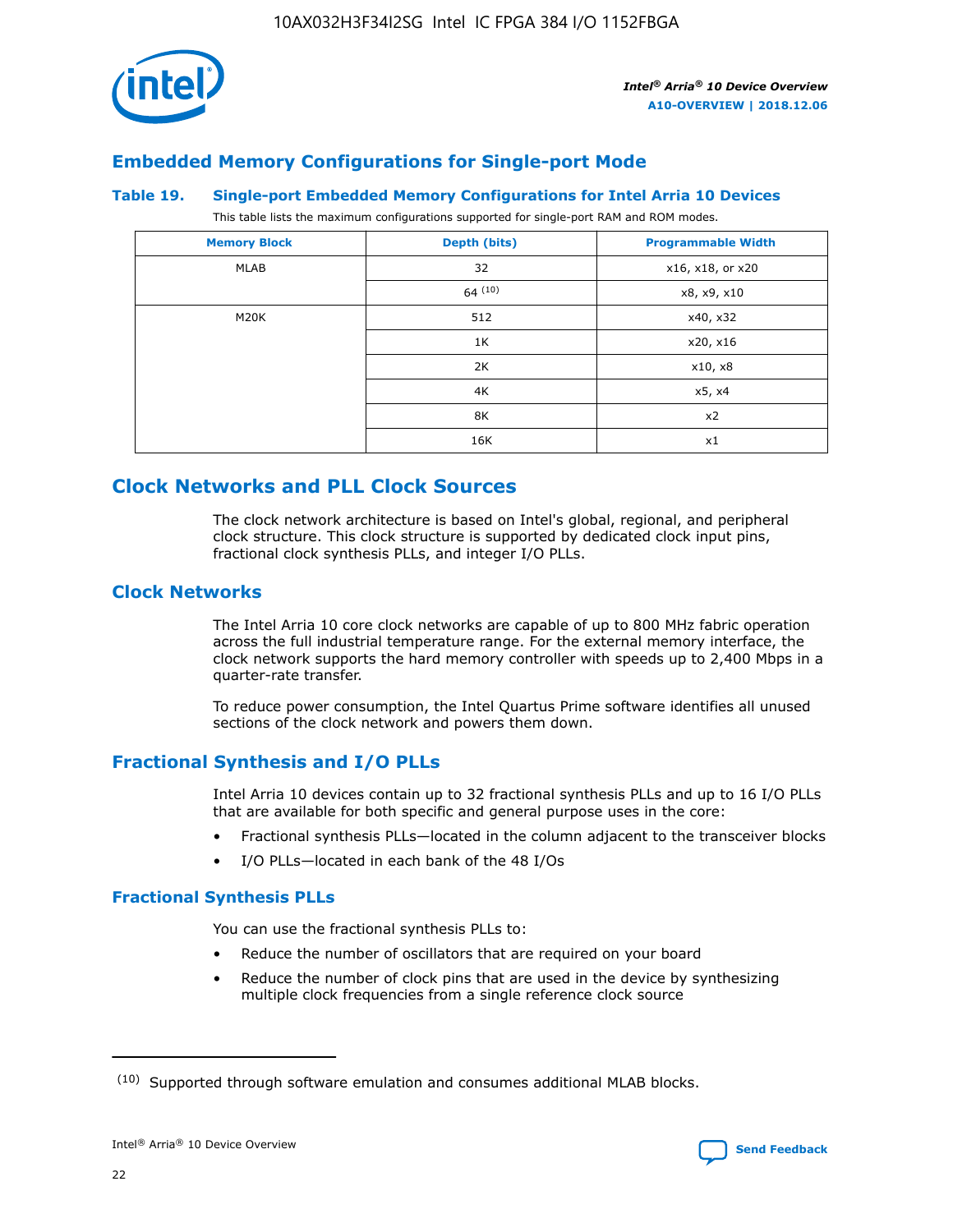

The fractional synthesis PLLs support the following features:

- Reference clock frequency synthesis for transceiver CMU and Advanced Transmit (ATX) PLLs
- Clock network delay compensation
- Zero-delay buffering
- Direct transmit clocking for transceivers
- Independently configurable into two modes:
	- Conventional integer mode equivalent to the general purpose PLL
	- Enhanced fractional mode with third order delta-sigma modulation
- PLL cascading

#### **I/O PLLs**

The integer mode I/O PLLs are located in each bank of 48 I/Os. You can use the I/O PLLs to simplify the design of external memory and high-speed LVDS interfaces.

In each I/O bank, the I/O PLLs are adjacent to the hard memory controllers and LVDS SERDES. Because these PLLs are tightly coupled with the I/Os that need to use them, it makes it easier to close timing.

You can use the I/O PLLs for general purpose applications in the core such as clock network delay compensation and zero-delay buffering.

Intel Arria 10 devices support PLL-to-PLL cascading.

# **FPGA General Purpose I/O**

Intel Arria 10 devices offer highly configurable GPIOs. Each I/O bank contains 48 general purpose I/Os and a high-efficiency hard memory controller.

The following list describes the features of the GPIOs:

- Consist of 3 V I/Os for high-voltage application and LVDS I/Os for differential signaling
	- Up to two 3 V I/O banks, available in some devices, that support up to 3 V I/O standards
	- LVDS I/O banks that support up to 1.8 V I/O standards
- Support a wide range of single-ended and differential I/O interfaces
- LVDS speeds up to 1.6 Gbps
- Each LVDS pair of pins has differential input and output buffers, allowing you to configure the LVDS direction for each pair.
- Programmable bus hold and weak pull-up
- Programmable differential output voltage  $(V_{OD})$  and programmable pre-emphasis

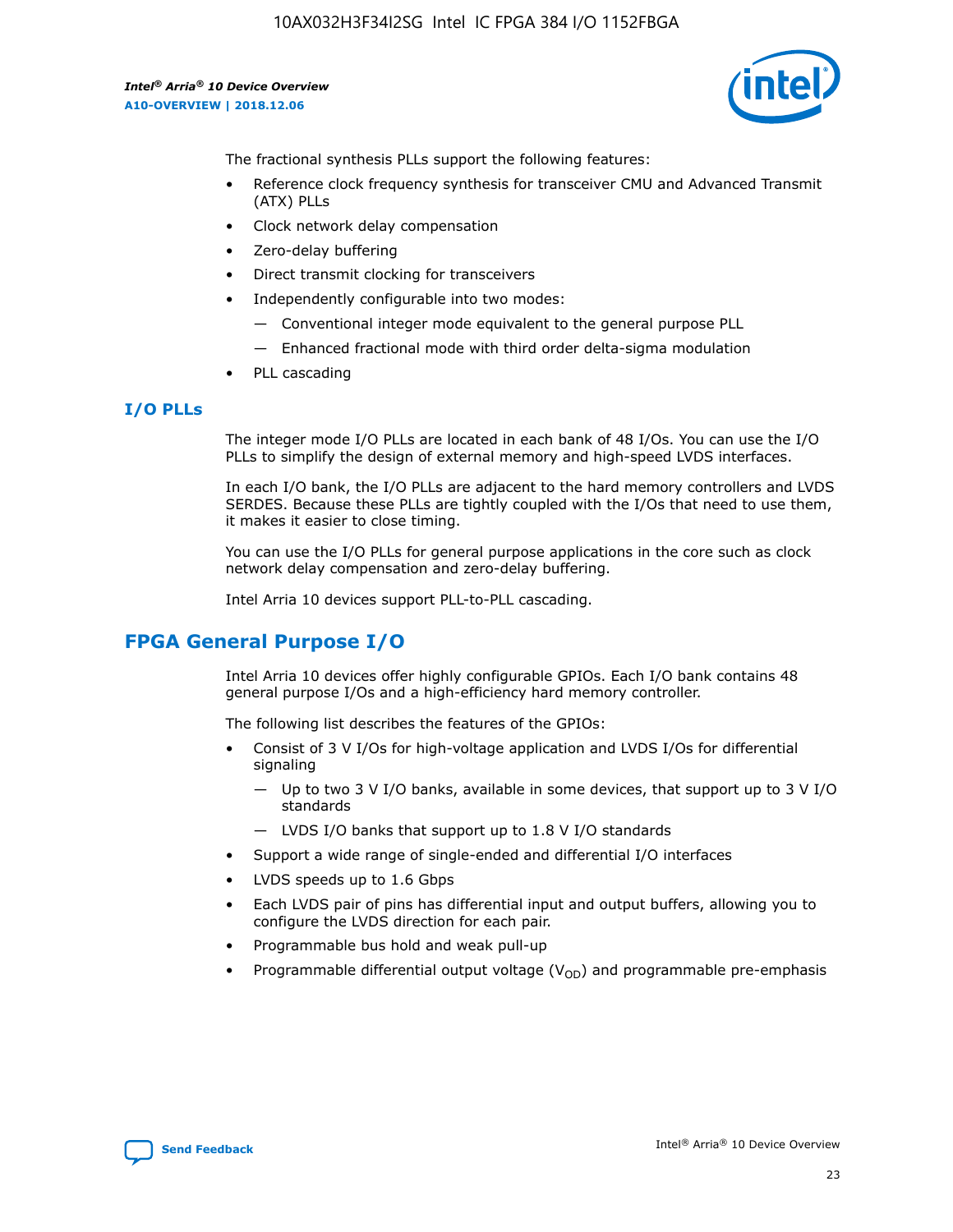

- Series (R<sub>S</sub>) and parallel (R<sub>T</sub>) on-chip termination (OCT) for all I/O banks with OCT calibration to limit the termination impedance variation
- On-chip dynamic termination that has the ability to swap between series and parallel termination, depending on whether there is read or write on a common bus for signal integrity
- Easy timing closure support using the hard read FIFO in the input register path, and delay-locked loop (DLL) delay chain with fine and coarse architecture

# **External Memory Interface**

Intel Arria 10 devices offer massive external memory bandwidth, with up to seven 32 bit DDR4 memory interfaces running at up to 2,400 Mbps. This bandwidth provides additional ease of design, lower power, and resource efficiencies of hardened highperformance memory controllers.

The memory interface within Intel Arria 10 FPGAs and SoCs delivers the highest performance and ease of use. You can configure up to a maximum width of 144 bits when using the hard or soft memory controllers. If required, you can bypass the hard memory controller and use a soft controller implemented in the user logic.

Each I/O contains a hardened DDR read/write path (PHY) capable of performing key memory interface functionality such as read/write leveling, FIFO buffering to lower latency and improve margin, timing calibration, and on-chip termination.

The timing calibration is aided by the inclusion of hard microcontrollers based on Intel's Nios® II technology, specifically tailored to control the calibration of multiple memory interfaces. This calibration allows the Intel Arria 10 device to compensate for any changes in process, voltage, or temperature either within the Intel Arria 10 device itself, or within the external memory device. The advanced calibration algorithms ensure maximum bandwidth and robust timing margin across all operating conditions.

In addition to parallel memory interfaces, Intel Arria 10 devices support serial memory technologies such as the Hybrid Memory Cube (HMC). The HMC is supported by the Intel Arria 10 high-speed serial transceivers which connect up to four HMC links, with each link running at data rates up to 15 Gbps.

#### **Related Information**

#### [External Memory Interface Spec Estimator](http://www.altera.com/technology/memory/estimator/mem-emif-index.html)

Provides a parametric tool that allows you to find and compare the performance of the supported external memory interfaces in IntelFPGAs.

### **Memory Standards Supported by Intel Arria 10 Devices**

The I/Os are designed to provide high performance support for existing and emerging external memory standards.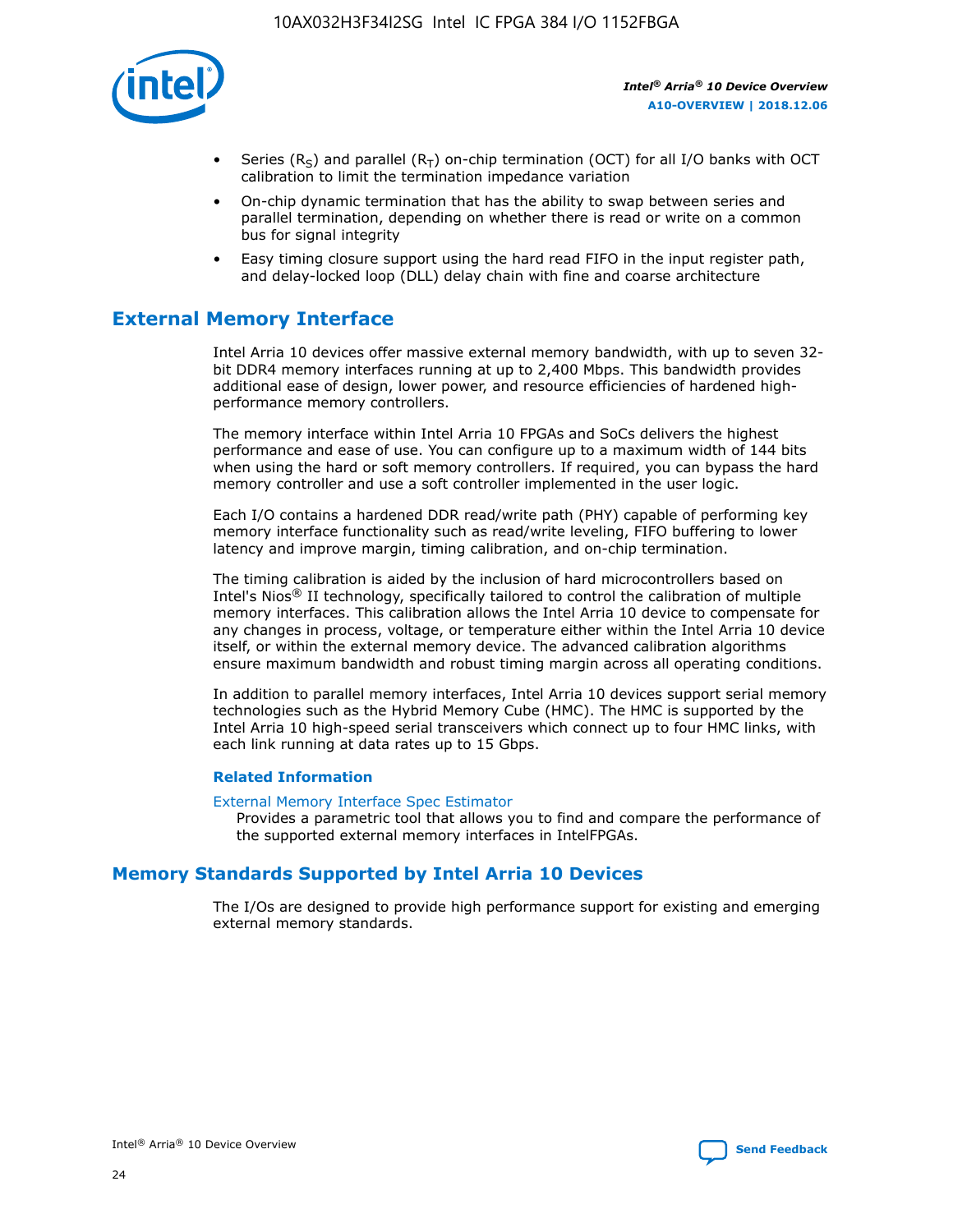

#### **Table 20. Memory Standards Supported by the Hard Memory Controller**

This table lists the overall capability of the hard memory controller. For specific details, refer to the External Memory Interface Spec Estimator and Intel Arria 10 Device Datasheet.

| <b>Memory Standard</b> | <b>Rate Support</b> | <b>Ping Pong PHY Support</b> | <b>Maximum Frequency</b><br>(MHz) |
|------------------------|---------------------|------------------------------|-----------------------------------|
| <b>DDR4 SDRAM</b>      | Quarter rate        | Yes                          | 1,067                             |
|                        |                     |                              | 1,200                             |
| DDR3 SDRAM             | Half rate           | Yes                          | 533                               |
|                        |                     |                              | 667                               |
|                        | Quarter rate        | Yes                          | 1,067                             |
|                        |                     |                              | 1,067                             |
| <b>DDR3L SDRAM</b>     | Half rate           | Yes                          | 533                               |
|                        |                     |                              | 667                               |
|                        | Quarter rate        | Yes                          | 933                               |
|                        |                     |                              | 933                               |
| LPDDR3 SDRAM           | Half rate           |                              | 533                               |
|                        | Quarter rate        |                              | 800                               |

#### **Table 21. Memory Standards Supported by the Soft Memory Controller**

| <b>Memory Standard</b>      | <b>Rate Support</b> | <b>Maximum Frequency</b><br>(MHz) |
|-----------------------------|---------------------|-----------------------------------|
| <b>RLDRAM 3 (11)</b>        | Quarter rate        | 1,200                             |
| ODR IV SRAM <sup>(11)</sup> | Quarter rate        | 1,067                             |
| <b>ODR II SRAM</b>          | Full rate           | 333                               |
|                             | Half rate           | 633                               |
| <b>ODR II+ SRAM</b>         | Full rate           | 333                               |
|                             | Half rate           | 633                               |
| <b>ODR II+ Xtreme SRAM</b>  | Full rate           | 333                               |
|                             | Half rate           | 633                               |

#### **Table 22. Memory Standards Supported by the HPS Hard Memory Controller**

The hard processor system (HPS) is available in Intel Arria 10 SoC devices only.

| <b>Memory Standard</b> | <b>Rate Support</b> | <b>Maximum Frequency</b><br>(MHz) |
|------------------------|---------------------|-----------------------------------|
| <b>DDR4 SDRAM</b>      | Half rate           | 1,200                             |
| <b>DDR3 SDRAM</b>      | Half rate           | 1,067                             |
| <b>DDR3L SDRAM</b>     | Half rate           | 933                               |

<sup>(11)</sup> Intel Arria 10 devices support this external memory interface using hard PHY with soft memory controller.

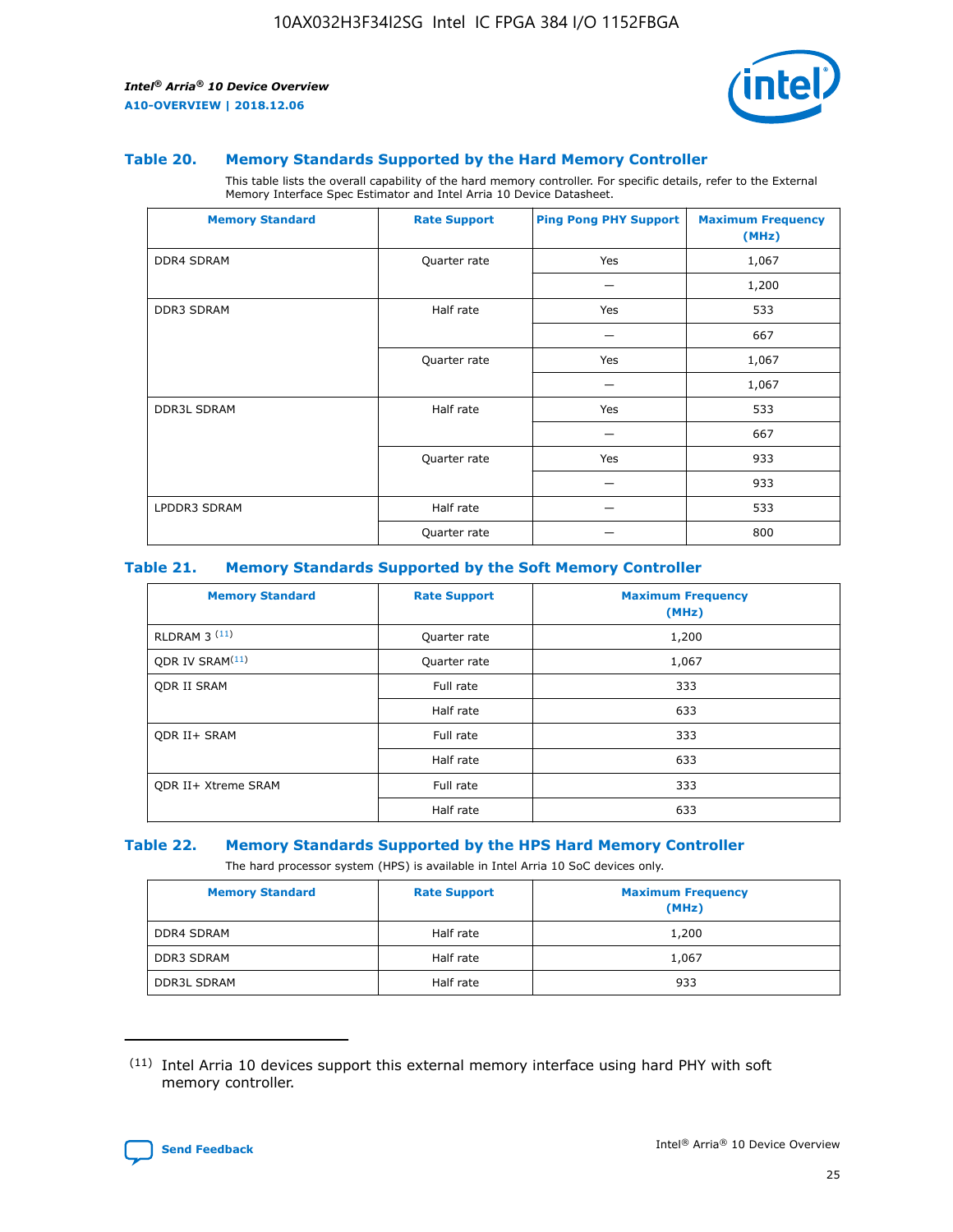

#### **Related Information**

#### [Intel Arria 10 Device Datasheet](https://www.intel.com/content/www/us/en/programmable/documentation/mcn1413182292568.html#mcn1413182153340)

Lists the memory interface performance according to memory interface standards, rank or chip select configurations, and Intel Arria 10 device speed grades.

# **PCIe Gen1, Gen2, and Gen3 Hard IP**

Intel Arria 10 devices contain PCIe hard IP that is designed for performance and ease-of-use:

- Includes all layers of the PCIe stack—transaction, data link and physical layers.
- Supports PCIe Gen3, Gen2, and Gen1 Endpoint and Root Port in x1, x2, x4, or x8 lane configuration.
- Operates independently from the core logic—optional configuration via protocol (CvP) allows the PCIe link to power up and complete link training in less than 100 ms while the Intel Arria 10 device completes loading the programming file for the rest of the FPGA.
- Provides added functionality that makes it easier to support emerging features such as Single Root I/O Virtualization (SR-IOV) and optional protocol extensions.
- Provides improved end-to-end datapath protection using ECC.
- Supports FPGA configuration via protocol (CvP) using PCIe at Gen3, Gen2, or Gen1 speed.

#### **Related Information**

PCS Features on page 30

# **Enhanced PCS Hard IP for Interlaken and 10 Gbps Ethernet**

### **Interlaken Support**

The Intel Arria 10 enhanced PCS hard IP provides integrated Interlaken PCS supporting rates up to 25.8 Gbps per lane.

The Interlaken PCS is based on the proven functionality of the PCS developed for Intel's previous generation FPGAs, which demonstrated interoperability with Interlaken ASSP vendors and third-party IP suppliers. The Interlaken PCS is present in every transceiver channel in Intel Arria 10 devices.

#### **Related Information**

PCS Features on page 30

#### **10 Gbps Ethernet Support**

The Intel Arria 10 enhanced PCS hard IP supports 10GBASE-R PCS compliant with IEEE 802.3 10 Gbps Ethernet (10GbE). The integrated hard IP support for 10GbE and the 10 Gbps transceivers save external PHY cost, board space, and system power.

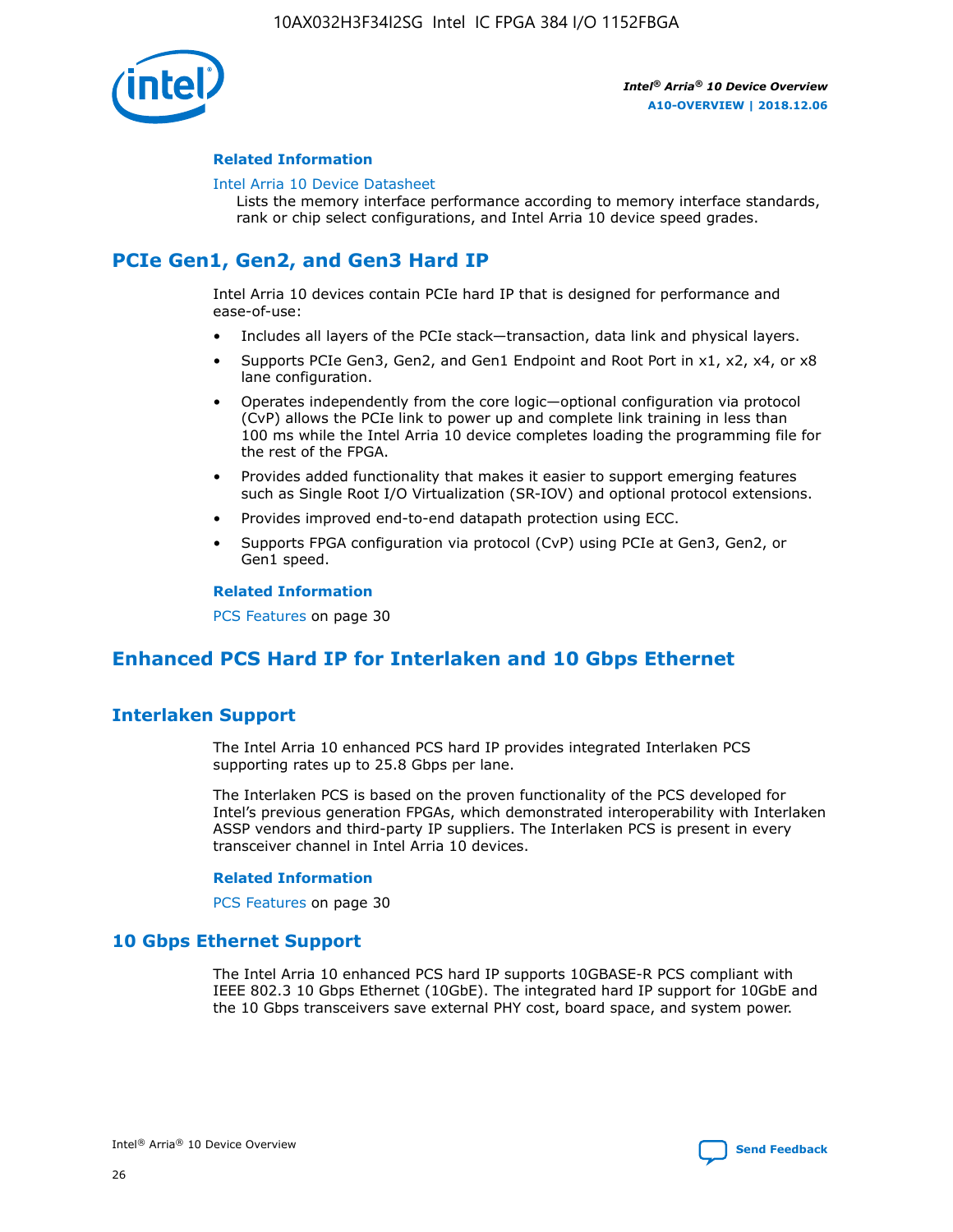

The scalable hard IP supports multiple independent 10GbE ports while using a single PLL for all the 10GBASE-R PCS instantiations, which saves on core logic resources and clock networks:

- Simplifies multiport 10GbE systems compared to XAUI interfaces that require an external XAUI-to-10G PHY.
- Incorporates Electronic Dispersion Compensation (EDC), which enables direct connection to standard 10 Gbps XFP and SFP+ pluggable optical modules.
- Supports backplane Ethernet applications and includes a hard 10GBASE-KR Forward Error Correction (FEC) circuit that you can use for 10 Gbps and 40 Gbps applications.

The 10 Gbps Ethernet PCS hard IP and 10GBASE-KR FEC are present in every transceiver channel.

#### **Related Information**

PCS Features on page 30

# **Low Power Serial Transceivers**

Intel Arria 10 FPGAs and SoCs include lowest power transceivers that deliver high bandwidth, throughput and low latency.

Intel Arria 10 devices deliver the industry's lowest power consumption per transceiver channel:

- 12.5 Gbps transceivers at as low as 242 mW
- 10 Gbps transceivers at as low as 168 mW
- 6 Gbps transceivers at as low as 117 mW

Intel Arria 10 transceivers support various data rates according to application:

- Chip-to-chip and chip-to-module applications—from 1 Gbps up to 25.8 Gbps
- Long reach and backplane applications—from 1 Gbps up to 12.5 with advanced adaptive equalization
- Critical power sensitive applications—from 1 Gbps up to 11.3 Gbps using lower power modes

The combination of 20 nm process technology and architectural advances provide the following benefits:

- Significant reduction in die area and power consumption
- Increase of up to two times in transceiver I/O density compared to previous generation devices while maintaining optimal signal integrity
- Up to 72 total transceiver channels—you can configure up to 6 of these channels to run as fast as 25.8 Gbps
- All channels feature continuous data rate support up to the maximum rated speed

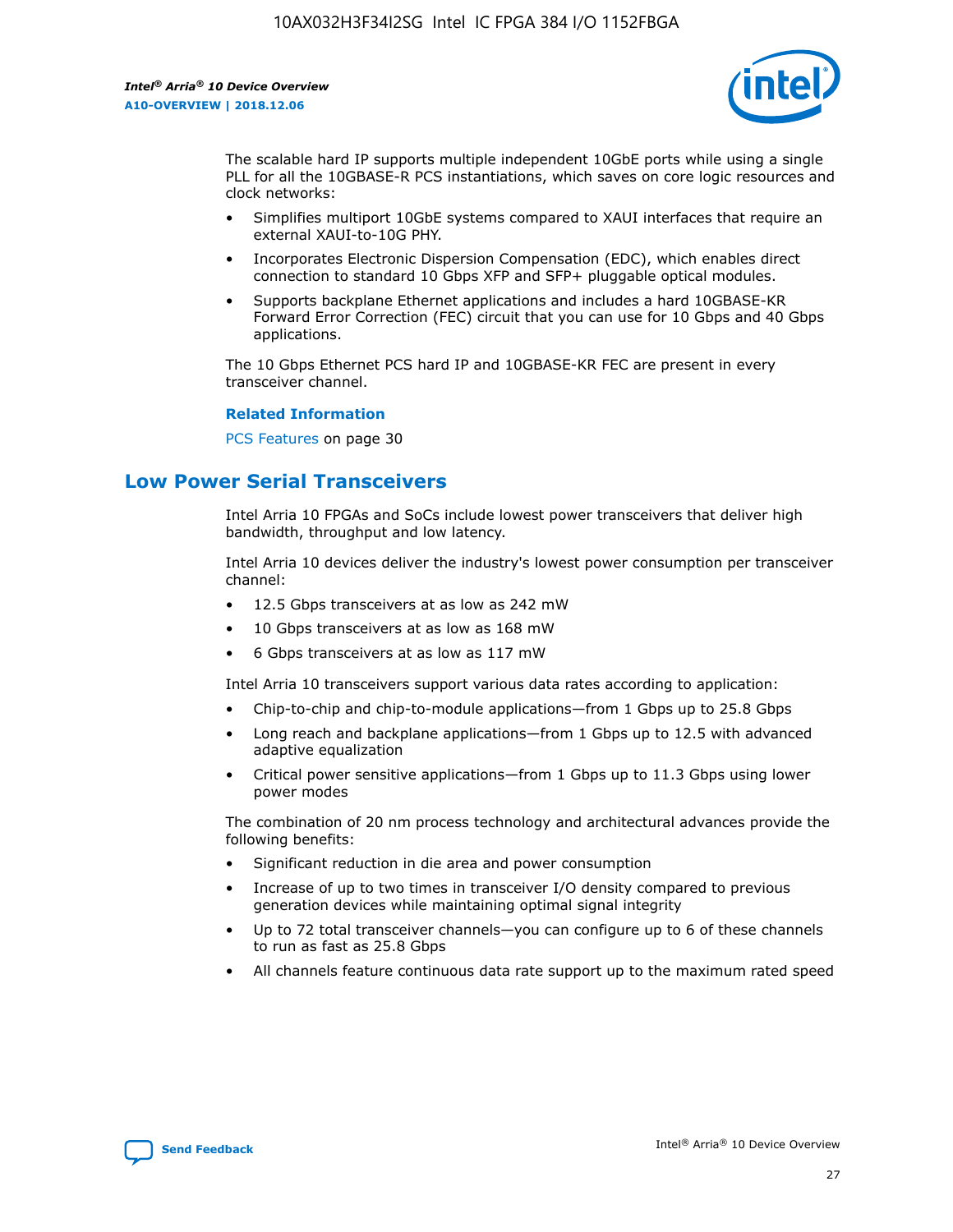





### **Transceiver Channels**

All transceiver channels feature a dedicated Physical Medium Attachment (PMA) and a hardened Physical Coding Sublayer (PCS).

- The PMA provides primary interfacing capabilities to physical channels.
- The PCS typically handles encoding/decoding, word alignment, and other preprocessing functions before transferring data to the FPGA core fabric.

A transceiver channel consists of a PMA and a PCS block. Most transceiver banks have 6 channels. There are some transceiver banks that contain only 3 channels.

A wide variety of bonded and non-bonded data rate configurations is possible using a highly configurable clock distribution network. Up to 80 independent transceiver data rates can be configured.

The following figures are graphical representations of top views of the silicon die, which correspond to reverse views for flip chip packages. Different Intel Arria 10 devices may have different floorplans than the ones shown in the figures.

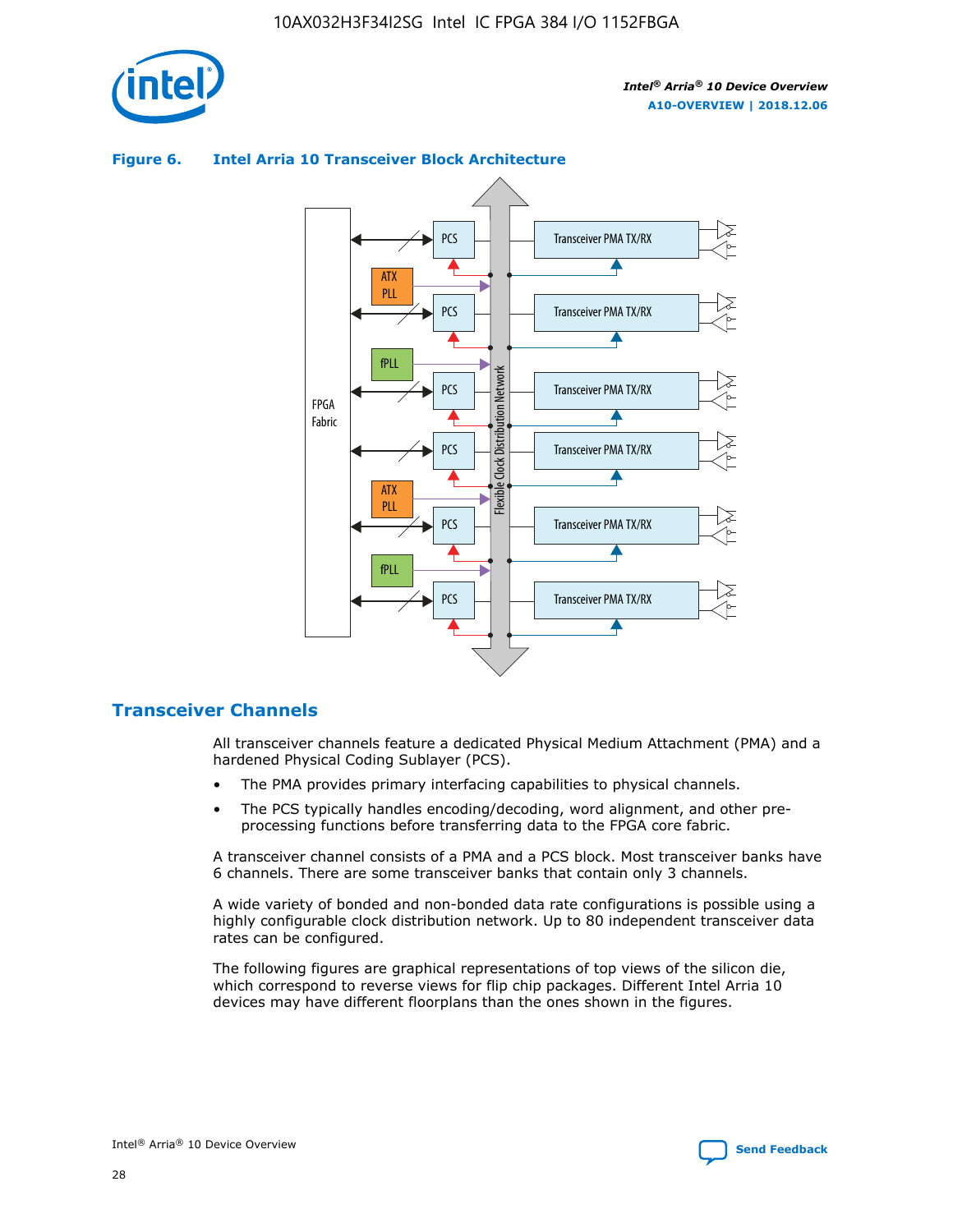

#### **Figure 7. Device Chip Overview for Intel Arria 10 GX and GT Devices**





#### **PMA Features**

Intel Arria 10 transceivers provide exceptional signal integrity at data rates up to 25.8 Gbps. Clocking options include ultra-low jitter ATX PLLs (LC tank based), clock multiplier unit (CMU) PLLs, and fractional PLLs.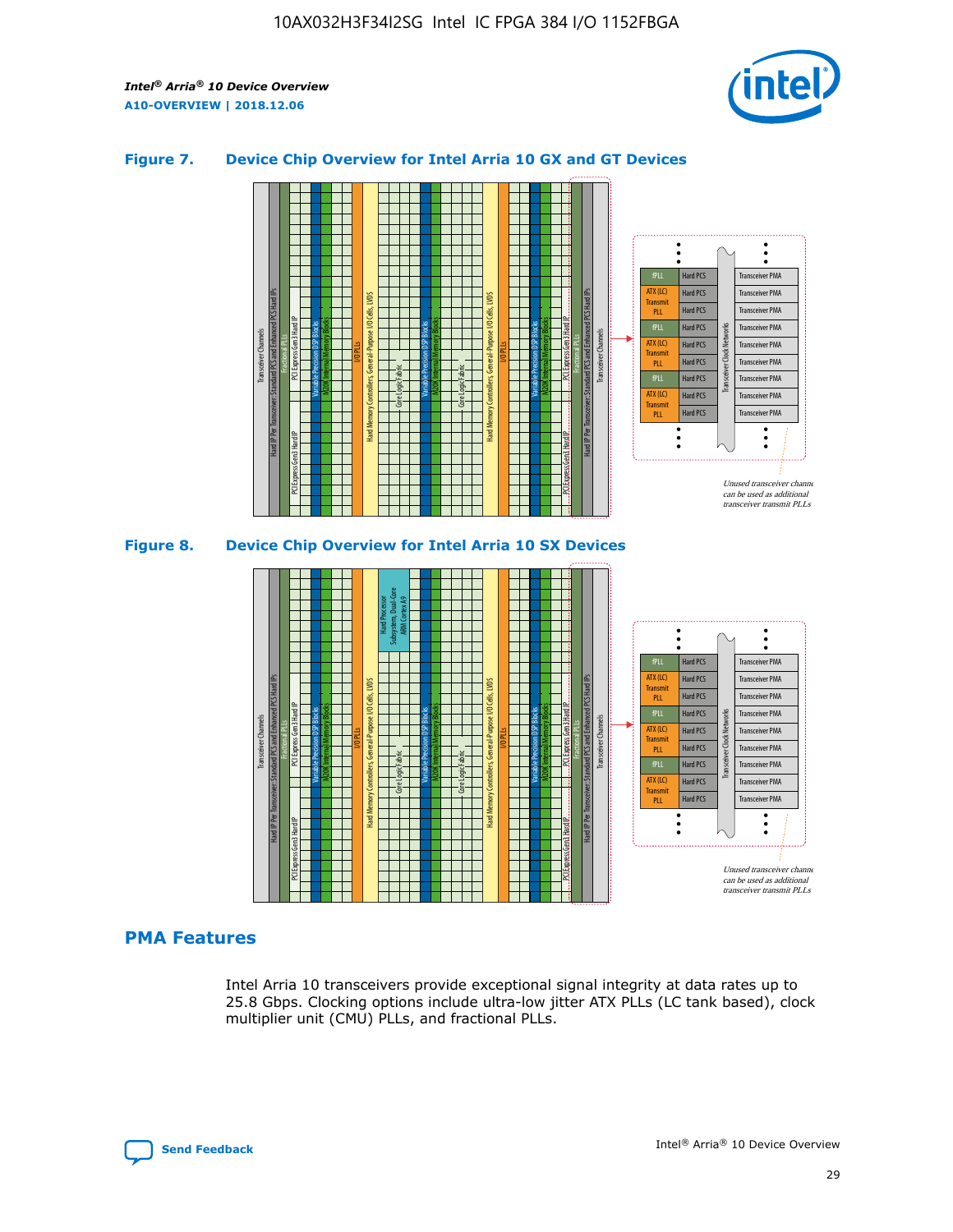

Each transceiver channel contains a channel PLL that can be used as the CMU PLL or clock data recovery (CDR) PLL. In CDR mode, the channel PLL recovers the receiver clock and data in the transceiver channel. Up to 80 independent data rates can be configured on a single Intel Arria 10 device.

#### **Table 23. PMA Features of the Transceivers in Intel Arria 10 Devices**

| <b>Feature</b>                                             | <b>Capability</b>                                                                                                                                                                                                             |
|------------------------------------------------------------|-------------------------------------------------------------------------------------------------------------------------------------------------------------------------------------------------------------------------------|
| Chip-to-Chip Data Rates                                    | 1 Gbps to 17.4 Gbps (Intel Arria 10 GX devices)<br>1 Gbps to 25.8 Gbps (Intel Arria 10 GT devices)                                                                                                                            |
| <b>Backplane Support</b>                                   | Drive backplanes at data rates up to 12.5 Gbps                                                                                                                                                                                |
| <b>Optical Module Support</b>                              | SFP+/SFP, XFP, CXP, QSFP/QSFP28, CFP/CFP2/CFP4                                                                                                                                                                                |
| Cable Driving Support                                      | SFP+ Direct Attach, PCI Express over cable, eSATA                                                                                                                                                                             |
| Transmit Pre-Emphasis                                      | 4-tap transmit pre-emphasis and de-emphasis to compensate for system channel loss                                                                                                                                             |
| Continuous Time Linear<br>Equalizer (CTLE)                 | Dual mode, high-gain, and high-data rate, linear receive equalization to compensate for<br>system channel loss                                                                                                                |
| Decision Feedback Equalizer<br>(DFE)                       | 7-fixed and 4-floating tap DFE to equalize backplane channel loss in the presence of<br>crosstalk and noisy environments                                                                                                      |
| Variable Gain Amplifier                                    | Optimizes the signal amplitude prior to the CDR sampling and operates in fixed and<br>adaptive modes                                                                                                                          |
| Altera Digital Adaptive<br>Parametric Tuning (ADAPT)       | Fully digital adaptation engine to automatically adjust all link equalization parameters-<br>including CTLE, DFE, and variable gain amplifier blocks—that provide optimal link margin<br>without intervention from user logic |
| Precision Signal Integrity<br>Calibration Engine (PreSICE) | Hardened calibration controller to quickly calibrate all transceiver control parameters on<br>power-up, which provides the optimal signal integrity and jitter performance                                                    |
| Advanced Transmit (ATX)<br><b>PLL</b>                      | Low jitter ATX (LC tank based) PLLs with continuous tuning range to cover a wide range of<br>standard and proprietary protocols                                                                                               |
| <b>Fractional PLLs</b>                                     | On-chip fractional frequency synthesizers to replace on-board crystal oscillators and reduce<br>system cost                                                                                                                   |
| Digitally Assisted Analog<br><b>CDR</b>                    | Superior jitter tolerance with fast lock time                                                                                                                                                                                 |
| <b>Dynamic Partial</b><br>Reconfiguration                  | Allows independent control of the Avalon memory-mapped interface of each transceiver<br>channel for the highest transceiver flexibility                                                                                       |
| Multiple PCS-PMA and PCS-<br>PLD interface widths          | 8-, 10-, 16-, 20-, 32-, 40-, or 64-bit interface widths for flexibility of deserialization width,<br>encoding, and reduced latency                                                                                            |

### **PCS Features**

This table summarizes the Intel Arria 10 transceiver PCS features. You can use the transceiver PCS to support a wide range of protocols ranging from 1 Gbps to 25.8 Gbps.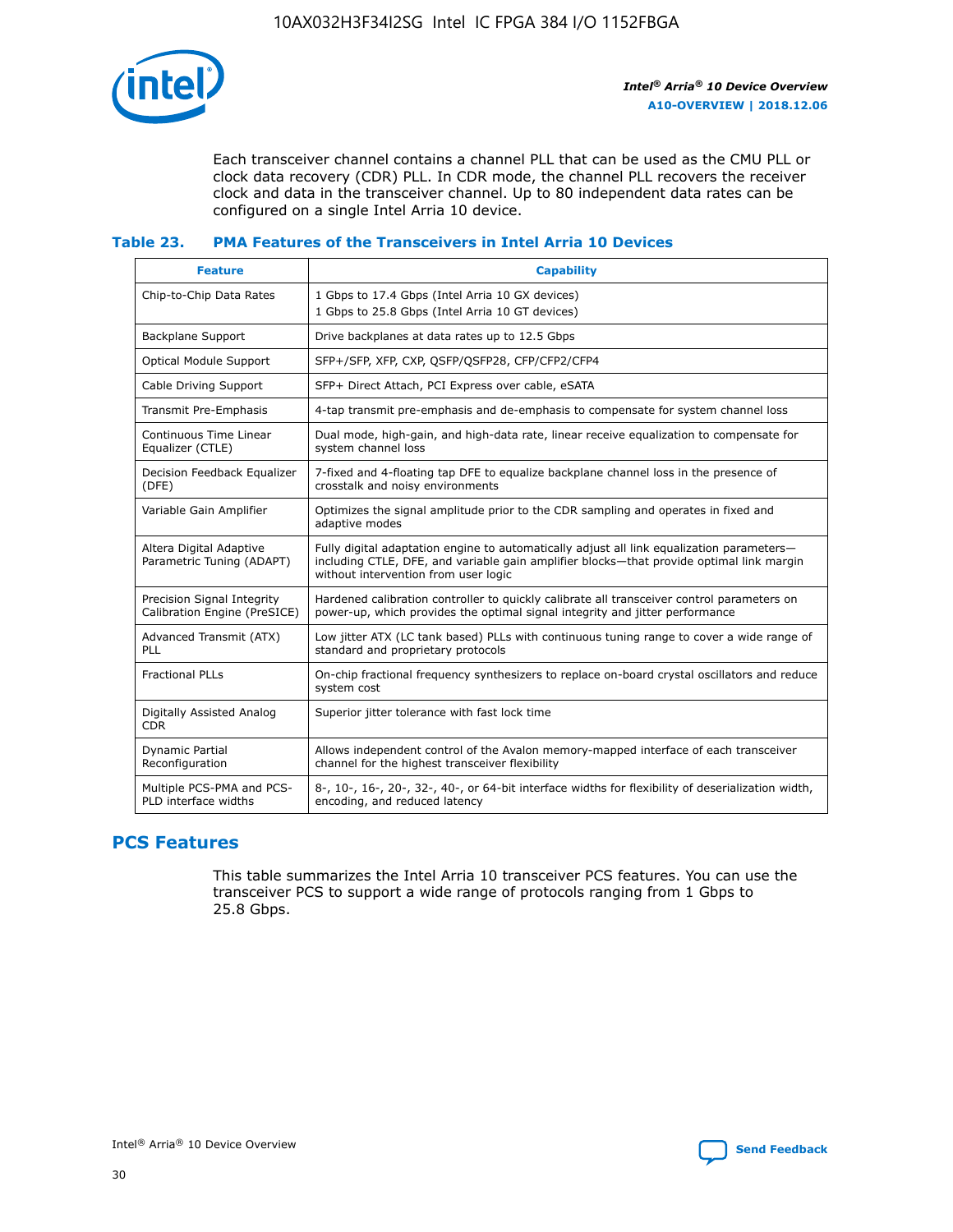

| <b>PCS</b>    | <b>Description</b>                                                                                                                                                                                                                                                                                                                                                                                                          |
|---------------|-----------------------------------------------------------------------------------------------------------------------------------------------------------------------------------------------------------------------------------------------------------------------------------------------------------------------------------------------------------------------------------------------------------------------------|
| Standard PCS  | Operates at a data rate up to 12 Gbps<br>Supports protocols such as PCI-Express, CPRI 4.2+, GigE, IEEE 1588 in Hard PCS<br>Implements other protocols using Basic/Custom (Standard PCS) transceiver<br>configuration rules.                                                                                                                                                                                                 |
| Enhanced PCS  | Performs functions common to most serial data industry standards, such as word<br>$\bullet$<br>alignment, encoding/decoding, and framing, before data is sent or received off-chip<br>through the PMA<br>• Handles data transfer to and from the FPGA fabric<br>Handles data transfer internally to and from the PMA<br>Provides frequency compensation<br>Performs channel bonding for multi-channel low skew applications |
| PCIe Gen3 PCS | Supports the seamless switching of Data and Clock between the Gen1, Gen2, and Gen3<br>data rates<br>Provides support for PIPE 3.0 features<br>Supports the PIPE interface with the Hard IP enabled, as well as with the Hard IP<br>bypassed                                                                                                                                                                                 |

#### **Related Information**

- PCIe Gen1, Gen2, and Gen3 Hard IP on page 26
- Interlaken Support on page 26
- 10 Gbps Ethernet Support on page 26

#### **PCS Protocol Support**

This table lists some of the protocols supported by the Intel Arria 10 transceiver PCS. For more information about the blocks in the transmitter and receiver data paths, refer to the related information.

| <b>Protocol</b>                                 | <b>Data Rate</b><br>(Gbps) | <b>Transceiver IP</b>       | <b>PCS Support</b>                      |
|-------------------------------------------------|----------------------------|-----------------------------|-----------------------------------------|
| PCIe Gen3 x1, x2, x4, x8                        | 8.0                        | Native PHY (PIPE)           | Standard PCS and PCIe<br>Gen3 PCS       |
| PCIe Gen2 x1, x2, x4, x8                        | 5.0                        | Native PHY (PIPE)           | <b>Standard PCS</b>                     |
| PCIe Gen1 x1, x2, x4, x8                        | 2.5                        | Native PHY (PIPE)           | Standard PCS                            |
| 1000BASE-X Gigabit Ethernet                     | 1.25                       | Native PHY                  | <b>Standard PCS</b>                     |
| 1000BASE-X Gigabit Ethernet with<br>IEEE 1588v2 | 1.25                       | Native PHY                  | Standard PCS                            |
| 10GBASE-R                                       | 10.3125                    | Native PHY                  | <b>Enhanced PCS</b>                     |
| 10GBASE-R with IEEE 1588v2                      | 10.3125                    | Native PHY                  | <b>Enhanced PCS</b>                     |
| 10GBASE-R with KR FEC                           | 10.3125                    | Native PHY                  | <b>Enhanced PCS</b>                     |
| 10GBASE-KR and 1000BASE-X                       | 10.3125                    | 1G/10GbE and 10GBASE-KR PHY | Standard PCS and<br><b>Enhanced PCS</b> |
| Interlaken (CEI-6G/11G)                         | 3.125 to 17.4              | Native PHY                  | <b>Enhanced PCS</b>                     |
| SFI-S/SFI-5.2                                   | 11.2                       | Native PHY                  | <b>Enhanced PCS</b>                     |
| $10G$ SDI                                       | 10.692                     | Native PHY                  | <b>Enhanced PCS</b>                     |
|                                                 |                            |                             | continued                               |

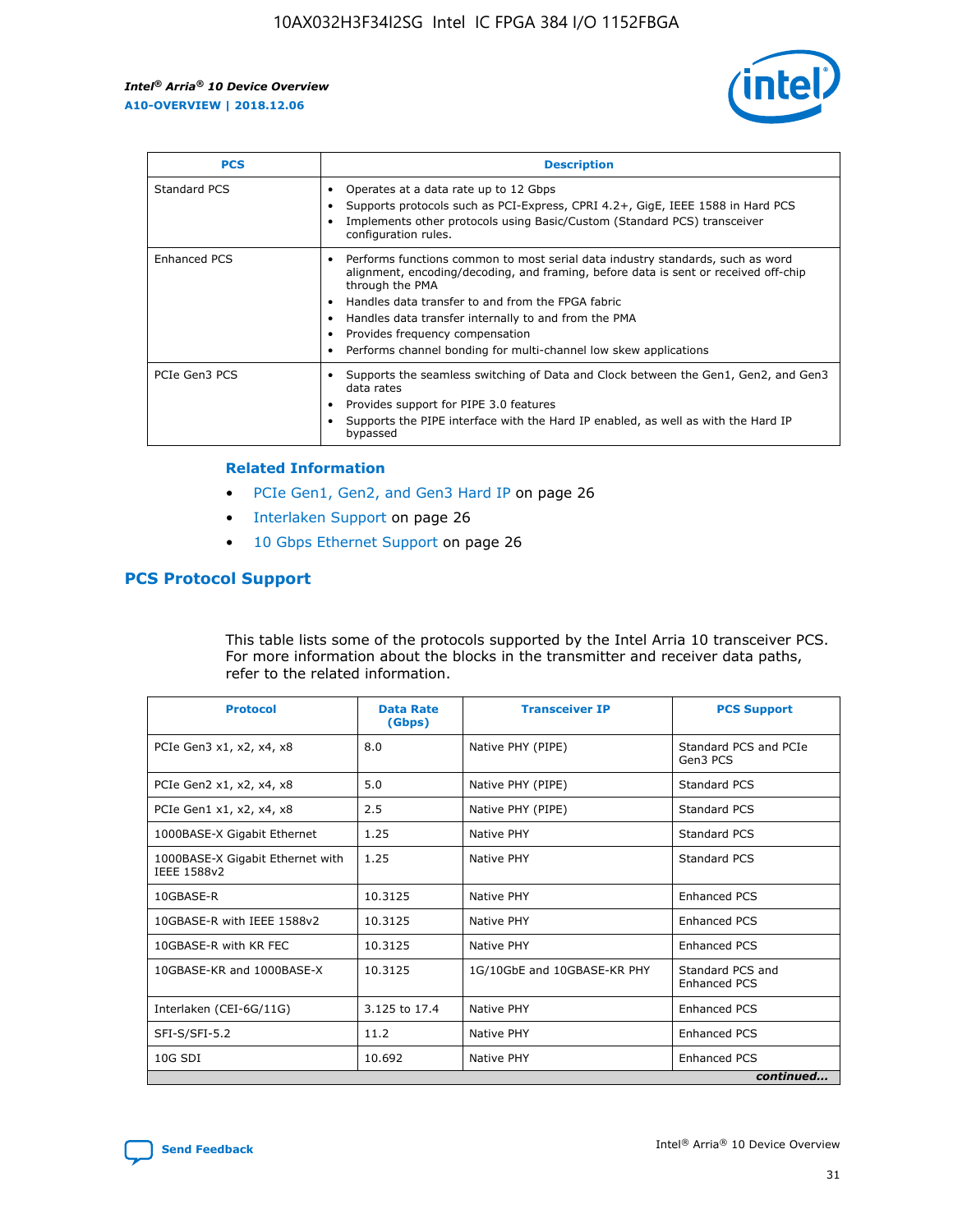

| <b>Protocol</b>      | <b>Data Rate</b><br>(Gbps) | <b>Transceiver IP</b> | <b>PCS Support</b> |
|----------------------|----------------------------|-----------------------|--------------------|
| CPRI 6.0 (64B/66B)   | 0.6144 to<br>10.1376       | Native PHY            | Enhanced PCS       |
| CPRI 4.2 (8B/10B)    | 0.6144 to<br>9.8304        | Native PHY            | Standard PCS       |
| OBSAI RP3 v4.2       | 0.6144 to 6.144            | Native PHY            | Standard PCS       |
| SD-SDI/HD-SDI/3G-SDI | $0.143(12)$ to<br>2.97     | Native PHY            | Standard PCS       |

#### **Related Information**

#### [Intel Arria 10 Transceiver PHY User Guide](https://www.intel.com/content/www/us/en/programmable/documentation/nik1398707230472.html#nik1398707091164)

Provides more information about the supported transceiver protocols and PHY IP, the PMA architecture, and the standard, enhanced, and PCIe Gen3 PCS architecture.

# **SoC with Hard Processor System**

Each SoC device combines an FPGA fabric and a hard processor system (HPS) in a single device. This combination delivers the flexibility of programmable logic with the power and cost savings of hard IP in these ways:

- Reduces board space, system power, and bill of materials cost by eliminating a discrete embedded processor
- Allows you to differentiate the end product in both hardware and software, and to support virtually any interface standard
- Extends the product life and revenue through in-field hardware and software updates

 $(12)$  The 0.143 Gbps data rate is supported using oversampling of user logic that you must implement in the FPGA fabric.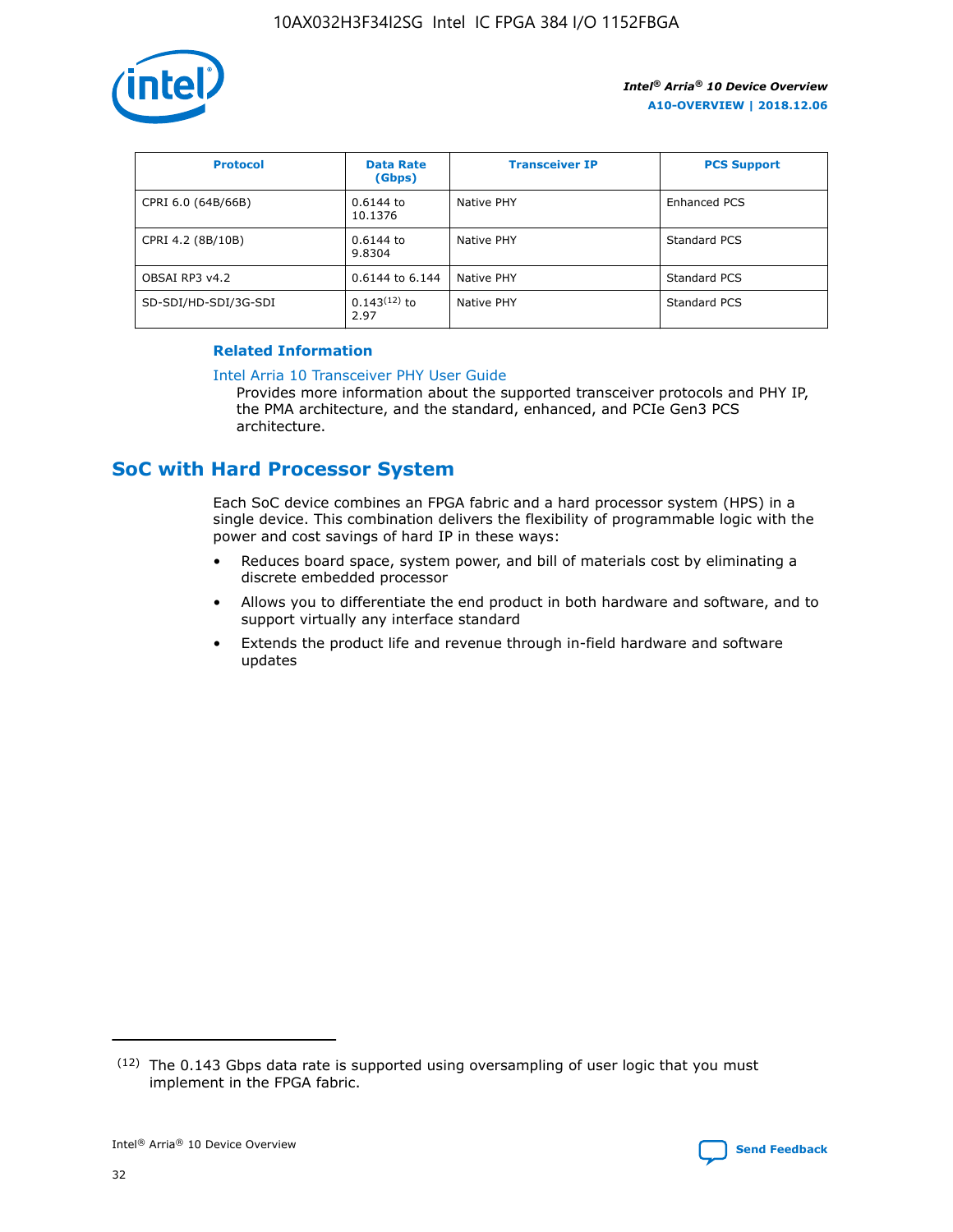

#### **Figure 9. HPS Block Diagram**

This figure shows a block diagram of the HPS with the dual ARM Cortex-A9 MPCore processor.



#### **Key Advantages of 20-nm HPS**

The 20-nm HPS strikes a balance between enabling maximum software compatibility with 28-nm SoCs while still improving upon the 28-nm HPS architecture. These improvements address the requirements of the next generation target markets such as wireless and wireline communications, compute and storage equipment, broadcast and military in terms of performance, memory bandwidth, connectivity via backplane and security.

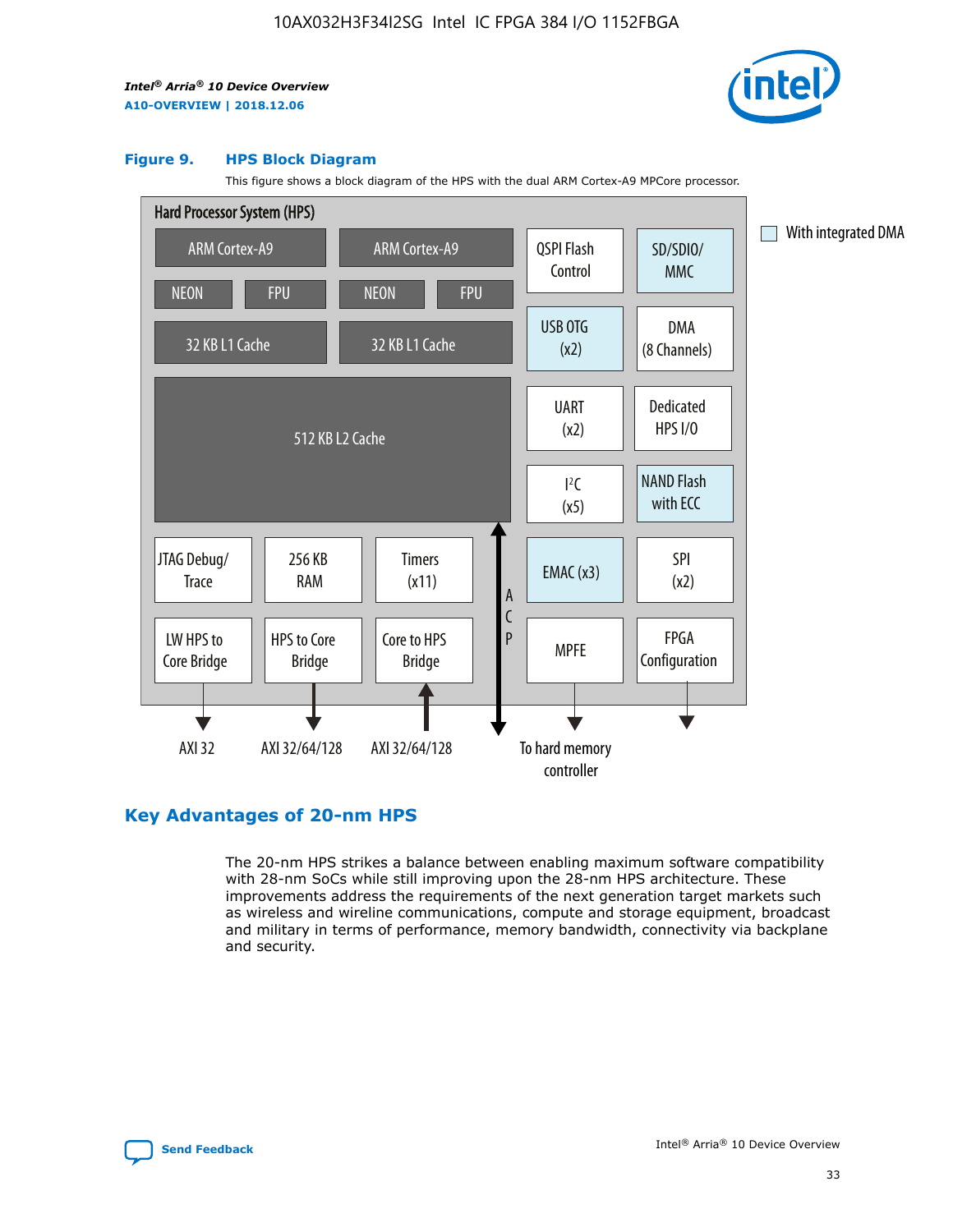

#### **Table 24. Improvements in 20 nm HPS**

This table lists the key improvements of the 20 nm HPS compared to the 28 nm HPS.

| Advantages/<br><b>Improvements</b>                          | <b>Description</b>                                                                                                                                                                                                                                                                                                                                                                                                                                                                                                                                                                                                                                                                                                                                                                                                                                                                                                      |
|-------------------------------------------------------------|-------------------------------------------------------------------------------------------------------------------------------------------------------------------------------------------------------------------------------------------------------------------------------------------------------------------------------------------------------------------------------------------------------------------------------------------------------------------------------------------------------------------------------------------------------------------------------------------------------------------------------------------------------------------------------------------------------------------------------------------------------------------------------------------------------------------------------------------------------------------------------------------------------------------------|
| Increased performance and<br>overdrive capability           | While the nominal processor frequency is 1.2 GHz, the 20 nm HPS offers an "overdrive"<br>feature which enables a higher processor operating frequency. This requires a higher supply<br>voltage value that is unique to the HPS and may require a separate regulator.                                                                                                                                                                                                                                                                                                                                                                                                                                                                                                                                                                                                                                                   |
| Increased processor memory<br>bandwidth and DDR4<br>support | Up to 64-bit DDR4 memory at 2,400 Mbps support is available for the processor. The hard<br>memory controller for the HPS comprises a multi-port front end that manages connections<br>to a single port memory controller. The multi-port front end allows logic core and the HPS<br>to share ports and thereby the available bandwidth of the memory controller.                                                                                                                                                                                                                                                                                                                                                                                                                                                                                                                                                        |
| Flexible I/O sharing                                        | An advanced I/O pin muxing scheme allows improved sharing of I/O between the HPS and<br>the core logic. The following types of I/O are available for SoC:<br>17 dedicated I/Os-physically located inside the HPS block and are not accessible to<br>logic within the core. The 17 dedicated I/Os are used for HPS clock, resets, and<br>interfacing with boot devices, QSPI, and SD/MMC.<br>48 direct shared I/O-located closest to the HPS block and are ideal for high speed HPS<br>peripherals such as EMAC, USB, and others. There is one bank of 48 I/Os that supports<br>direct sharing where the 48 I/Os can be shared 12 I/Os at a time.<br>Standard (shared) I/O-all standard I/Os can be shared by the HPS peripherals and any<br>logic within the core. For designs where more than 48 I/Os are reguired to fully use all<br>the peripherals in the HPS, these I/Os can be connected through the core logic. |
| <b>EMAC</b> core                                            | Three EMAC cores are available in the HPS. The EMAC cores enable an application to<br>support two redundant Ethernet connections; for example, backplane, or two EMAC cores<br>for managing IEEE 1588 time stamp information while allowing a third EMAC core for debug<br>and configuration. All three EMACs can potentially share the same time stamps, simplifying<br>the 1588 time stamping implementation. A new serial time stamp interface allows core<br>logic to access and read the time stamp values. The integrated EMAC controllers can be<br>connected to external Ethernet PHY through the provided MDIO or I <sup>2</sup> C interface.                                                                                                                                                                                                                                                                  |
| On-chip memory                                              | The on-chip memory is updated to 256 KB support and can support larger data sets and<br>real time algorithms.                                                                                                                                                                                                                                                                                                                                                                                                                                                                                                                                                                                                                                                                                                                                                                                                           |
| <b>ECC</b> enhancements                                     | Improvements in L2 Cache ECC management allow identification of errors down to the<br>address level. ECC enhancements also enable improved error injection and status reporting<br>via the introduction of new memory mapped access to syndrome and data signals.                                                                                                                                                                                                                                                                                                                                                                                                                                                                                                                                                                                                                                                       |
| HPS to FPGA Interconnect<br>Backbone                        | Although the HPS and the Logic Core can operate independently, they are tightly coupled<br>via a high-bandwidth system interconnect built from high-performance ARM AMBA AXI bus<br>bridges. IP bus masters in the FPGA fabric have access to HPS bus slaves via the FPGA-to-<br>HPS interconnect. Similarly, HPS bus masters have access to bus slaves in the core fabric<br>via the HPS-to-FPGA bridge. Both bridges are AMBA AXI-3 compliant and support<br>simultaneous read and write transactions. Up to three masters within the core fabric can<br>share the HPS SDRAM controller with the processor. Additionally, the processor can be used<br>to configure the core fabric under program control via a dedicated 32-bit configuration port.                                                                                                                                                                  |
| FPGA configuration and HPS<br>booting                       | The FPGA fabric and HPS in the SoCs are powered independently. You can reduce the clock<br>frequencies or gate the clocks to reduce dynamic power.<br>You can configure the FPGA fabric and boot the HPS independently, in any order, providing<br>you with more design flexibility.                                                                                                                                                                                                                                                                                                                                                                                                                                                                                                                                                                                                                                    |
| Security                                                    | New security features have been introduced for anti-tamper management, secure boot,<br>encryption (AES), and authentication (SHA).                                                                                                                                                                                                                                                                                                                                                                                                                                                                                                                                                                                                                                                                                                                                                                                      |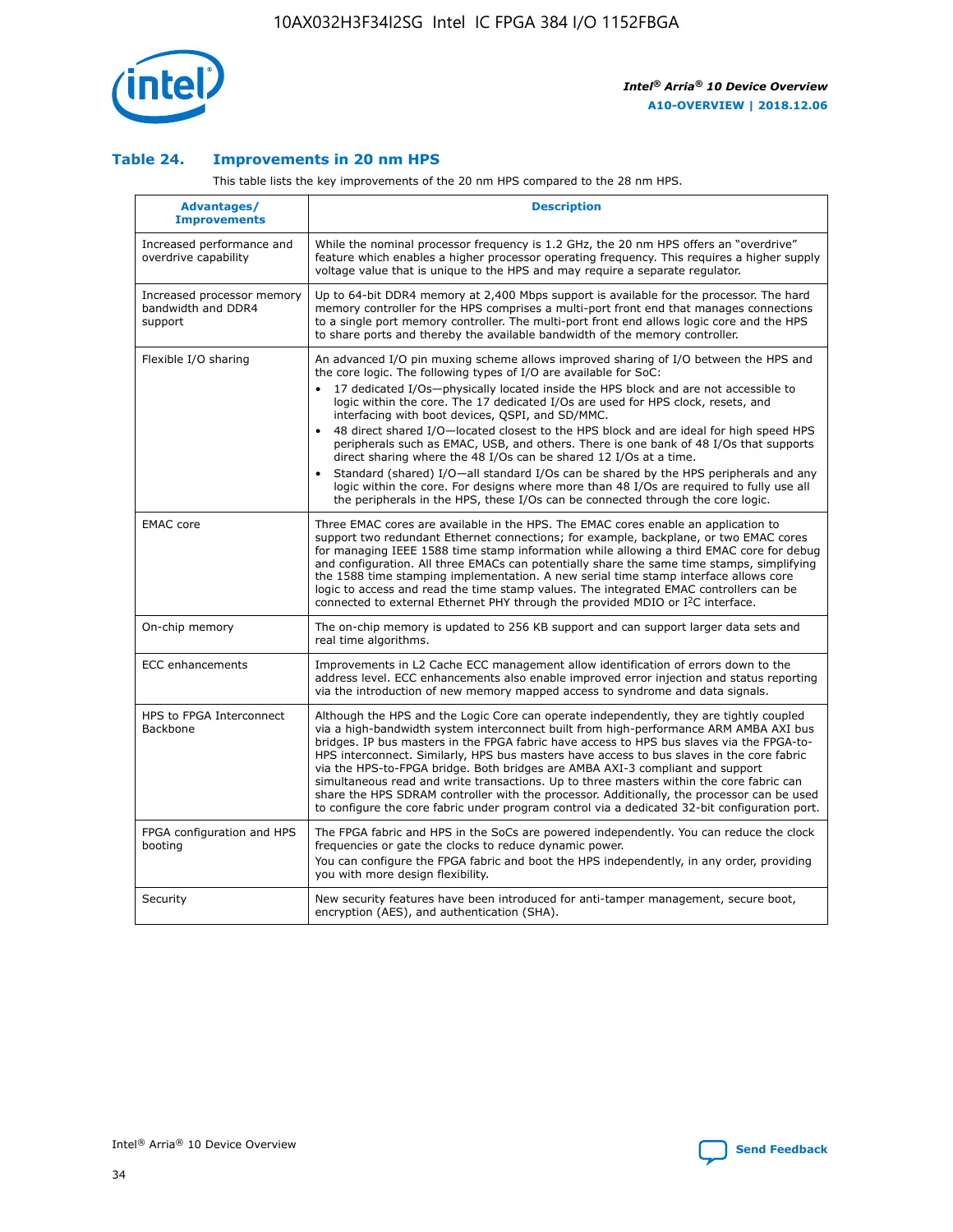

# **Features of the HPS**

The HPS has the following features:

- 1.2-GHz, dual-core ARM Cortex-A9 MPCore processor with up to 1.5-GHz via overdrive
	- ARMv7-A architecture that runs 32-bit ARM instructions, 16-bit and 32-bit Thumb instructions, and 8-bit Java byte codes in Jazelle style
	- Superscalar, variable length, out-of-order pipeline with dynamic branch prediction
	- Instruction Efficiency 2.5 MIPS/MHz, which provides total performance of 7500 MIPS at 1.5 GHz
- Each processor core includes:
	- 32 KB of L1 instruction cache, 32 KB of L1 data cache
	- Single- and double-precision floating-point unit and NEON media engine
	- CoreSight debug and trace technology
	- Snoop Control Unit (SCU) and Acceleration Coherency Port (ACP)
- 512 KB of shared L2 cache
- 256 KB of scratch RAM
- Hard memory controller with support for DDR3, DDR4 and optional error correction code (ECC) support
- Multiport Front End (MPFE) Scheduler interface to the hard memory controller
- 8-channel direct memory access (DMA) controller
- QSPI flash controller with SIO, DIO, QIO SPI Flash support
- NAND flash controller (ONFI 1.0 or later) with DMA and ECC support, updated to support 8 and 16-bit Flash devices and new command DMA to offload CPU for fast power down recovery
- Updated SD/SDIO/MMC controller to eMMC 4.5 with DMA with CE-ATA digital command support
- 3 10/100/1000 Ethernet media access control (MAC) with DMA
- 2 USB On-the-Go (OTG) controllers with DMA
- $\bullet$  5 I<sup>2</sup>C controllers (3 can be used by EMAC for MIO to external PHY)
- 2 UART 16550 Compatible controllers
- 4 serial peripheral interfaces (SPI) (2 Master, 2 Slaves)
- 62 programmable general-purpose I/Os, which includes 48 direct share I/Os that allows the HPS peripherals to connect directly to the FPGA I/Os
- 7 general-purpose timers
- 4 watchdog timers
- Anti-tamper, Secure Boot, Encryption (AES) and Authentication (SHA)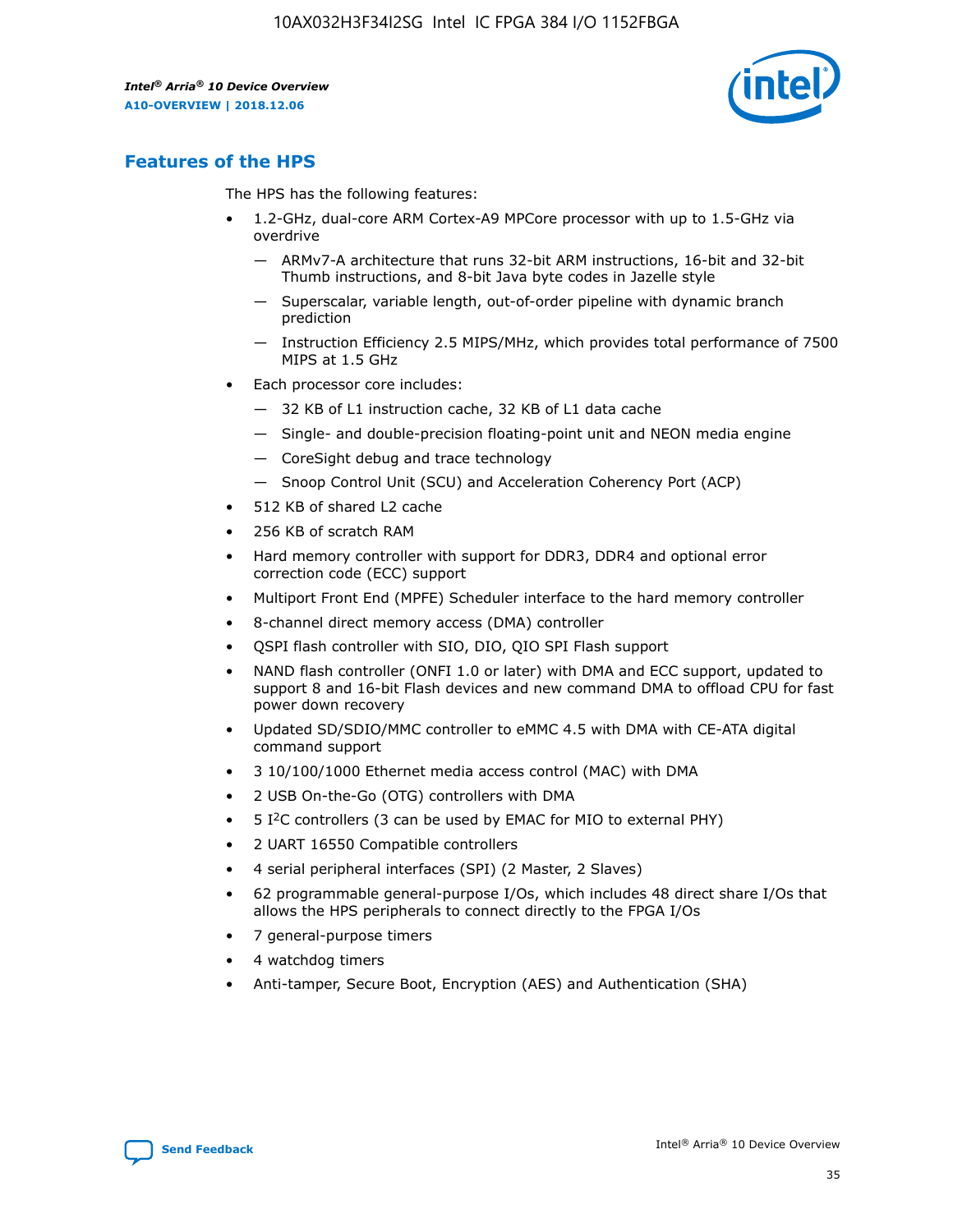

#### **System Peripherals and Debug Access Port**

Each Ethernet MAC, USB OTG, NAND flash controller, and SD/MMC controller module has an integrated DMA controller. For modules without an integrated DMA controller, an additional DMA controller module provides up to eight channels of high-bandwidth data transfers. Peripherals that communicate off-chip are multiplexed with other peripherals at the HPS pin level. This allows you to choose which peripherals interface with other devices on your PCB.

The debug access port provides interfaces to industry standard JTAG debug probes and supports ARM CoreSight debug and core traces to facilitate software development.

#### **HPS–FPGA AXI Bridges**

The HPS–FPGA bridges, which support the Advanced Microcontroller Bus Architecture (AMBA) Advanced eXtensible Interface (AXI™) specifications, consist of the following bridges:

- FPGA-to-HPS AMBA AXI bridge—a high-performance bus supporting 32, 64, and 128 bit data widths that allows the FPGA fabric to issue transactions to slaves in the HPS.
- HPS-to-FPGA Avalon/AMBA AXI bridge—a high-performance bus supporting 32, 64, and 128 bit data widths that allows the HPS to issue transactions to slaves in the FPGA fabric.
- Lightweight HPS-to-FPGA AXI bridge—a lower latency 32 bit width bus that allows the HPS to issue transactions to soft peripherals in the FPGA fabric. This bridge is primarily used for control and status register (CSR) accesses to peripherals in the FPGA fabric.

The HPS–FPGA AXI bridges allow masters in the FPGA fabric to communicate with slaves in the HPS logic, and vice versa. For example, the HPS-to-FPGA AXI bridge allows you to share memories instantiated in the FPGA fabric with one or both microprocessors in the HPS, while the FPGA-to-HPS AXI bridge allows logic in the FPGA fabric to access the memory and peripherals in the HPS.

Each HPS–FPGA bridge also provides asynchronous clock crossing for data transferred between the FPGA fabric and the HPS.

#### **HPS SDRAM Controller Subsystem**

The HPS SDRAM controller subsystem contains a multiport SDRAM controller and DDR PHY that are shared between the FPGA fabric (through the FPGA-to-HPS SDRAM interface), the level 2 (L2) cache, and the level 3 (L3) system interconnect. The FPGA-to-HPS SDRAM interface supports AMBA AXI and Avalon® Memory-Mapped (Avalon-MM) interface standards, and provides up to six individual ports for access by masters implemented in the FPGA fabric.

The HPS SDRAM controller supports up to 3 masters (command ports), 3x 64-bit read data ports and 3x 64-bit write data ports.

To maximize memory performance, the SDRAM controller subsystem supports command and data reordering, deficit round-robin arbitration with aging, and high-priority bypass features.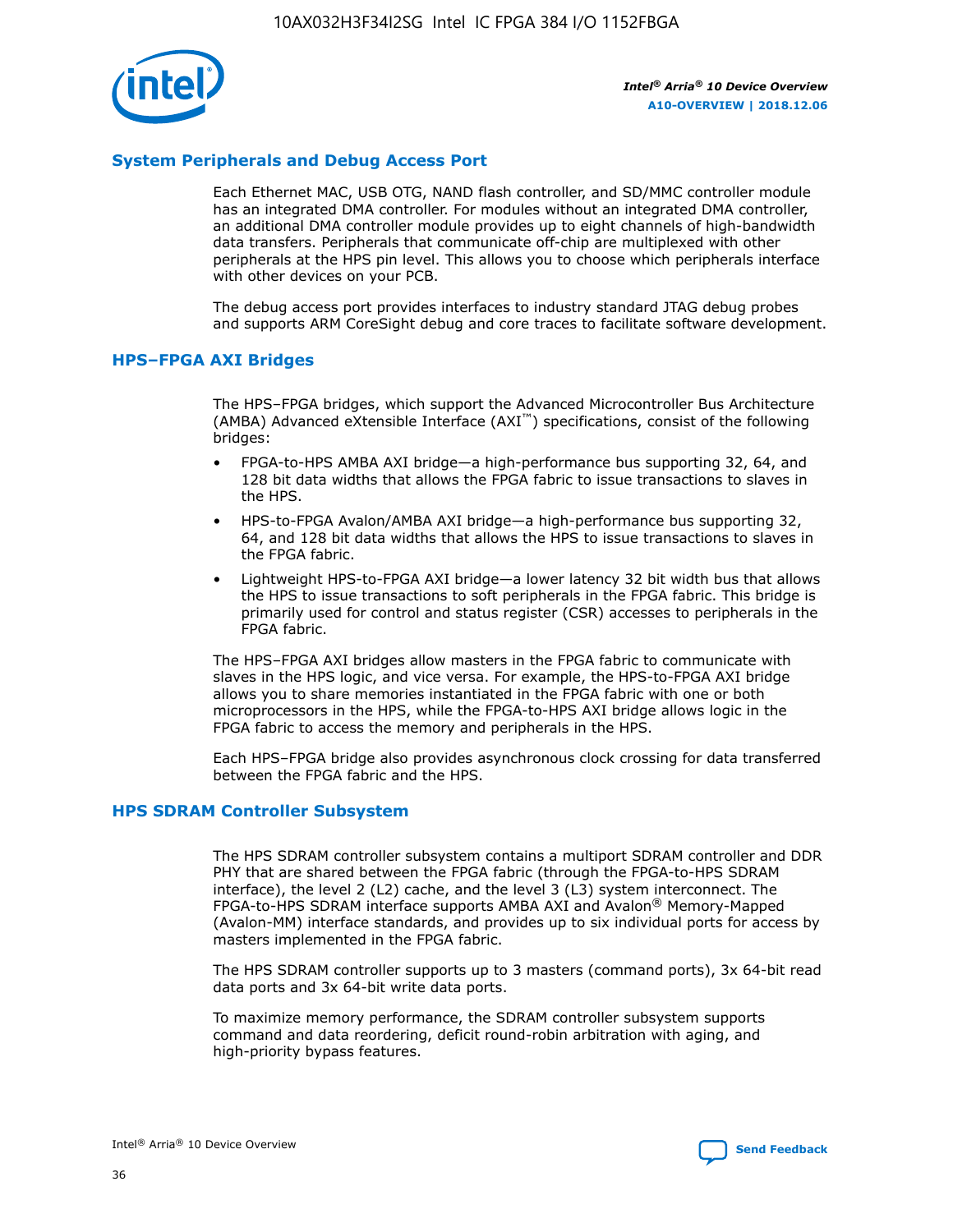

#### **FPGA Configuration and HPS Booting**

The FPGA fabric and HPS in the SoC FPGA must be powered at the same time. You can reduce the clock frequencies or gate the clocks to reduce dynamic power.

Once powered, the FPGA fabric and HPS can be configured independently thus providing you with more design flexibility:

- You can boot the HPS independently. After the HPS is running, the HPS can fully or partially reconfigure the FPGA fabric at any time under software control. The HPS can also configure other FPGAs on the board through the FPGA configuration controller.
- Configure the FPGA fabric first, and then boot the HPS from memory accessible to the FPGA fabric.

#### **Hardware and Software Development**

For hardware development, you can configure the HPS and connect your soft logic in the FPGA fabric to the HPS interfaces using the Platform Designer system integration tool in the Intel Quartus Prime software.

For software development, the ARM-based SoC FPGA devices inherit the rich software development ecosystem available for the ARM Cortex-A9 MPCore processor. The software development process for Intel SoC FPGAs follows the same steps as those for other SoC devices from other manufacturers. Support for Linux\*, VxWorks\*, and other operating systems are available for the SoC FPGAs. For more information on the operating systems support availability, contact the Intel FPGA sales team.

You can begin device-specific firmware and software development on the Intel SoC FPGA Virtual Target. The Virtual Target is a fast PC-based functional simulation of a target development system—a model of a complete development board. The Virtual Target enables the development of device-specific production software that can run unmodified on actual hardware.

### **Dynamic and Partial Reconfiguration**

The Intel Arria 10 devices support dynamic and partial reconfiguration. You can use dynamic and partial reconfiguration simultaneously to enable seamless reconfiguration of both the device core and transceivers.

#### **Dynamic Reconfiguration**

You can reconfigure the PMA and PCS blocks while the device continues to operate. This feature allows you to change the data rates, protocol, and analog settings of a channel in a transceiver bank without affecting on-going data transfer in other transceiver banks. This feature is ideal for applications that require dynamic multiprotocol or multirate support.

### **Partial Reconfiguration**

Using partial reconfiguration, you can reconfigure some parts of the device while keeping the device in operation.

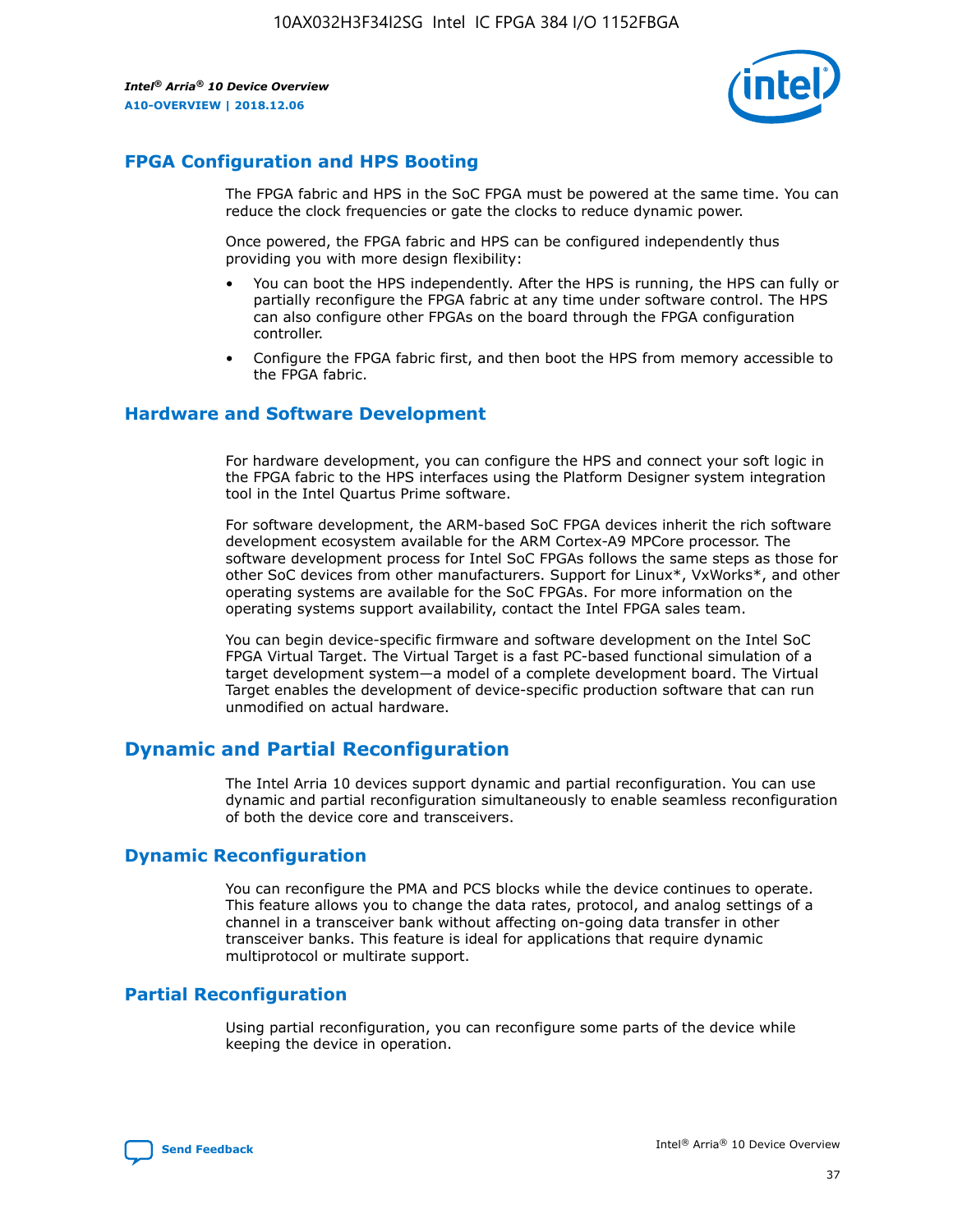

Instead of placing all device functions in the FPGA fabric, you can store some functions that do not run simultaneously in external memory and load them only when required. This capability increases the effective logic density of the device, and lowers cost and power consumption.

In the Intel solution, you do not have to worry about intricate device architecture to perform a partial reconfiguration. The partial reconfiguration capability is built into the Intel Quartus Prime design software, making such time-intensive task simple.

Intel Arria 10 devices support partial reconfiguration in the following configuration options:

- Using an internal host:
	- All supported configuration modes where the FPGA has access to external memory devices such as serial and parallel flash memory.
	- Configuration via Protocol [CvP (PCIe)]
- Using an external host—passive serial (PS), fast passive parallel (FPP) x8, FPP x16, and FPP x32 I/O interface.

# **Enhanced Configuration and Configuration via Protocol**

#### **Table 25. Configuration Schemes and Features of Intel Arria 10 Devices**

Intel Arria 10 devices support 1.8 V programming voltage and several configuration schemes.

| <b>Scheme</b>                                                          | <b>Data</b><br><b>Width</b> | <b>Max Clock</b><br>Rate<br>(MHz) | <b>Max Data</b><br>Rate<br>(Mbps)<br>(13) | <b>Decompression</b> | <b>Design</b><br>Security <sup>(1</sup><br>4) | <b>Partial</b><br>Reconfiguration<br>(15) | <b>Remote</b><br><b>System</b><br><b>Update</b> |
|------------------------------------------------------------------------|-----------------------------|-----------------------------------|-------------------------------------------|----------------------|-----------------------------------------------|-------------------------------------------|-------------------------------------------------|
| <b>JTAG</b>                                                            | 1 bit                       | 33                                | 33                                        |                      |                                               | Yes(16)                                   |                                                 |
| Active Serial (AS)<br>through the<br>EPCO-L<br>configuration<br>device | 1 bit,<br>4 bits            | 100                               | 400                                       | Yes                  | Yes                                           | Yes(16)                                   | Yes                                             |
| Passive serial (PS)<br>through CPLD or<br>external<br>microcontroller  | 1 bit                       | 100                               | 100                                       | Yes                  | Yes                                           | Yes <sup>(16)</sup>                       | Parallel<br>Flash<br>Loader<br>(PFL) IP<br>core |
|                                                                        | continued                   |                                   |                                           |                      |                                               |                                           |                                                 |

<sup>(13)</sup> Enabling either compression or design security features affects the maximum data rate. Refer to the Intel Arria 10 Device Datasheet for more information.

<sup>(14)</sup> Encryption and compression cannot be used simultaneously.

 $(15)$  Partial reconfiguration is an advanced feature of the device family. If you are interested in using partial reconfiguration, contact Intel for support.

 $(16)$  Partial configuration can be performed only when it is configured as internal host.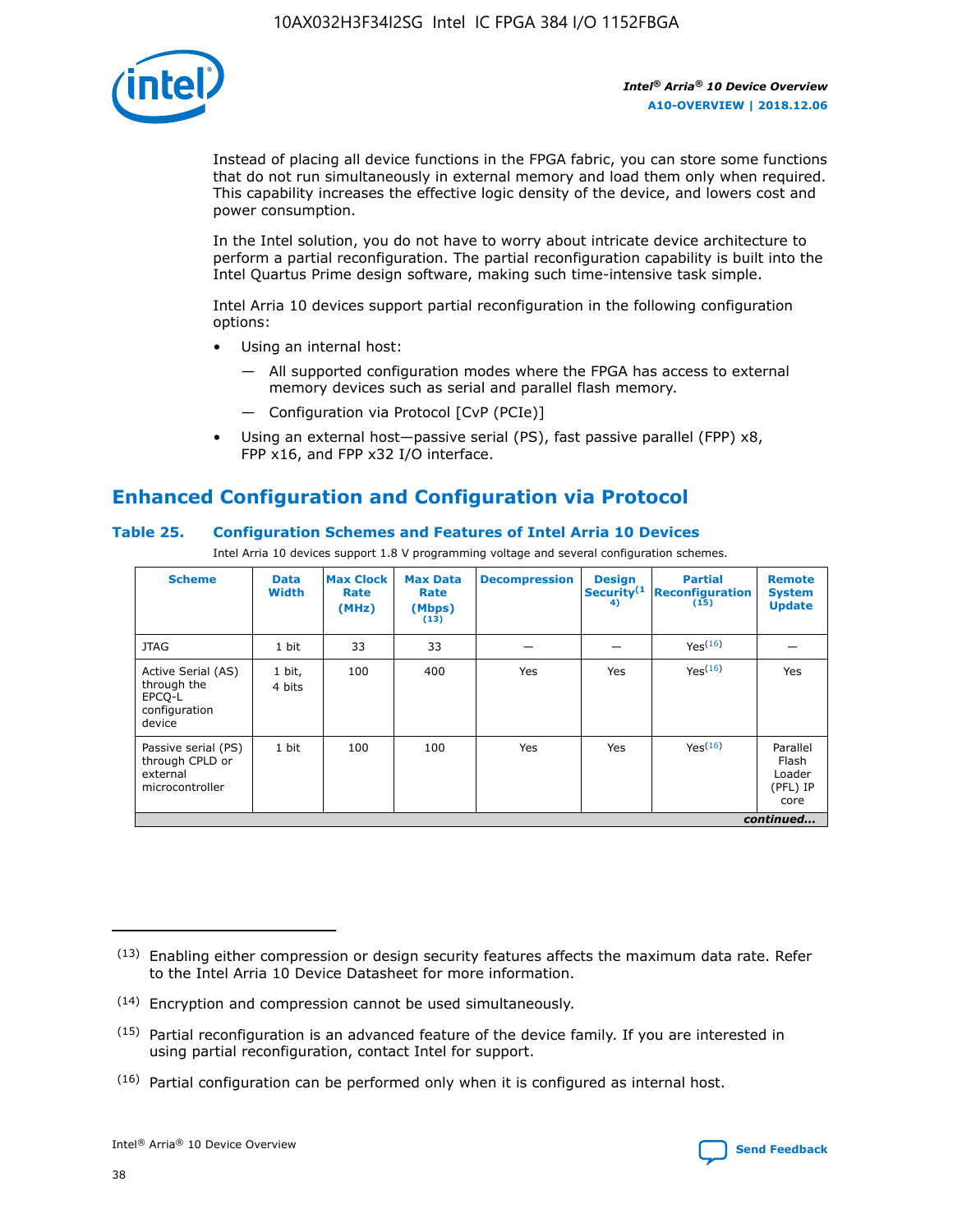

| <b>Scheme</b>                                   | <b>Data</b><br><b>Width</b> | <b>Max Clock</b><br>Rate<br>(MHz) | <b>Max Data</b><br>Rate<br>(Mbps)<br>(13) | <b>Decompression</b> | <b>Design</b><br>Security <sup>(1</sup><br>4) | <b>Partial</b><br><b>Reconfiguration</b><br>(15) | <b>Remote</b><br><b>System</b><br><b>Update</b> |
|-------------------------------------------------|-----------------------------|-----------------------------------|-------------------------------------------|----------------------|-----------------------------------------------|--------------------------------------------------|-------------------------------------------------|
| Fast passive                                    | 8 bits                      | 100                               | 3200                                      | Yes                  | Yes                                           | Yes(17)                                          | PFL IP                                          |
| parallel (FPP)<br>through CPLD or               | 16 bits                     |                                   |                                           | Yes                  | Yes                                           |                                                  | core                                            |
| external<br>microcontroller                     | 32 bits                     |                                   |                                           | Yes                  | Yes                                           |                                                  |                                                 |
| Configuration via                               | 16 bits                     | 100                               | 3200                                      | Yes                  | Yes                                           | Yes <sup>(17)</sup>                              |                                                 |
| <b>HPS</b>                                      | 32 bits                     |                                   |                                           | Yes                  | Yes                                           |                                                  |                                                 |
| Configuration via<br>Protocol [CvP<br>$(PCIe*)$ | x1, x2,<br>x4, x8<br>lanes  |                                   | 8000                                      | Yes                  | Yes                                           | Yes <sup>(16)</sup>                              |                                                 |

You can configure Intel Arria 10 devices through PCIe using Configuration via Protocol (CvP). The Intel Arria 10 CvP implementation conforms to the PCIe 100 ms power-up-to-active time requirement.

#### **Related Information**

[Configuration via Protocol \(CvP\) Implementation in Intel FPGAs User Guide](https://www.intel.com/content/www/us/en/programmable/documentation/dsu1441819344145.html#dsu1442269728522) Provides more information about the CvP configuration scheme.

# **SEU Error Detection and Correction**

Intel Arria 10 devices offer robust and easy-to-use single-event upset (SEU) error detection and correction circuitry.

The detection and correction circuitry includes protection for Configuration RAM (CRAM) programming bits and user memories. The CRAM is protected by a continuously running CRC error detection circuit with integrated ECC that automatically corrects one or two errors and detects higher order multi-bit errors. When more than two errors occur, correction is available through reloading of the core programming file, providing a complete design refresh while the FPGA continues to operate.

The physical layout of the Intel Arria 10 CRAM array is optimized to make the majority of multi-bit upsets appear as independent single-bit or double-bit errors which are automatically corrected by the integrated CRAM ECC circuitry. In addition to the CRAM protection, the M20K memory blocks also include integrated ECC circuitry and are layout-optimized for error detection and correction. The MLAB does not have ECC.

(14) Encryption and compression cannot be used simultaneously.

<sup>(17)</sup> Supported at a maximum clock rate of 100 MHz.



 $(13)$  Enabling either compression or design security features affects the maximum data rate. Refer to the Intel Arria 10 Device Datasheet for more information.

 $(15)$  Partial reconfiguration is an advanced feature of the device family. If you are interested in using partial reconfiguration, contact Intel for support.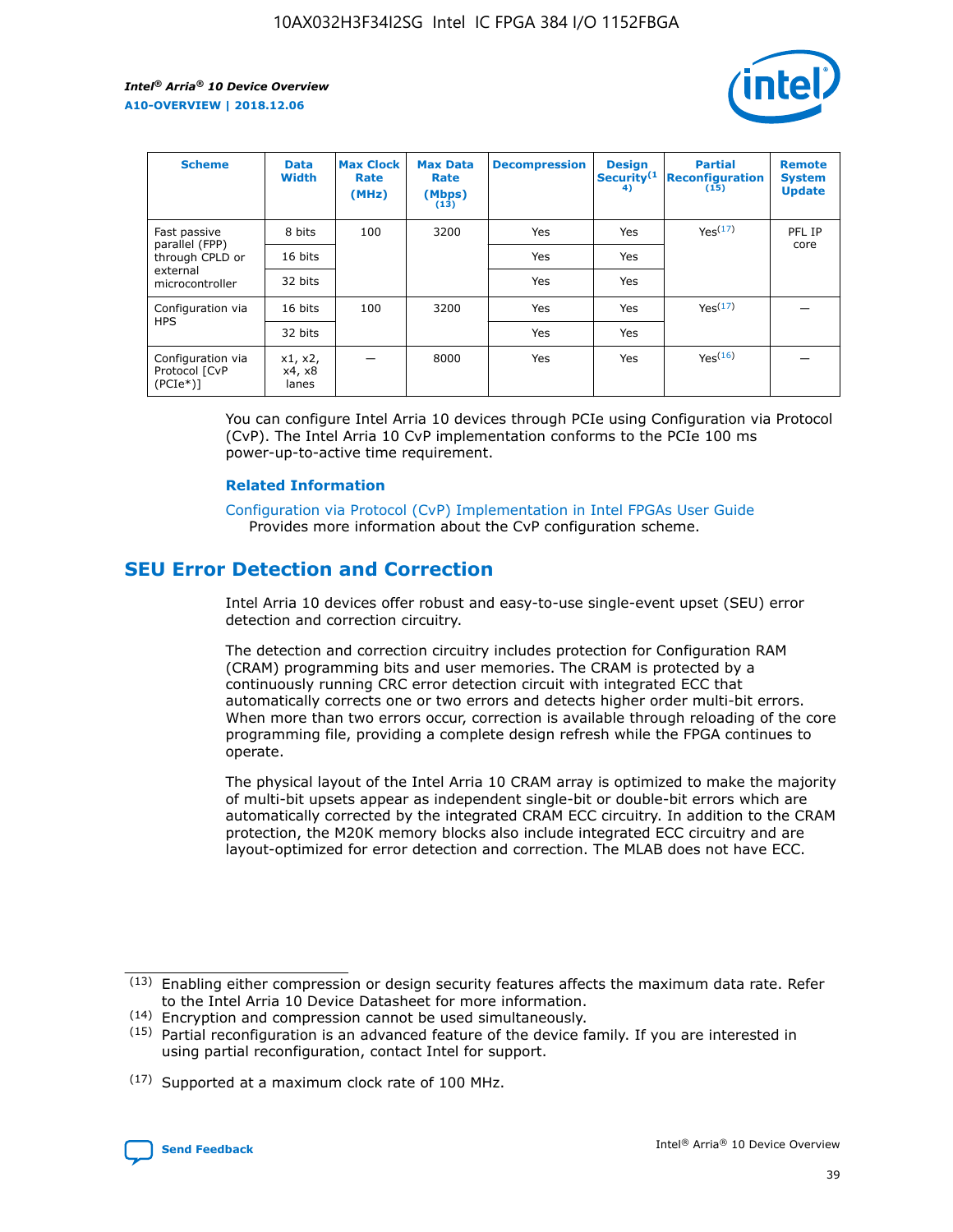

# **Power Management**

Intel Arria 10 devices leverage the advanced 20 nm process technology, a low 0.9 V core power supply, an enhanced core architecture, and several optional power reduction techniques to reduce total power consumption by as much as 40% compared to Arria V devices and as much as 60% compared to Stratix V devices.

The optional power reduction techniques in Intel Arria 10 devices include:

- **SmartVID**—a code is programmed into each device during manufacturing that allows a smart regulator to operate the device at lower core  $V_{CC}$  while maintaining performance
- **Programmable Power Technology**—non-critical timing paths are identified by the Intel Quartus Prime software and the logic in these paths is biased for low power instead of high performance
- **Low Static Power Options**—devices are available with either standard static power or low static power while maintaining performance

Furthermore, Intel Arria 10 devices feature Intel's industry-leading low power transceivers and include a number of hard IP blocks that not only reduce logic resources but also deliver substantial power savings compared to soft implementations. In general, hard IP blocks consume up to 90% less power than the equivalent soft logic implementations.

# **Incremental Compilation**

The Intel Quartus Prime software incremental compilation feature reduces compilation time and helps preserve performance to ease timing closure. The incremental compilation feature enables the partial reconfiguration flow for Intel Arria 10 devices.

Incremental compilation supports top-down, bottom-up, and team-based design flows. This feature facilitates modular, hierarchical, and team-based design flows where different designers compile their respective design sections in parallel. Furthermore, different designers or IP providers can develop and optimize different blocks of the design independently. These blocks can then be imported into the top level project.

# **Document Revision History for Intel Arria 10 Device Overview**

| <b>Document</b><br><b>Version</b> | <b>Changes</b>                                                                                                                                                                                                                                                              |
|-----------------------------------|-----------------------------------------------------------------------------------------------------------------------------------------------------------------------------------------------------------------------------------------------------------------------------|
| 2018.12.06                        | Added links to Intel Arria 10 device errata documents.<br>Removed automotive temperature option from the Intel Arria 10 GX devices.<br>Removed -3 fabric speed grade from the Intel Arria 10 GT devices.<br>Updated power options for the Intel Arria 10 GX and GT devices. |
| 2018.04.09                        | Updated the lowest $V_{CC}$ from 0.83 V to 0.82 V in the topic listing a summary of the device features.                                                                                                                                                                    |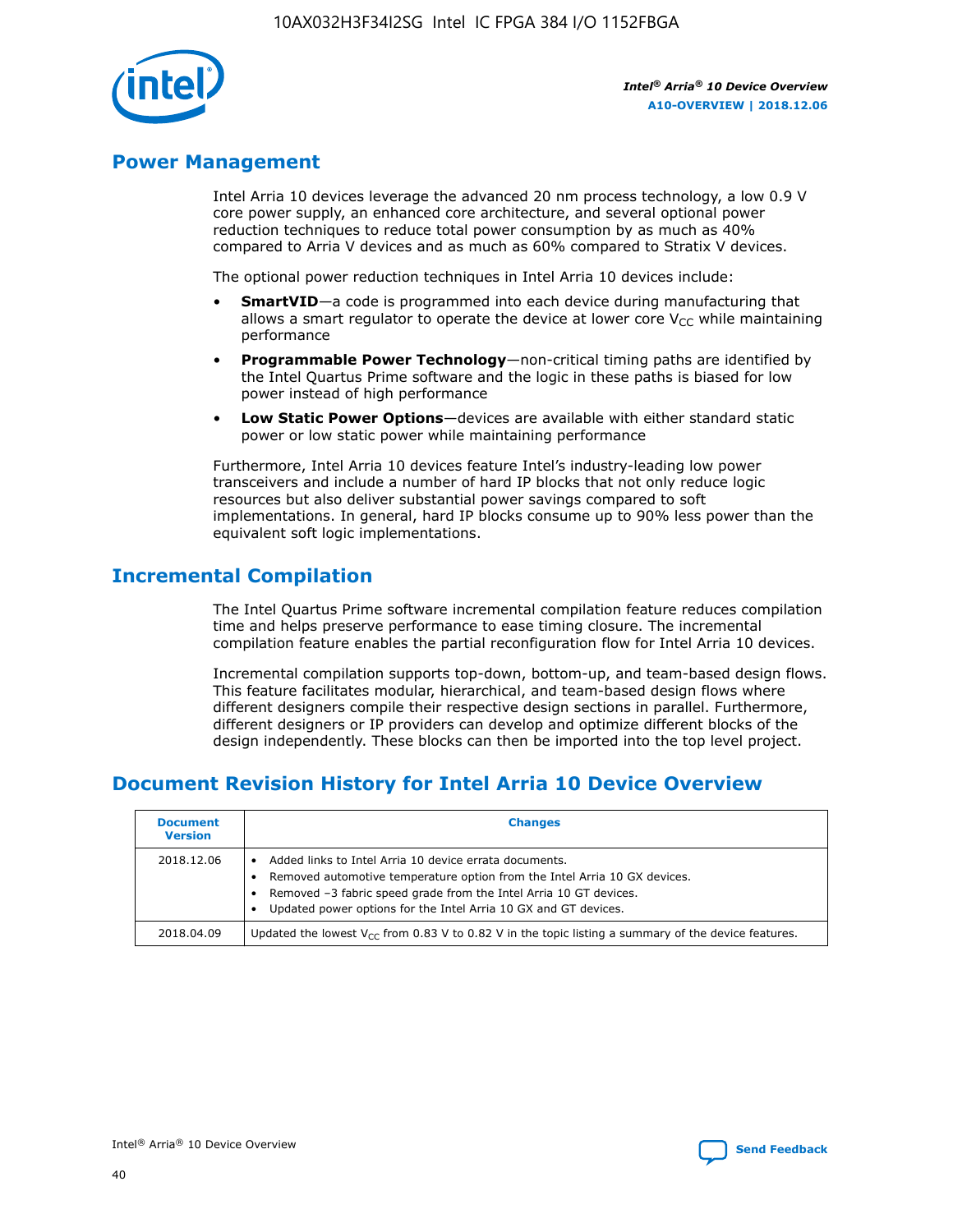*Intel® Arria® 10 Device Overview* **A10-OVERVIEW | 2018.12.06**



| <b>Date</b>    | <b>Version</b> | <b>Changes</b>                                                                                                                                                                                                                                                                                                                                                                                                                                                                                                                                                                                                                                                                                                                                                                                                                                                                                                                                                            |
|----------------|----------------|---------------------------------------------------------------------------------------------------------------------------------------------------------------------------------------------------------------------------------------------------------------------------------------------------------------------------------------------------------------------------------------------------------------------------------------------------------------------------------------------------------------------------------------------------------------------------------------------------------------------------------------------------------------------------------------------------------------------------------------------------------------------------------------------------------------------------------------------------------------------------------------------------------------------------------------------------------------------------|
| January 2018   | 2018.01.17     | Updated the maximum data rate for HPS (Intel Arria 10 SX devices<br>external memory interface DDR3 controller from 2,166 Mbps to 2,133<br>Mbps.<br>Updated maximum frequency supported for half rate QDRII and QDRII<br>+ SRAM to 633 MHz in Memory Standards Supported by the Soft<br>Memory Controller table.<br>Updated transceiver backplane capability to 12.5 Gbps.<br>$\bullet$<br>Removed transceiver speed grade 5 in Sample Ordering Core and<br>Available Options for Intel Arria 10 GX Devices figure.<br>Removed package code 40, low static power, SmartVID, industrial, and<br>military operating temperature support from Sample Ordering Core and<br>Available Options for Intel Arria 10 GT Devices figure.<br>Updated short reach transceiver rate for Intel Arria 10 GT devices to<br>25.8 Gbps.<br>Removed On-Die Instrumentation - EyeQ and Jitter Margin Tool<br>support from PMA Features of the Transceivers in Intel Arria 10 Devices<br>table. |
| September 2017 | 2017.09.20     | Updated the maximum speed of the DDR4 external memory interface from<br>1,333 MHz/2,666 Mbps to 1,200 MHz/2,400 Mbps.                                                                                                                                                                                                                                                                                                                                                                                                                                                                                                                                                                                                                                                                                                                                                                                                                                                     |
| July 2017      | 2017.07.13     | Corrected the automotive temperature range in the figure showing the<br>available options for the Intel Arria 10 GX devices from "-40°C to 100°C"<br>to "-40°C to 125°C".                                                                                                                                                                                                                                                                                                                                                                                                                                                                                                                                                                                                                                                                                                                                                                                                 |
| July 2017      | 2017.07.06     | Added automotive temperature option to Intel Arria 10 GX device family.                                                                                                                                                                                                                                                                                                                                                                                                                                                                                                                                                                                                                                                                                                                                                                                                                                                                                                   |
| May 2017       | 2017.05.08     | Corrected protocol names with "1588" to "IEEE 1588v2".<br>$\bullet$<br>Updated the vertical migration table to remove vertical migration<br>$\bullet$<br>between Intel Arria 10 GX and Intel Arria 10 SX device variants.<br>Removed all "Preliminary" marks.<br>$\bullet$                                                                                                                                                                                                                                                                                                                                                                                                                                                                                                                                                                                                                                                                                                |
| March 2017     | 2017.03.15     | Removed the topic about migration from Intel Arria 10 to Intel Stratix<br>10 devices.<br>Rebranded as Intel.<br>$\bullet$                                                                                                                                                                                                                                                                                                                                                                                                                                                                                                                                                                                                                                                                                                                                                                                                                                                 |
| October 2016   | 2016.10.31     | Removed package F36 from Intel Arria 10 GX devices.<br>Updated Intel Arria 10 GT sample ordering code and maximum GX<br>$\bullet$<br>transceiver count. Intel Arria 10 GT devices are available only in the<br>SF45 package option with a maximum of 72 transceivers.                                                                                                                                                                                                                                                                                                                                                                                                                                                                                                                                                                                                                                                                                                     |
| May 2016       | 2016.05.02     | Updated the FPGA Configuration and HPS Booting topic.<br>$\bullet$<br>Remove V <sub>CC</sub> PowerManager from the Summary of Features, Power<br>Management and Arria 10 Device Variants and packages topics. This<br>feature is no longer supported in Arria 10 devices.<br>Removed LPDDR3 from the Memory Standards Supported by the HPS<br>Hard Memory Controller table in the Memory Standards Supported by<br>Intel Arria 10 Devices topic. This standard is only supported by the<br>FPGA.<br>Removed transceiver speed grade 5 from the Device Variants and<br>Packages topic for Arria 10 GX and SX devices.                                                                                                                                                                                                                                                                                                                                                      |
| February 2016  | 2016.02.11     | Changed the maximum Arria 10 GT datarate to 25.8 Gbps and the<br>minimum datarate to 1 Gbps globally.<br>Revised the state for Core clock networks in the Summary of Features<br>$\bullet$<br>topic.<br>Changed the transceiver parameters in the "Summary of Features for<br>$\bullet$<br>Arria 10 Devices" table.<br>• Changed the transceiver parameters in the "Maximum Resource Counts<br>for Arria 10 GT Devices" table.<br>Changed the package availability for GT devices in the "Package Plan<br>for Arria 10 GT Devices" table.<br>Changed the package configurations for GT devices in the "Migration"<br>Capability Across Arria 10 Product Lines" figure.<br>continued                                                                                                                                                                                                                                                                                       |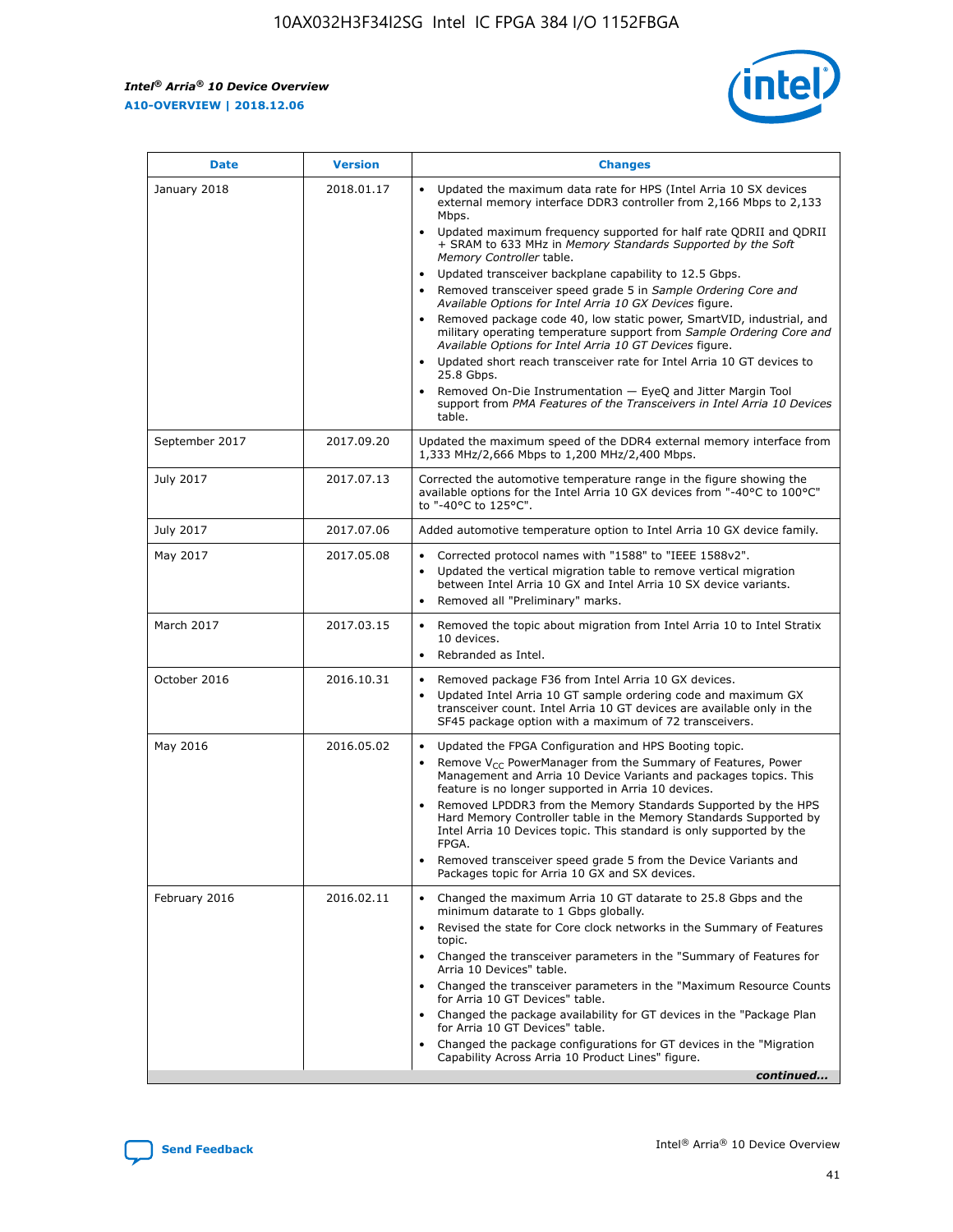

| <b>Date</b>   | <b>Version</b> | <b>Changes</b>                                                                                                                                                               |
|---------------|----------------|------------------------------------------------------------------------------------------------------------------------------------------------------------------------------|
|               |                | • Changed transceiver parameters in the "Low Power Serial Transceivers"<br>section.                                                                                          |
|               |                | • Changed the transceiver descriptions in the "Device Variants for the<br>Arria 10 Device Family" table.                                                                     |
|               |                | Changed the "Sample Ordering Code and Available Options for Arria 10<br>$\bullet$<br>GT Devices" figure.                                                                     |
|               |                | Changed the datarates for GT devices in the "PMA Features" section.                                                                                                          |
|               |                | Changed the datarates for GT devices in the "PCS Features" section.<br>$\bullet$                                                                                             |
| December 2015 | 2015.12.14     | Updated the number of M20K memory blocks for Arria 10 GX 660 from<br>2133 to 2131 and corrected the total RAM bit from 48,448 Kb to<br>48,408 Kb.                            |
|               |                | Corrected the number of DSP blocks for Arria 10 GX 660 from 1688 to<br>1687 in the table listing floating-point arithmetic resources.                                        |
| November 2015 | 2015.11.02     | Updated the maximum resources for Arria 10 GX 220, GX 320, GX 480,<br>$\bullet$<br>GX 660, SX 220, SX 320, SX 480, and SX 660.                                               |
|               |                | • Updated resource count for Arria 10 GX 320, GX 480, GX 660, SX 320,<br>SX 480, a SX 660 devices in Number of Multipliers in Intel Arria 10<br><b>Devices</b> table.        |
|               |                | Updated the available options for Arria 10 GX, GT, and SX.                                                                                                                   |
|               |                | Changed instances of Quartus II to Quartus Prime.<br>$\bullet$                                                                                                               |
| June 2015     | 2015.06.15     | Corrected label for Intel Arria 10 GT product lines in the vertical migration<br>figure.                                                                                     |
| May 2015      | 2015.05.15     | Corrected the DDR3 half rate and quarter rate maximum frequencies in the<br>table that lists the memory standards supported by the Intel Arria 10 hard<br>memory controller. |
| May 2015      | 2015.05.04     | • Added support for 13.5G JESD204b in the Summary of Features table.                                                                                                         |
|               |                | • Added a link to Arria 10 GT Channel Usage in the Arria 10 GT Package<br>Plan topic.                                                                                        |
|               |                | • Added a note to the table, Maximum Resource Counts for Arria 10 GT<br>devices.                                                                                             |
|               |                | • Updated the power requirements of the transceivers in the Low Power<br>Serial Transceivers topic.                                                                          |
| January 2015  | 2015.01.23     | • Added floating point arithmetic features in the Summary of Features<br>table.                                                                                              |
|               |                | • Updated the total embedded memory from 38.38 megabits (Mb) to<br>65.6 Mb.                                                                                                  |
|               |                | • Updated the table that lists the memory standards supported by Intel<br>Arria 10 devices.                                                                                  |
|               |                | Removed support for DDR3U, LPDDR3 SDRAM, RLDRAM 2, and DDR2.                                                                                                                 |
|               |                | Moved RLDRAM 3 support from hard memory controller to soft memory<br>controller. RLDRAM 3 support uses hard PHY with soft memory<br>controller.                              |
|               |                | Added soft memory controller support for QDR IV.<br>٠                                                                                                                        |
|               |                | Updated the maximum resource count table to include the number of<br>hard memory controllers available in each device variant.                                               |
|               |                | Updated the transceiver PCS data rate from 12.5 Gbps to 12 Gbps.<br>$\bullet$                                                                                                |
|               |                | Updated the max clock rate of PS, FPP x8, FPP x16, and Configuration<br>via HPS from 125 MHz to 100 MHz.                                                                     |
|               |                | Added a feature for fractional synthesis PLLs: PLL cascading.                                                                                                                |
|               |                | Updated the HPS programmable general-purpose I/Os from 54 to 62.<br>$\bullet$                                                                                                |
|               |                | continued                                                                                                                                                                    |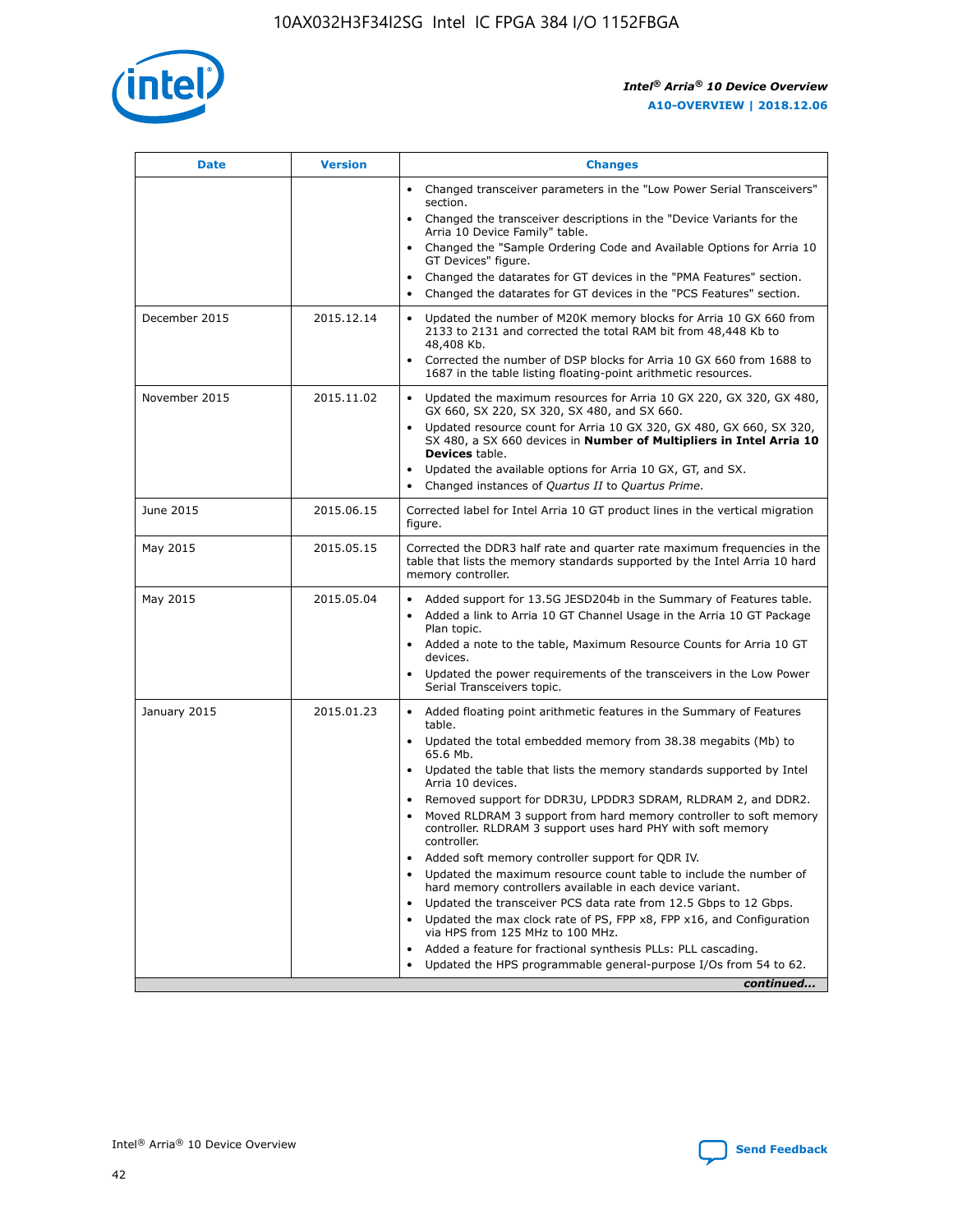r



| <b>Date</b>    | <b>Version</b> | <b>Changes</b>                                                                                                                                                                                                                                                                                                                                                                                                                                                                                                                         |
|----------------|----------------|----------------------------------------------------------------------------------------------------------------------------------------------------------------------------------------------------------------------------------------------------------------------------------------------------------------------------------------------------------------------------------------------------------------------------------------------------------------------------------------------------------------------------------------|
| September 2014 | 2014.09.30     | Corrected the 3 V I/O and LVDS I/O counts for F35 and F36 packages<br>of Arria 10 GX.<br>Corrected the 3 V I/O, LVDS I/O, and transceiver counts for the NF40<br>$\bullet$<br>package of the Arria GX 570 and 660.<br>Removed 3 V I/O, LVDS I/O, and transceiver counts for the NF40<br>package of the Arria GX 900 and 1150. The NF40 package is not<br>available for Arria 10 GX 900 and 1150.                                                                                                                                       |
| August 2014    | 2014.08.18     | Updated Memory (Kb) M20K maximum resources for Arria 10 GX 660<br>devices from 42,660 to 42,620.<br>Added GPIO columns consisting of LVDS I/O Bank and 3V I/O Bank in<br>$\bullet$<br>the Package Plan table.<br>Added how to use memory interface clock frequency higher than 533<br>$\bullet$<br>MHz in the I/O vertical migration.<br>Added information to clarify that RLDRAM3 support uses hard PHY with<br>$\bullet$<br>soft memory controller.<br>Added variable precision DSP blocks support for floating-point<br>arithmetic. |
| June 2014      | 2014.06.19     | Updated number of dedicated I/Os in the HPS block to 17.                                                                                                                                                                                                                                                                                                                                                                                                                                                                               |
| February 2014  | 2014.02.21     | Updated transceiver speed grade options for GT devices in Figure 2.                                                                                                                                                                                                                                                                                                                                                                                                                                                                    |
| February 2014  | 2014.02.06     | Updated data rate for Arria 10 GT devices from 28.1 Gbps to 28.3 Gbps.                                                                                                                                                                                                                                                                                                                                                                                                                                                                 |
| December 2013  | 2013.12.10     | Updated the HPS memory standards support from LPDDR2 to LPDDR3.<br>Updated HPS block diagram to include dedicated HPS I/O and FPGA<br>$\bullet$<br>Configuration blocks as well as repositioned SD/SDIO/MMC, DMA, SPI<br>and NAND Flash with ECC blocks.                                                                                                                                                                                                                                                                               |
| December 2013  | 2013.12.02     | Initial release.                                                                                                                                                                                                                                                                                                                                                                                                                                                                                                                       |